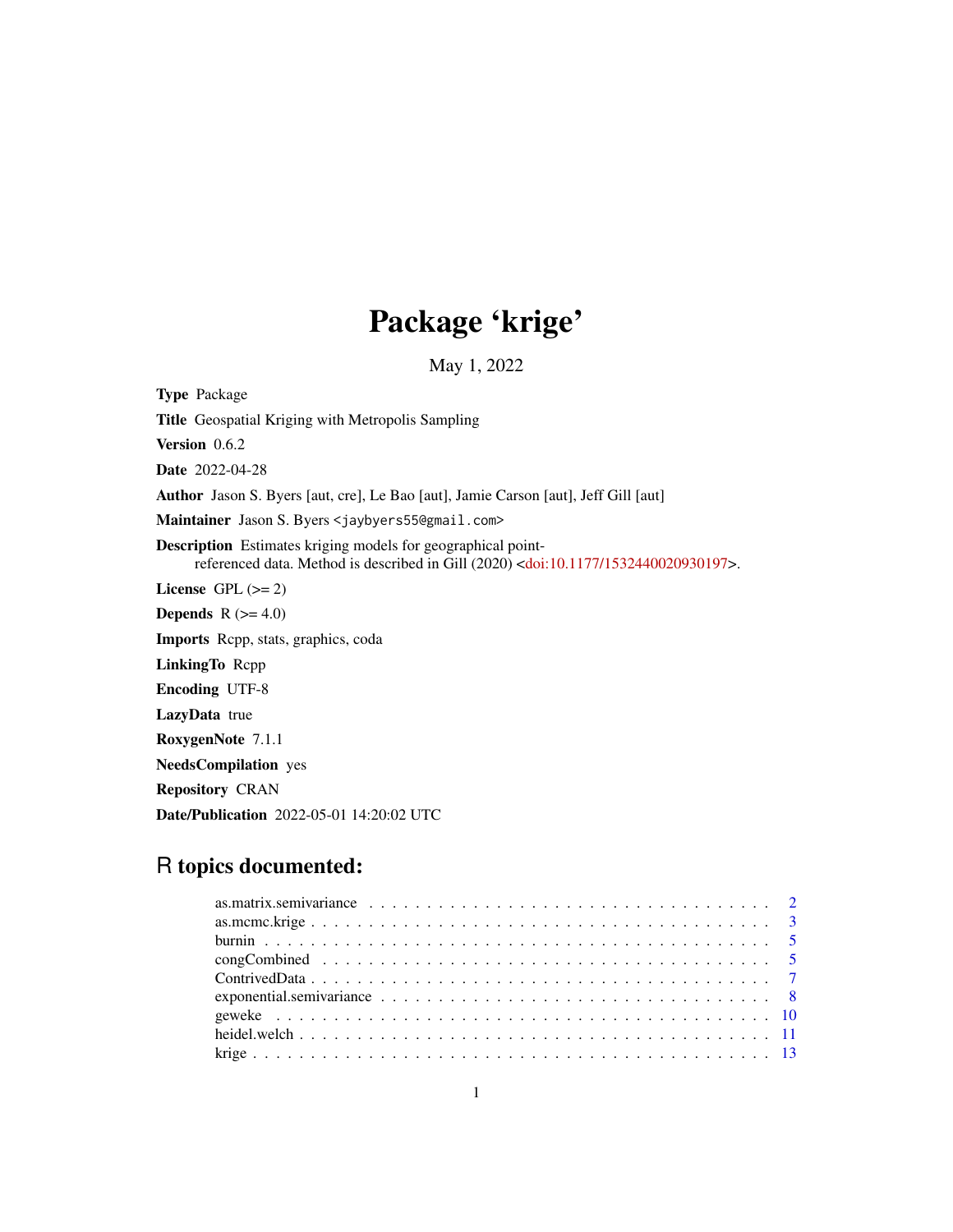<span id="page-1-0"></span>

| Index |  |
|-------|--|
|       |  |
|       |  |
|       |  |
|       |  |
|       |  |
|       |  |
|       |  |
|       |  |
|       |  |
|       |  |
|       |  |
|       |  |
|       |  |
|       |  |

as.matrix.semivariance

*Convert semivariance to a matrix object*

#### Description

Convert semivariance to a matrix object

#### Usage

```
## S3 method for class 'semivariance'
as.matrix(x, \ldots)## S3 method for class 'semivariance'
```
as.data.frame(x, ...)

#### Arguments

|         | An semivariance object created by semivariance or exponential. semivariance. |
|---------|------------------------------------------------------------------------------|
| $\cdot$ | Additional arguments passed to as matrix and as data. frame methods. Not     |
|         | supported for semivariance object.                                           |

#### Details

The defaults of semivariance methods give a list or numeric vector. These methods can convert the semivariance output list and vector to matrix or data.frame.

#### Value

A matrix containing the computed distance and semivariance.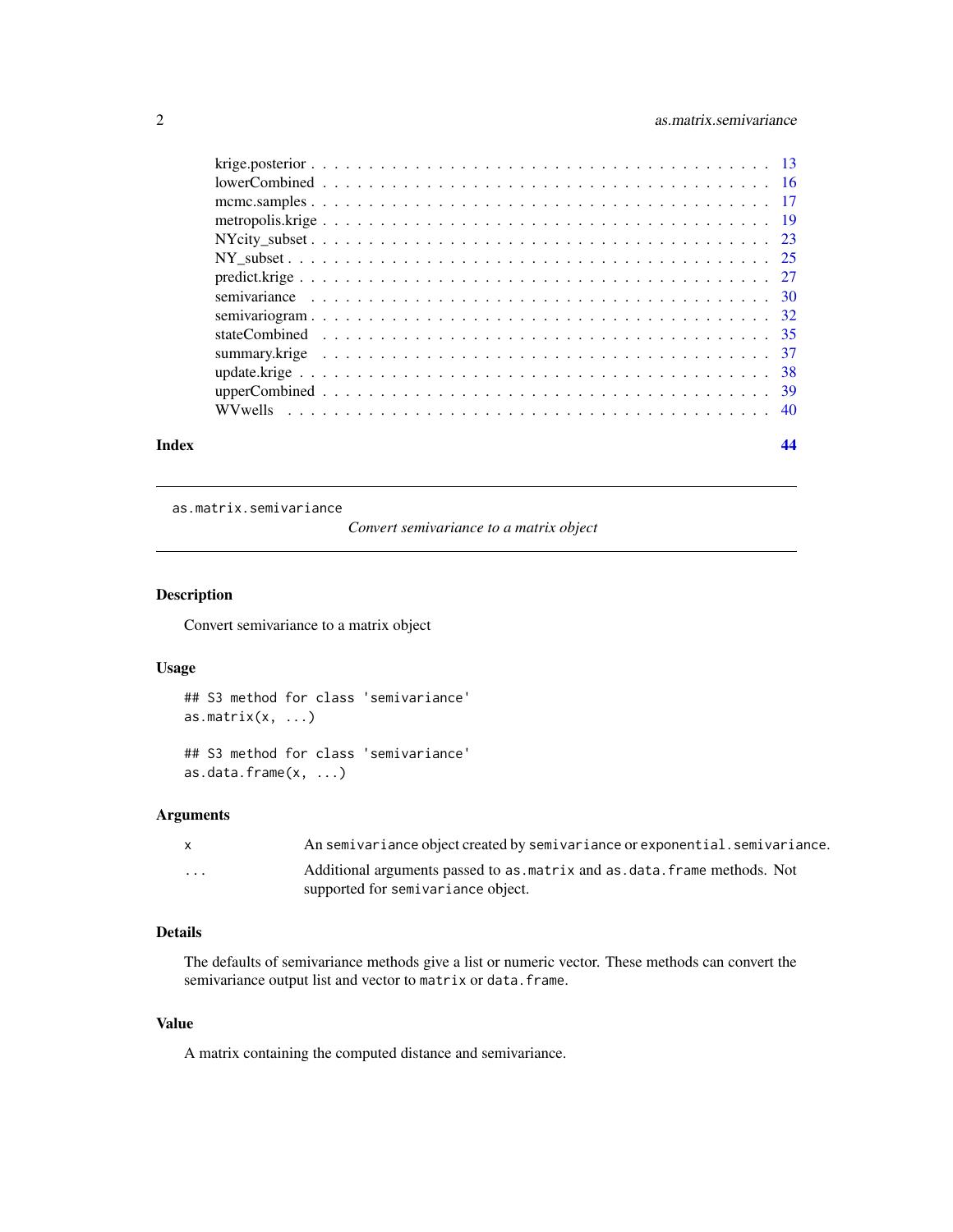#### <span id="page-2-0"></span>as.mcmc.krige 3

#### Examples

```
## Not run:
# Summarize Data
summary(ContrivedData)
# Empirical semivariance for variable y
raw.var <- semivariance(x=ContrivedData$y,coords = cbind(ContrivedData$s.1,
  ContrivedData$s.2))
as.matrix(raw.var)
# Estimation using metropolis.krige()
#' # Set seed
set.seed(1241060320)
M < - 100#M<-10000
contrived.run <- metropolis.krige(y \sim x.1 + x.2, coords = c("s.1","s.2"),
   data = ContrivedData, n.iter = M, range.tol = 0.05)
# Parametric semivariance
parametric.var <- semivariance(contrived.run)
as.matrix(parametric.var)
as.data.frame(parametric.var)
## End(Not run)
```
<span id="page-2-1"></span>as.mcmc.krige *Convert* krige *object to an* mcmc *object*

#### <span id="page-2-2"></span>Description

Convert MCMC matrix of posterior samples for use with the coda package

#### Usage

```
## S3 method for class 'krige'
as.mcmc(x, start = 1, end = x$n.iter, thin = 1, ...)
## S3 method for class 'summary.krige'
as.mcmc(x, start = 1, end = x$n.iter, thin = 1, ...)
```
#### Arguments

| x     | An krige or summary. krige object.             |
|-------|------------------------------------------------|
| start | The iteration number of the first observation. |
| end   | The iteration number of the last observation.  |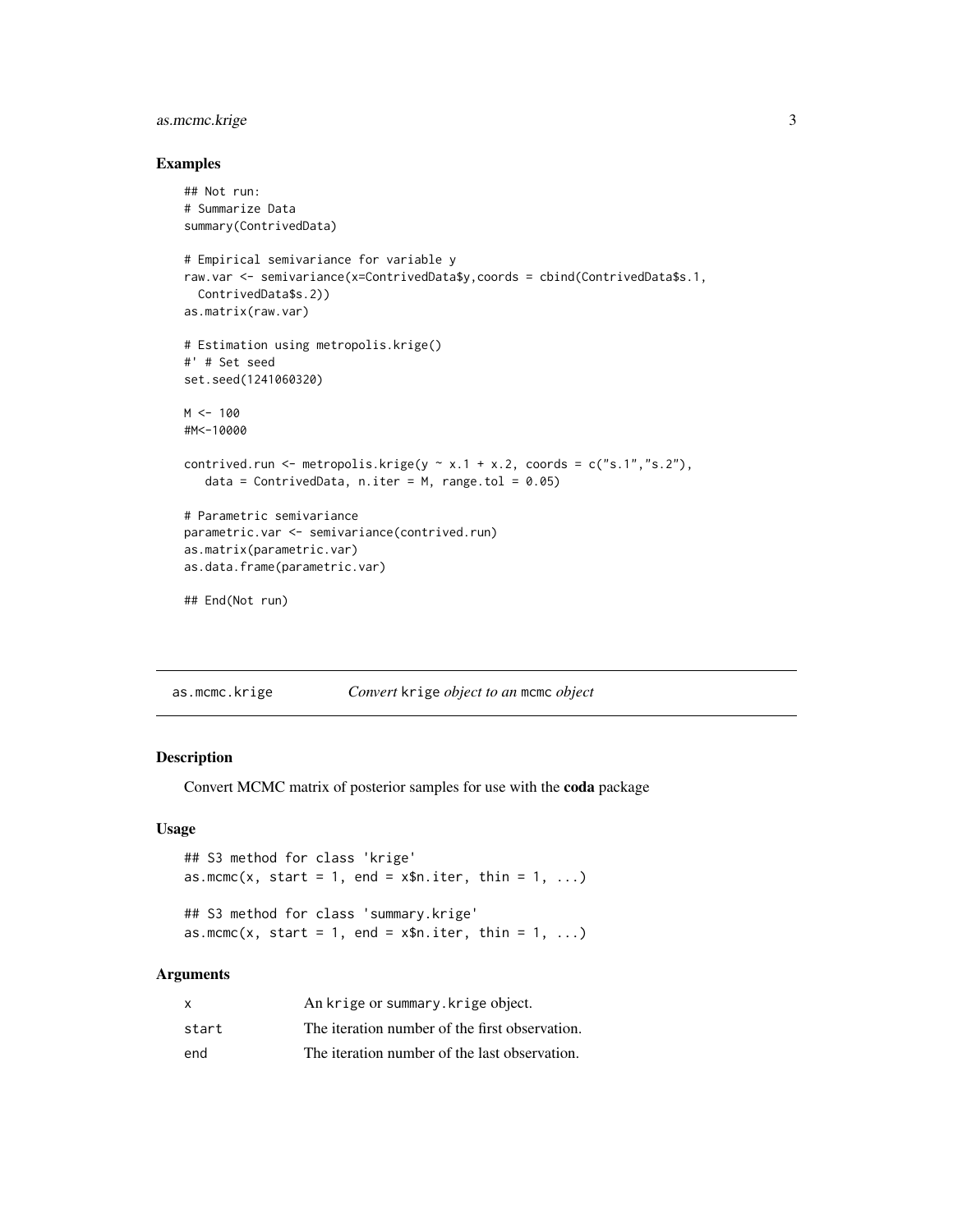<span id="page-3-0"></span>4 as.mcmc.krige

| thin     | The thinning interval between consecutive observations.               |
|----------|-----------------------------------------------------------------------|
| $\cdots$ | Additional arguments to be passed to mome () methods of coda package. |

#### Details

The function converts a krige output object to a Markov Chain Monte Carlo (mcmc) object used in coda as well as a variety of MCMC packages. It extracts the MCMC matrix of posterior samples from the output of metropolis.krige for further use with other MCMC packages and functions.

#### Value

A mcmc object.

#### See Also

[coda::as.mcmc\(\)](#page-0-0)

#### Examples

```
## Not run:
# Summarize Data
summary(ContrivedData)
# Set seed
set.seed(1241060320)
#For simple illustration, we set to few iterations.
#In this case, a 10,000-iteration run converges to the true parameters.
#If you have considerable time and hardware, delete the # on the next line.
#10,000 iterations took 39 min. with 8 GB RAM & a 1.5 GHz Quad-Core processor.
M < - 100#M<-10000
contrived.run <- metropolis.krige(y \sim x.1 + x.2, coords = c("s.1","s.2"),
                                  data = ContrivedData, n.iter = M, n.burnin = 20,
                                  range.tol = 0.05)
# Convert to mcmc object
mcmc.contrived.run <- as.mcmc(contrived.run)
#mcmc.contrived.run <- as.mcmc(summary(contrived.run))
# Diagnostics using MCMC packages
coda::raftery.diag(mcmc.contrived.run)
# superdiag::superdiag(mcmc.contrived.run) #NOT WORKING YET
## End(Not run)
```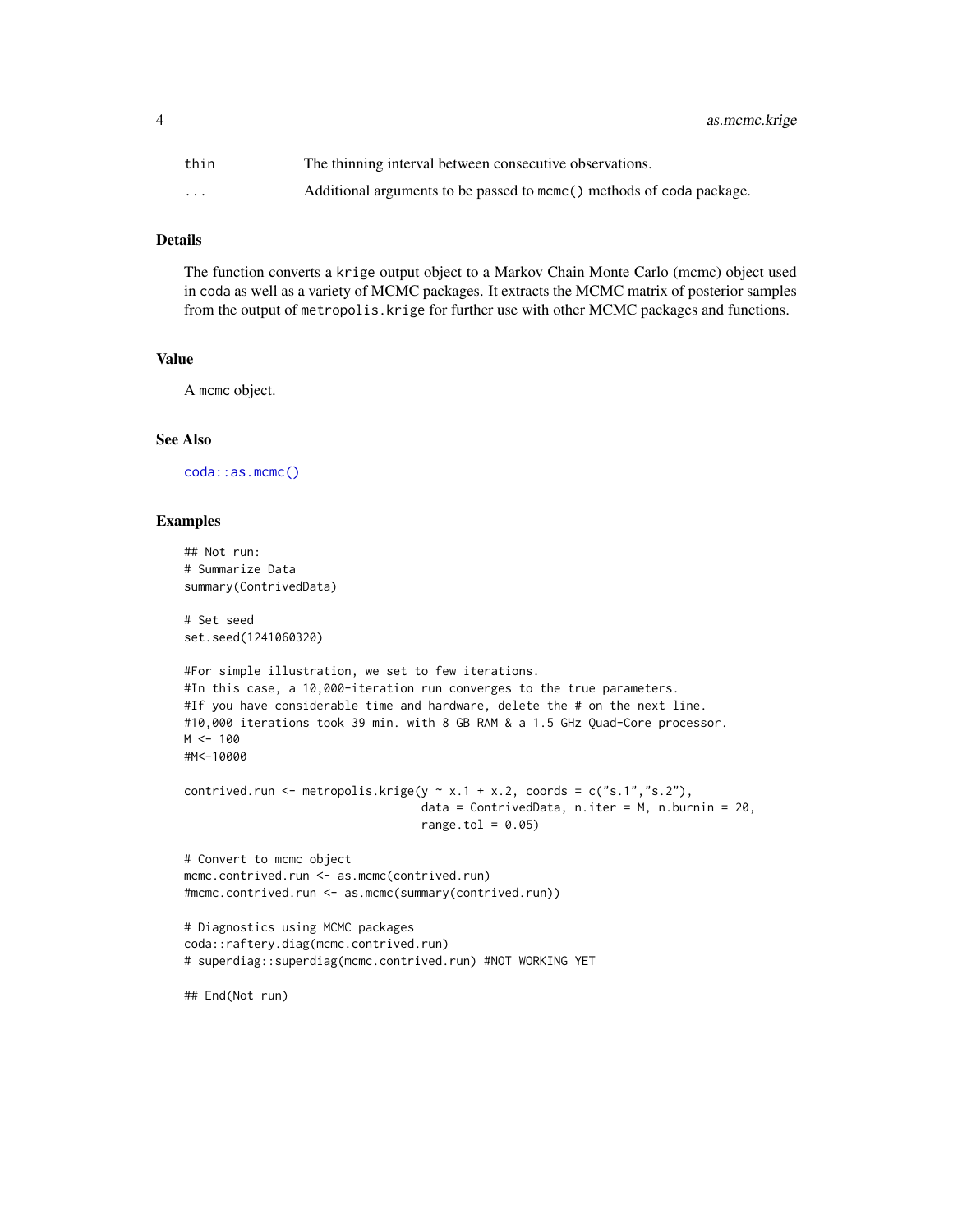<span id="page-4-0"></span>

#### Description

Discard burn-in period of a estimated model from metropolis.krige

#### Usage

```
burnin(object, n.burnin)
## S3 method for class 'krige'
burnin(object, n.burnin = object$n.iter/2)
## S3 method for class 'matrix'
burnin(object, n.burnin = nrow(object)/2)
```
#### Arguments

| object   | An krige object from the metropolis. krige function.                 |
|----------|----------------------------------------------------------------------|
| n.burnin | The number of burnin iterations. Defaults to half of the iterations. |

#### Details

The function discard the burn-in period from the results of metropolis.krige. It is generally used for discarding burn-in for krige object that keeps all the iterations.

congCombined *Congressional District Public Opinion Ideology in 2010*

#### Description

These data present measures of ideology in 2010 for 434 districts for the U.S. House of Representatives, recorded as the variable krige.cong. Forecasts are based on a kriging model fitted over the 2008 Cooperative Congressional Election Survey (CCES), paired with predictive data from the 2010 Census. Each district's public ideology is paired with the DW-NOMINATE common space score of each of its representative in 2011 (update from McCarty, Poole and Rosenthal 1997). Eight districts have repeated observations in order to include the DW-NOMINATE score when a member was replaced mid-term.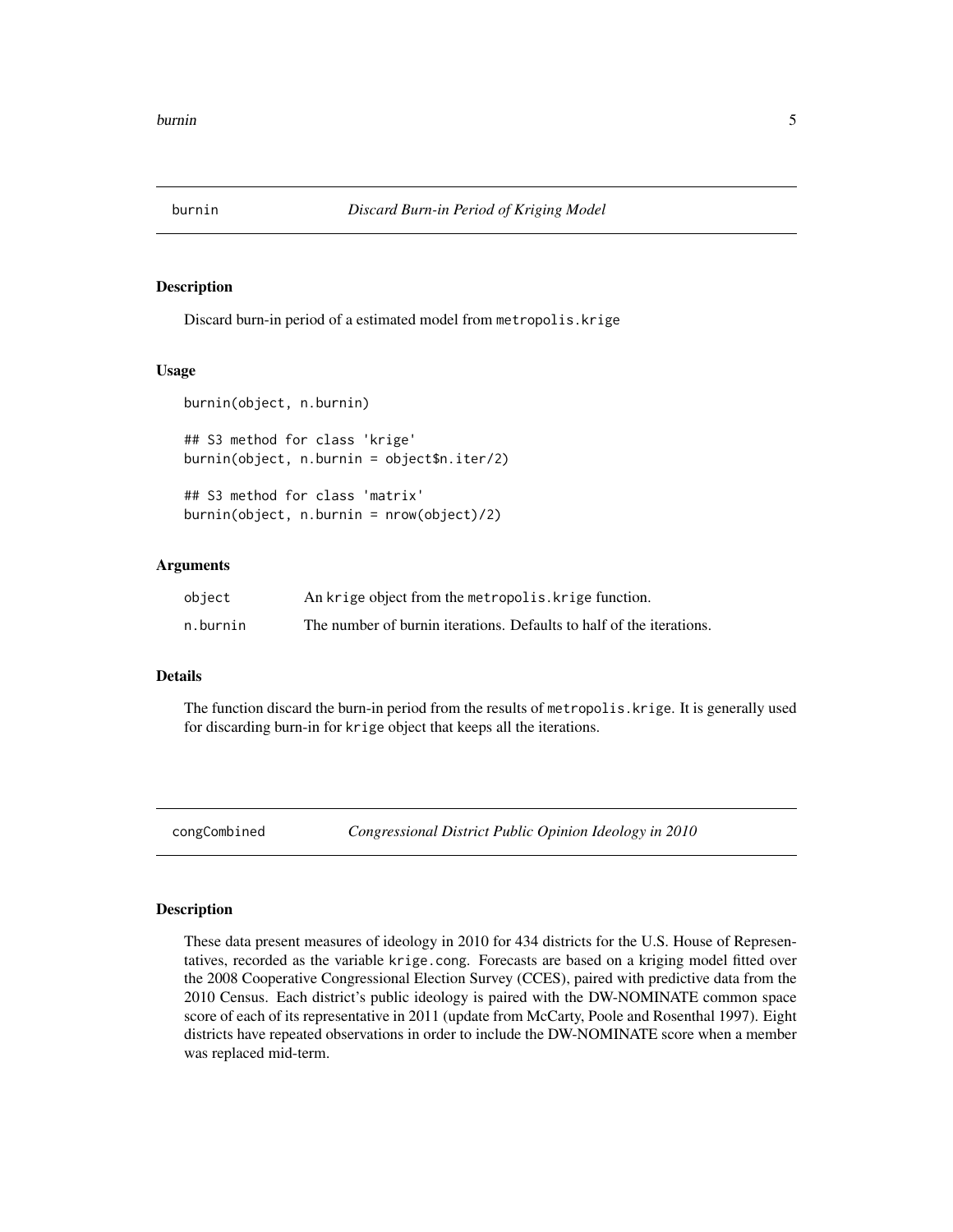#### Format

The congCombined dataset has 442 observations and 12 variables. 4 34 out of 435 congressional districts are covered, with eight districts duplicated when a member was replaced mid-term.

- stateCD Unique identifier for each congressional district by state. The first two digits are STATEA, and the second two are cd.
- krige.cong The ideology of the average citizen in the congressional district.
- krige.state.var The variance of ideology among the district's citizens.
- cong The term of Congress studied–112 for this dataset.
- idno Identification number for the House member–ICPSR numbers continued by Poole & Rosenthal.

state The ICPSR code for the state.

cd The congressional district number.

- statenm The first seven letters of the state's name.
- party Political party of the House member. 100=Democrat, 200=Republican.
- name Last name of the House member, followed by first name if ambiguous.
- dwnom1 First dimension DW-NOMINATE common space score for the House member. Higher values are usually interpreted as more right-wing, with lower values as more left-wing.

STATEA The FIPS code for the state.

#### Source

Ansolabehere, Stephen. 2011. "CCES, Common Content, 2008." Ver. 4.

McCarty, Nolan M., Keith T. Poole and Howard Rosenthal. 1997. *Income Redistribution and the Realignment of American Politics*. American Enterprise Institude Studies on Understanding Economic Inequality. Washington: AEI Press.

Minnesota Population Center. 2011. *National Historical Geographic Information System: Version 2.0.* Minneapolis, MN: University of Minnesota. 'https://www.nhgis.org'

#### References

Jeff Gill. 2020. Measuring Constituency Ideology Using Bayesian Universal Kriging. *State Politics & Policy Quarterly*. doi:10.1177/1532440020930197

#### Examples

```
# Descriptive Statistics
summary(congCombined)
```
# Correlate House Members' DW-NOMINATE Scores with Public Opinion Ideology cor(congCombined\$dwnom1,congCombined\$krige.cong)

# Plot House Members' DW-NOMINATE Scores against Public Opinion Ideology plot(y=congCombined\$dwnom1,x=congCombined\$krige.cong,

xlab="District Ideology (Kriging)", ylab="Legislator Ideology (1st Dim., Common Space)",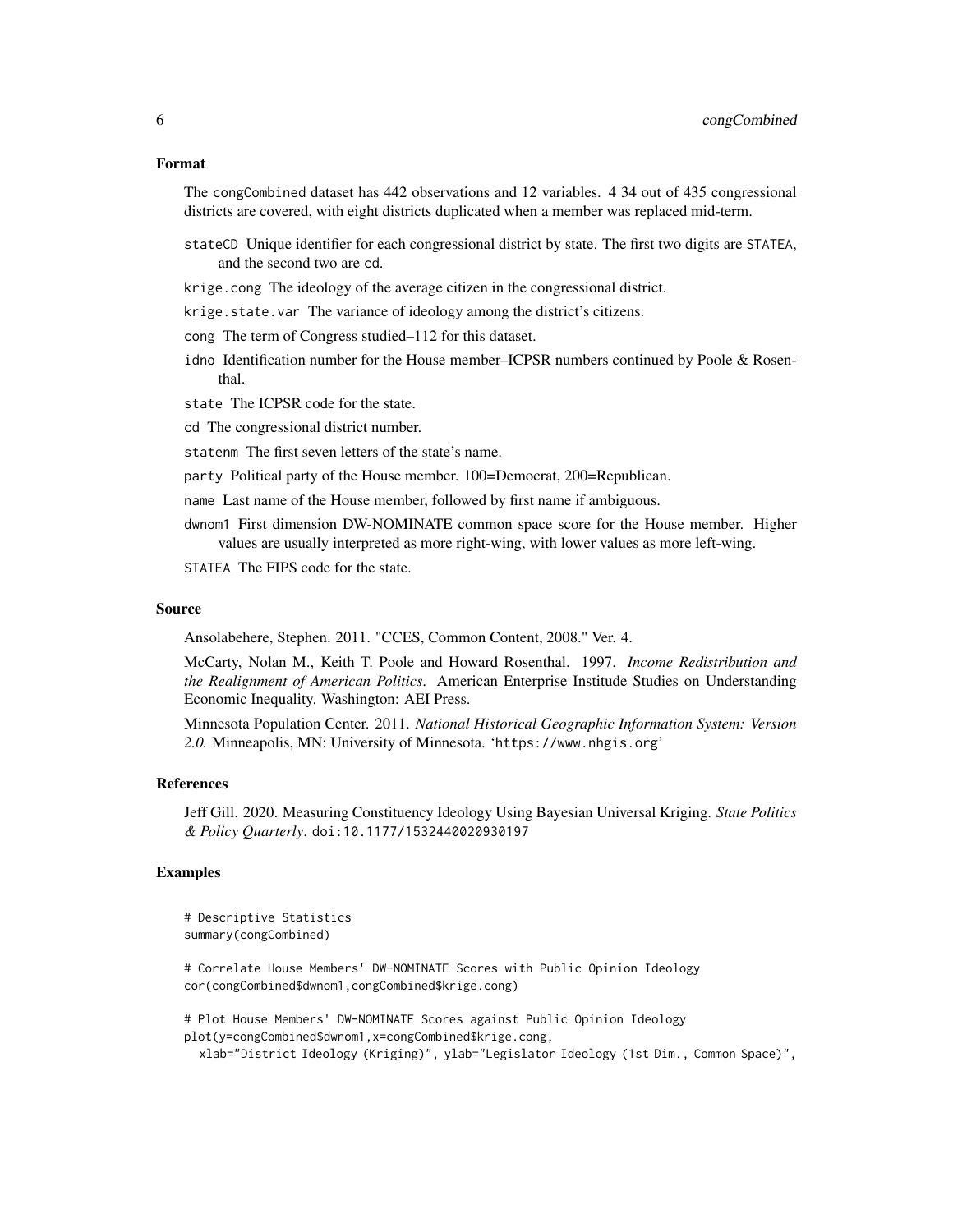```
main="U.S. House of Representatives", type="n")
points(y=congCombined$dwnom1[congCombined$party==200],
  x=congCombined$krige.cong[congCombined$party==200],pch="R",col="red")
  points(y=congCombined$dwnom1[congCombined$party==100],
   x=congCombined$krige.cong[congCombined$party==100],pch="D",col="blue")
```
ContrivedData *Contrived Example Data*

#### Description

These data are a simulated point-referenced geospatial data that serve to provide a clean example of a kriging model. There are 500 observations with coordinates located on a unit square.

#### Format

The ContrivedData dataset has 500 observations and 5 variables.

- y The outcome variable. Its true population functional form is  $y_s = 0 + 1x_{1s} + 2x_{2s} + \omega_s + \epsilon_s$ . The true variance of  $\omega$  is  $\sigma^2 = 0.5$  and of  $\epsilon$  is  $\tau^2 = 0.5$ . The decay term that shapes spatial correlation levels is  $\phi = 2.5$ .
- x.1 A predictor with a standard uniform distribution.
- x.2 A predictor with a standard normal distribution.
- s.1 Coordinate in eastings for each observation, distributed standard uniform.
- s.2 Coordinate in northings for each observation, distributed standard uniform.

#### Examples

```
## Not run:
# Summarize example data
summary(ContrivedData)
# Initial OLS model
contrived.ols<-lm(y~x.1+x.2,data=ContrivedData)
# summary(contrived.ols)
# Set seed
set.seed(1241060320)
#For simple illustration, we set to few iterations.
#In this case, a 10,000-iteration run converges to the true parameters.
#If you have considerable time and hardware, delete the # on the next line.
#10,000 iterations took 39 min. with 8 GB RAM & a 1.5 GHz Quad-Core processor.
M <- 100
#M<-10000
contrived.run <- metropolis.krige(y \sim x.1 + x.2, coords = c("s.1","s.2"),
  data = ContrivedData, n.iter = M, n.burnin=20, range.tol = 0.05)
```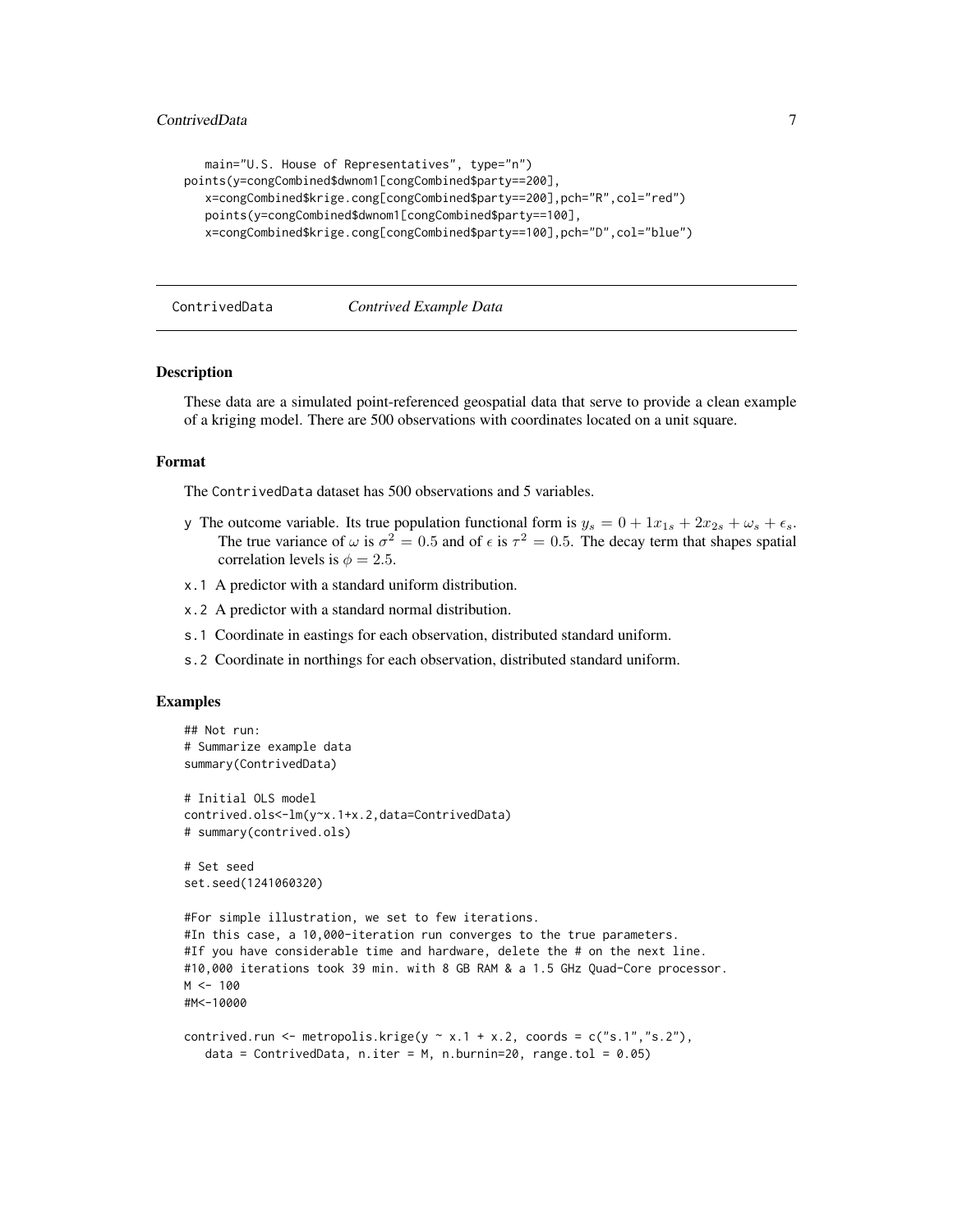```
# Alternatively, use burnin() after estimation
#contrived.run <- burnin(contrived.run, n.burnin=20)
# Summarize the results and examine results against true coefficients
summary(contrived.run)
(TRUTH<-c(0.5,2.5,0.5,0,1,2))
## End(Not run)
```
<span id="page-7-1"></span>exponential.semivariance

*Parametric Exponential Semivariance*

#### Description

This function returns the value of a parametric powered exponential semivariogram given the values of the parameters and the distance between observations.

#### Usage

```
exponential.semivariance(...)
```
## S3 method for class 'krige' exponential.semivariance(object, ...)

```
## Default S3 method:
exponential.semivariance(nugget, decay, partial.sill, distance, power = 2, ...)
```
#### Arguments

| $\ddots$     | Additional arguments                                                                                                                      |
|--------------|-------------------------------------------------------------------------------------------------------------------------------------------|
| object       | A krige object of which the values of the estimates are used to calculate the<br>exponential semivariance.                                |
| nugget       | The value of the non-spatial variance, or nugget term.                                                                                    |
| decay        | The value of the decay term that sets the level of correlation given distance.                                                            |
| partial.sill | The value of the spatial variance, or partial sill term.                                                                                  |
| distance     | The distance among observations for which the semivariance value is desired.                                                              |
| power        | The exponent specified in the powered exponential semivariogram. Defaults to<br>2, which corresponds to a Gaussian semivariance function. |

#### Details

The models estimated by the krige package assume a powered exponential covariance structure. Each parametric covariance function for kriging models corresponds to a related semivariance function, given that highly correlated values will have a small variance in differences while uncorrelated values will vary widely. More specifically, semivariance is equal to half of the variance of

<span id="page-7-0"></span>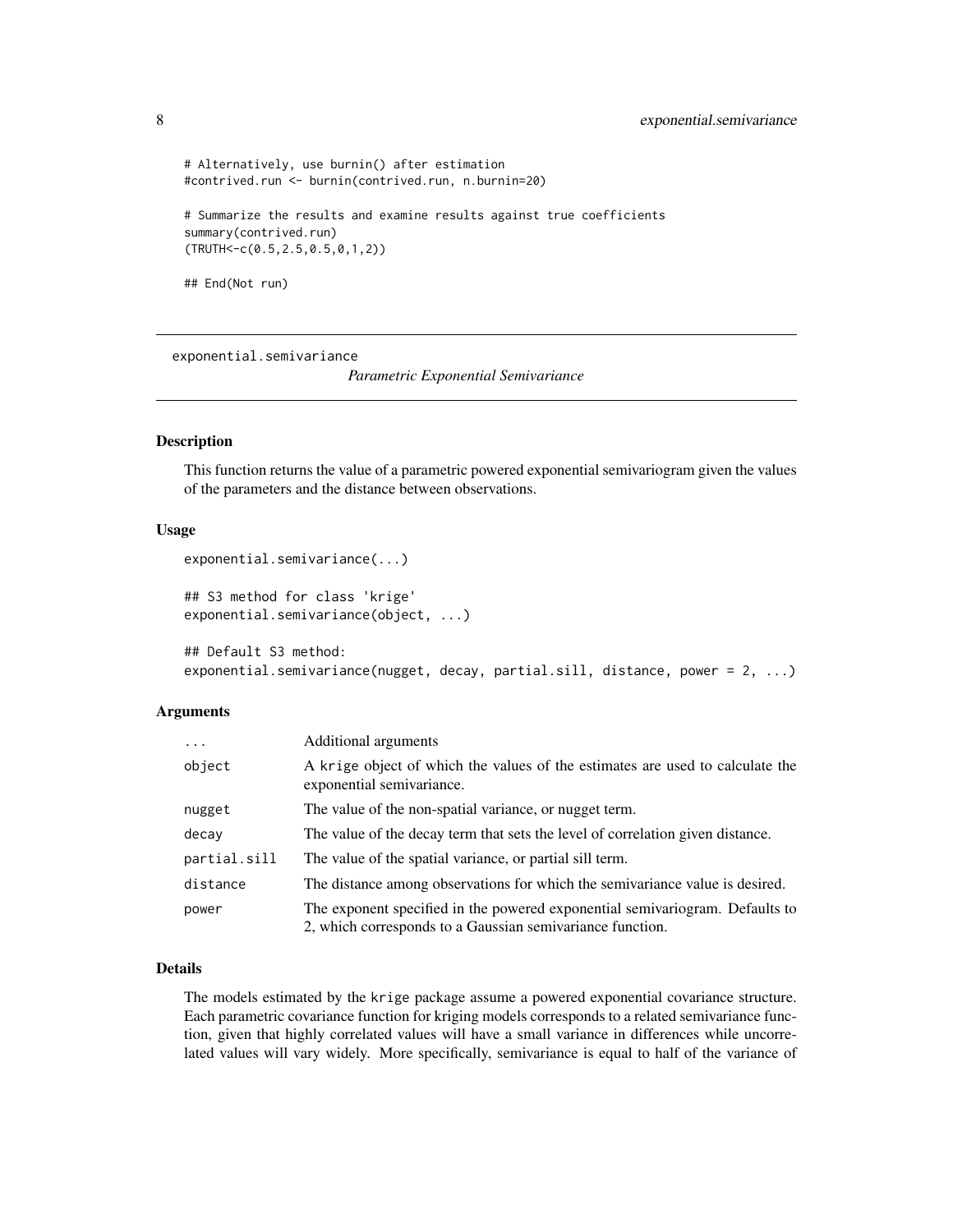<span id="page-8-0"></span>the difference in a variable's values at a given distance. That is, the semivariance is defined as:  $\gamma(h) = 0.5 * E[X(s+h) - X(s)]^2$ , where X is the variable of interest, s is a location, and h is the distance from s to another location.

The powered exponential covariance structure implies that the semivariance follows the specific functional form of  $\gamma(d) = \tau^2 + \sigma^2(1 - \exp(-|\phi d|^p))$  (Banerjee, Carlin, and Gelfand 2015, 27). A perk of this structure is that the special case of  $p=1$  implies the commonly-used exponential semivariogram, and the special case of *p=2* implies the commonly-used Gaussian semivariogram. Upon estimating a model, it is advisable to graph the functional form of the implied parametric semivariance structure. By substituting estimated values of the nugget, decay, and partial.sill terms, as well as specifying the correct power argument, it is possible to compute the implied semivariance from the model. The distance argument easily can be a vector of observed distance values.

#### Value

A semivariance object. It will be a numeric vector with each bin's value of the semivariance.

#### References

Sudipto Banerjee, Bradley P. Carlin, and Alan E. Gelfand. 2015. *Hierarchical Modeling and Analysis for Spatial Data*. 2nd ed. Boca Raton, FL: CRC Press.

#### See Also

[semivariogram](#page-31-1), [plot.semivariance](#page-31-2), [exponential.semivariance](#page-7-1)

#### Examples

```
## Not run:
# Summarize data
summary(ContrivedData)
# Set seed
set.seed(1241060320)
M < - 100contrived.run <- metropolis.krige(y \sim x.1 + x.2, coords = c("s.1","s.2"),
  data = ContrivedData, n.iter = M, range.tol = 0.05)
# Parametric powered exponential semivariogram
exponential.semivariance(contrived.run)
#OLS Model for Residuals
contrived.ols<-lm(y~x.1+x.2,data=ContrivedData)
# Residual semivariance
(resid.semivar <- semivariance(contrived.ols, coords = c("s.1", "s.2"), terms = "residual"))
# Parametric exponential semivariance
```
exponential.semivariance(nugget=0.5,decay=2.5,partial.sill=0.5,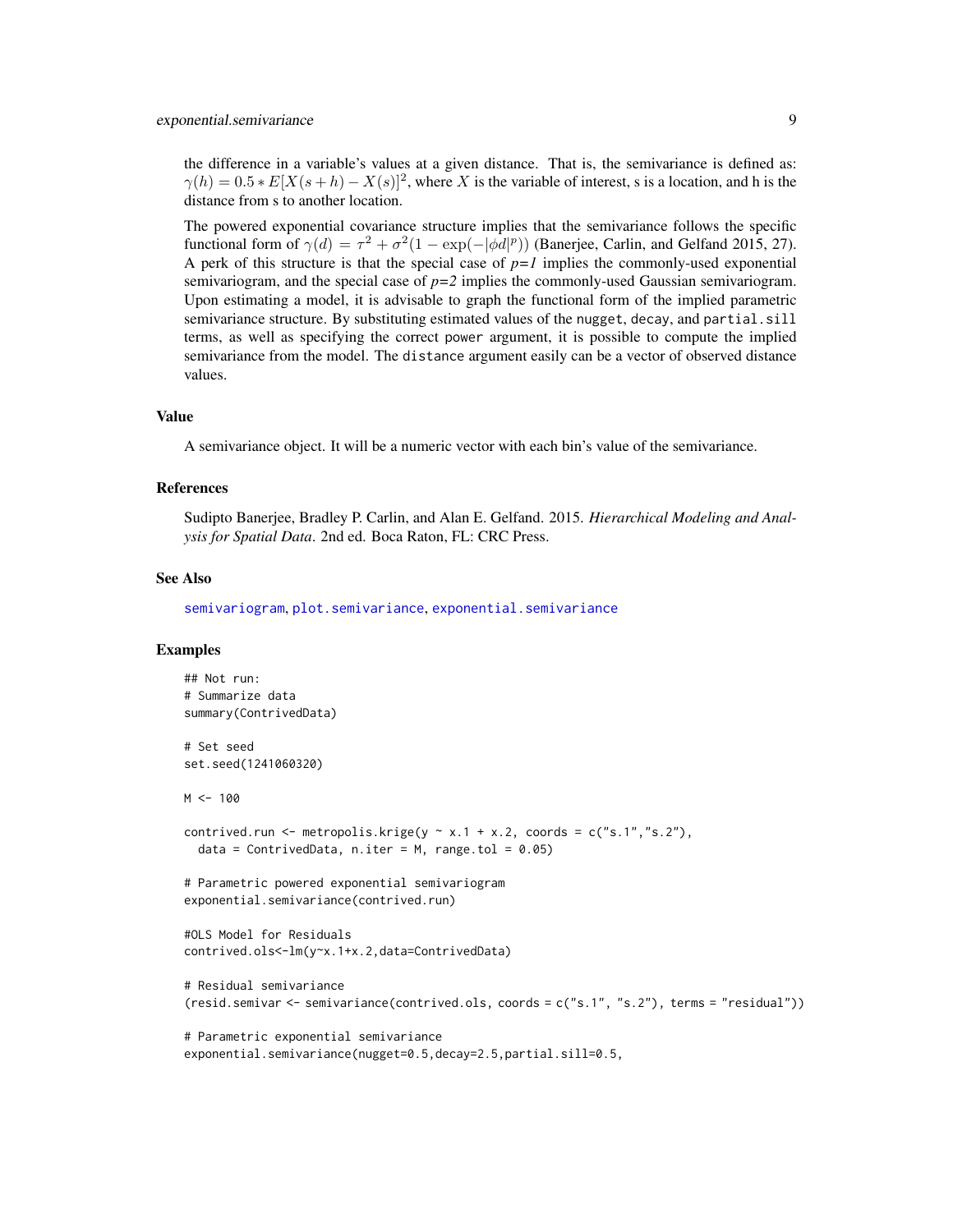<span id="page-9-0"></span>10 geweke

distance=as.numeric(names(resid.semivar)))

## End(Not run)

<span id="page-9-2"></span>geweke *Geweke Diagnostic for MCMC*

#### <span id="page-9-1"></span>Description

Conducts a Geweke convergence diagnostic on MCMC iterations.

#### Usage

```
geweke(object, early.prop = 0.1, late.prop = 0.5, precision = 4)
## S3 method for class 'krige'
geweke(object, early.prop = 0.1, late.prop = 0.5, precision = 4)
## S3 method for class 'summary.krige'
geweke(object, early.prop = 0.1, late.prop = 0.5, precision = 4)
## Default S3 method:
geweke(object, early.prop = 0.1, late.prop = 0.5, precision = 4)
```
#### Arguments

| object     | An matrix or krige/summary. krige object for which a Geweke diagnostic is<br>desired |
|------------|--------------------------------------------------------------------------------------|
| early.prop | Proportion of iterations to use from the start of the chain.                         |
| late.prop  | Proportion of iterations to use from the end of the chain.                           |
| precision  | Number of digits of test statistics and p-values to print.                           |

#### Details

This is a generic function currently works with matrix, krige, and summary.krige objects. It is a simplified version of the Geweke test for use with this package.

Geweke's (1992) test for nonconvergence of a MCMC chain is to conduct a difference-of-means test that compares the mean early in the chain to the mean late in the chain. If the means are significantly different from each other, then this is evidence that the chain has not converged. The difference-of-means test is a simple z-ratio, though the standard error is estimated using the spectral density at zero to account for autocorrelation in the chain.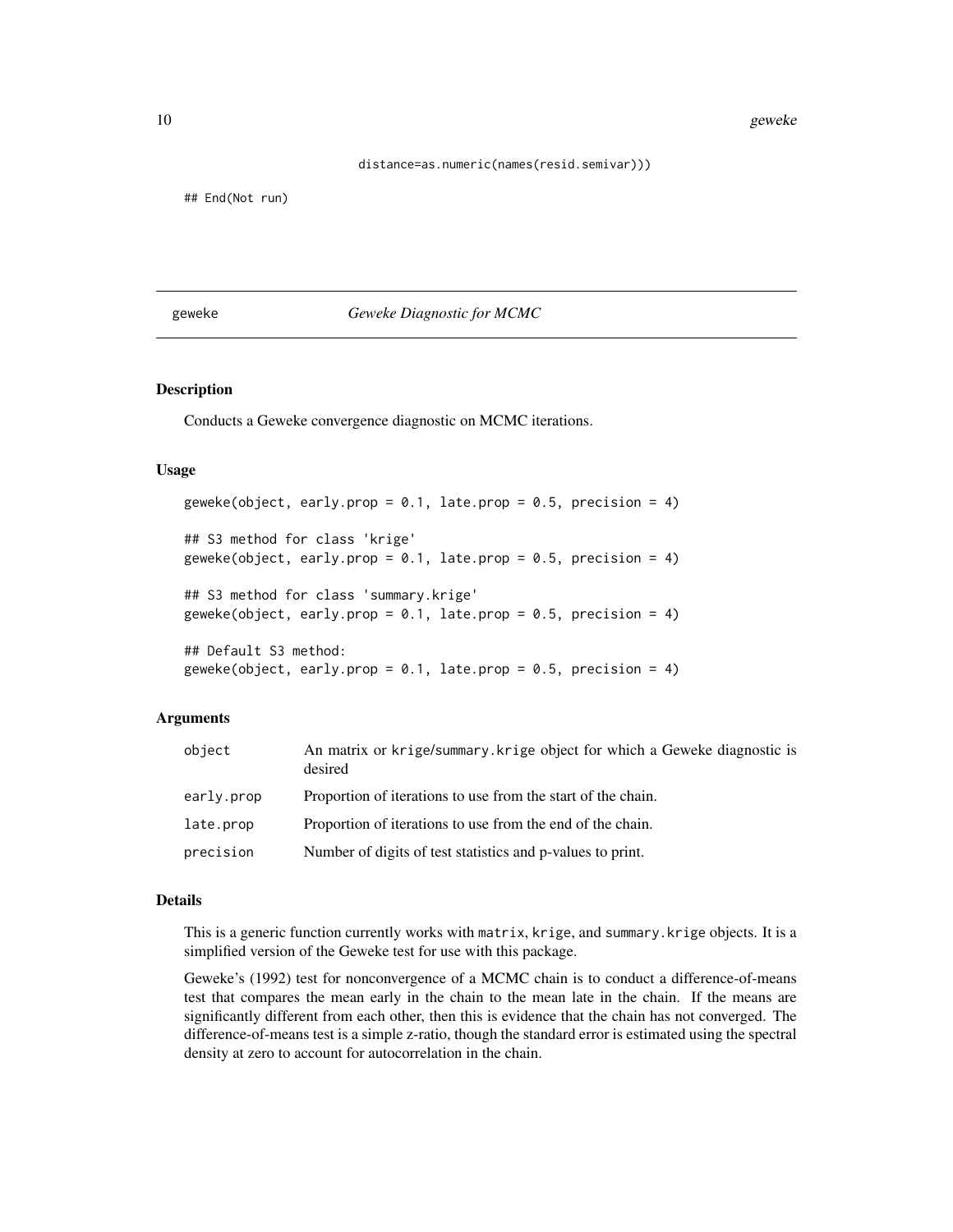#### <span id="page-10-0"></span>heidel.welch 11

#### Value

A matrix in which the first row consists of z-scores for tests of equal means for the first and last parts of the chain. The second row consists of the corresponding p-values. Each column of the matrix represents another parameter. For each column, a significant result is evidence that the chain has not converged for that parameter. Thus, a non-significant result is desired.

#### References

John Geweke. 1992. "Evaluating the Accuracy of Sampling-Based Approaches to the Calculation of Posterior Moments." In *Bayesian Statistics 4*, ed. J.M. Bernardo, J.O. Berger, A.P. Dawid, and A.F.M. Smith. Oxford: Clarendon Press.

#### See Also

[geweke.krige](#page-9-1), [geweke.summary.krige](#page-9-1)

#### Examples

```
## Not run:
# Load Data
data(ContrivedData)
# Set seed
set.seed(1241060320)
M < - 100contrived.run <- metropolis.krige(y \sim x.1 + x.2, coords = c("s.1","s.2"),
  data = ContrivedData, n.iter = M, range.tol = 0.05)
geweke(contrived.run, early.prop=0.5)
geweke(summary(contrived.run), early.prop=0.5)
geweke(contrived.run$mcmc.mat, early.prop=0.5)
# Note that the default proportions in the geweke() is more typical for longer run.
```
## End(Not run)

heidel.welch *Heidelberger and Welch Diagnostic for MCMC*

#### <span id="page-10-1"></span>Description

Conducts a Heidelberger and Welch convergence diagnostic on MCMC iterations.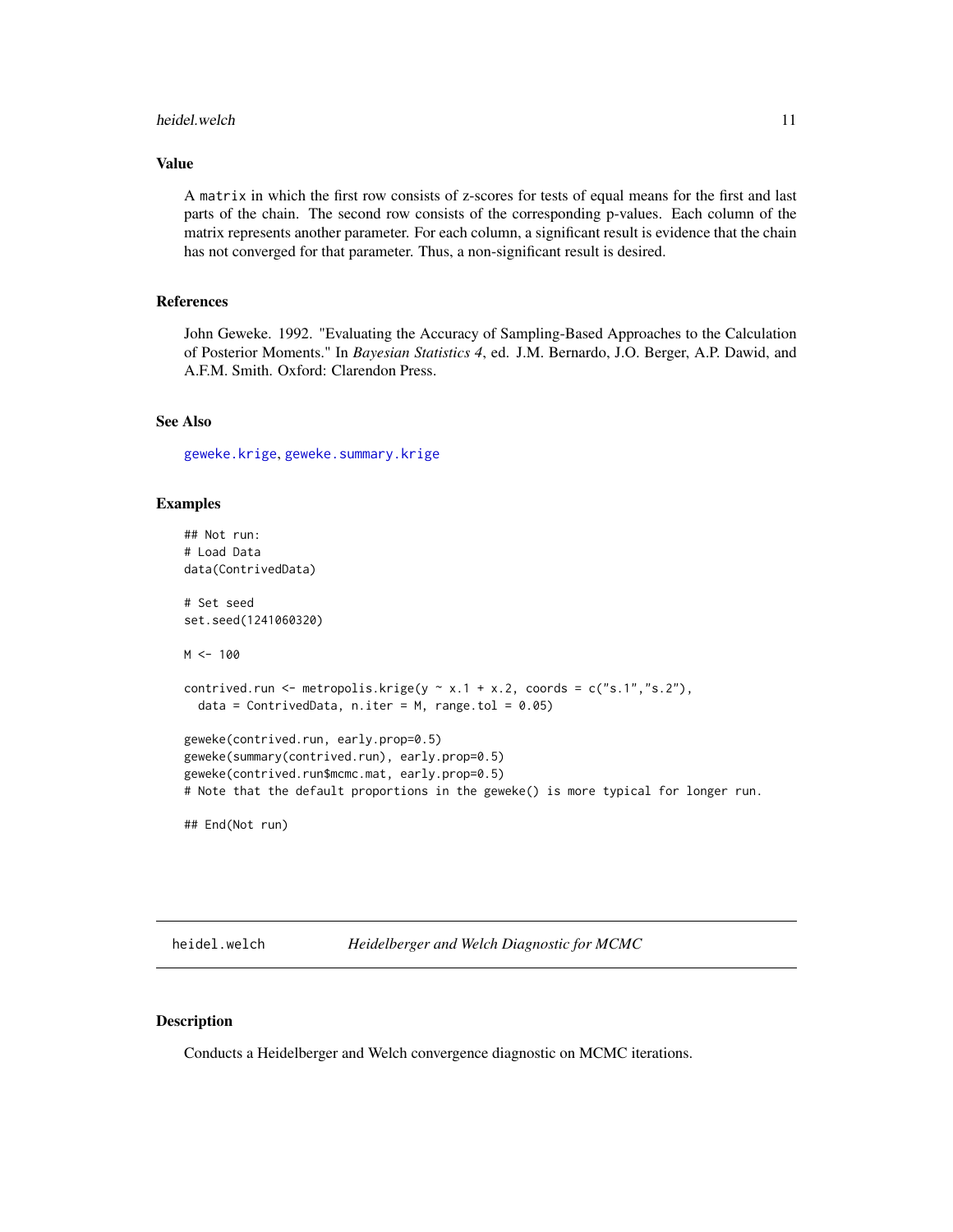#### Usage

```
heidel.welch(object, pvalue)
## S3 method for class 'krige'
heidel.welch(object, pvalue = 0.05)
## S3 method for class 'summary.krige'
heidel.welch(object, pvalue = 0.05)
## Default S3 method:
heidel.welch(object, pvalue = 0.05)
```
#### Arguments

| object | An matrix or krige/summary. krige object for which a Heidelberger and Welch<br>diagnostic is desired |
|--------|------------------------------------------------------------------------------------------------------|
| pvalue | Alpha level for significance tests. Defaults to 0.05.                                                |

#### Details

This is a generic function currently works with matrix, krige, and summary.krige objects. It is a simplified version of the Heidelberger and Welch test for use with this package.

This is an adaptation of a function in Plummer et al.'s coda package. Heidelberger and Welch's (1993) test for nonconvergence. This version of the diagnostic only reports a Cramer-von Mises test and its corresponding p-value to determine if the chain is weakly stationary with comparisons of early portions of the chain to the end of the chain.

#### Value

A matrix in which the first row consists of the values of the Cramer-von Mises test statistic for each parameter, and the second row consists of the corresponding p-values. Each column of the matrix represents another parameter of interest. A significant result serves as evidence of nonconvergence, so non-significant results are desired.

#### References

Philip Heidelberger and Peter D. Welch. 1993. "Simulation Run Length Control in the Presence of an Initial Transient." *Operations Research* 31:1109-1144.

Martyn Plummer, Nicky Best, Kate Cowles and Karen Vines. 2006. "CODA: Convergence Diagnosis and Output Analysis for MCMC." *R News* 6:7-11.

#### See Also

[heidel.welch.krige](#page-10-1), [heidel.welch.summary.krige](#page-10-1), [geweke](#page-9-2)

<span id="page-11-0"></span>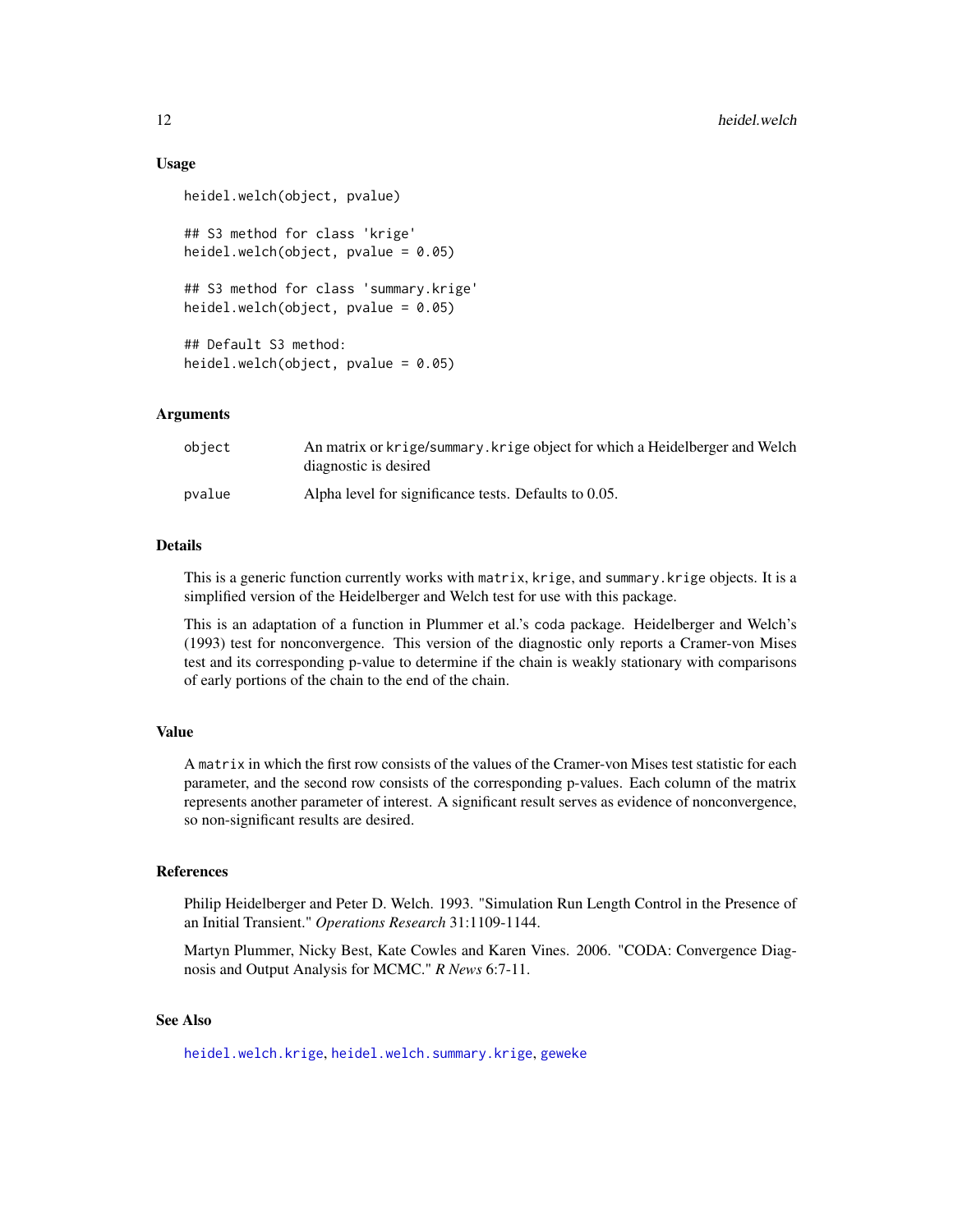#### <span id="page-12-0"></span>krige to the set of the set of the set of the set of the set of the set of the set of the set of the set of th

#### Examples

```
## Not run:
# Load Data
data(ContrivedData)
# Set seed
set.seed(1241060320)
M < - 100contrived.run <- metropolis.krige(y \sim x.1 + x.2, coords = c("s.1","s.2"),
  data = ContrivedData, n.iter = M, n.burnin = 20, range.tol = 0.05)
heidel.welch(contrived.run)
heidel.welch(summary(contrived.run))
heidel.welch(contrived.run$mcmc.mat)
## End(Not run)
```
krige *krige: Geospatial Kriging with Metropolis Sampling*

#### Description

Estimates kriging models for geographical point-referenced data. Method is described ' in Gill (2020) <doi:10.1177/1532440020930197>.

krige.posterior *Posterior Distribution for the Kriging Process*

#### Description

This function finds the posterior density of a geospatial linear regression model given a pointreferenced geospatial dataset and a set of parameter values. The function is useful for finding the optimum of or for sampling from the posterior distribution.

#### Usage

```
krige.posterior(
  tau2,
 phi,
  sigma2,
 beta,
 y,
  X,
```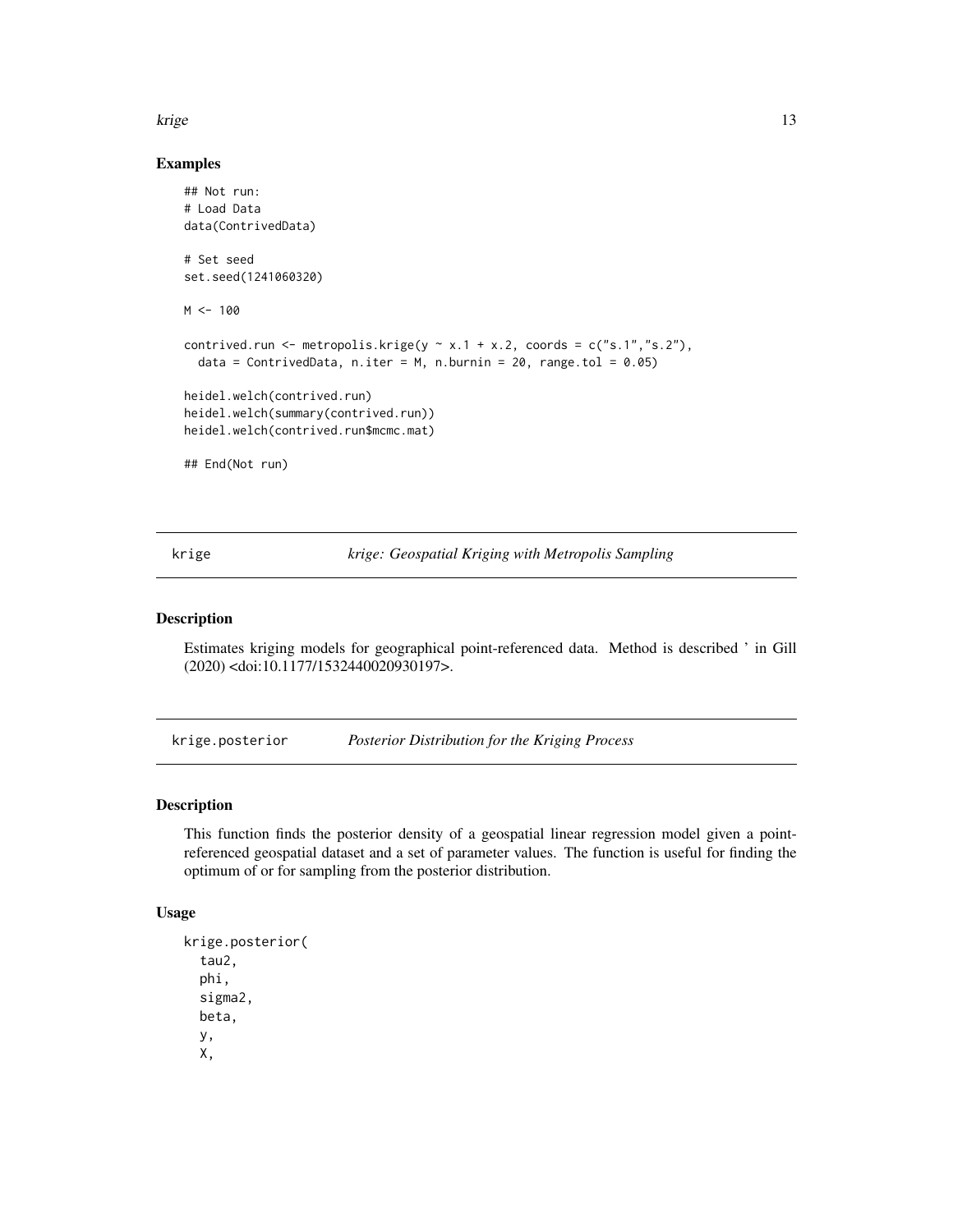```
east,
 north,
 semivar.exp = 2,
 p.\text{spatial}.\text{share} = 0.5,p.random = 0.5,
 p.random.tol = 0.05,
 p.beta.var = 10,
 tot.var = var(y),
 local.Sigma = NULL,
 max.distance = NULL
\mathcal{L}
```
### Arguments

| tau2            | Value of the nugget, or non-spatial error variance.                                                                                                                                                                                                                                                                                                                                                                                                               |
|-----------------|-------------------------------------------------------------------------------------------------------------------------------------------------------------------------------------------------------------------------------------------------------------------------------------------------------------------------------------------------------------------------------------------------------------------------------------------------------------------|
| phi             | Value of the decay term, driving the level of spatial correlation.                                                                                                                                                                                                                                                                                                                                                                                                |
| sigma2          | Value of the partial sill, or maximum spatial error variance.                                                                                                                                                                                                                                                                                                                                                                                                     |
| beta            | Coefficients from linear model.                                                                                                                                                                                                                                                                                                                                                                                                                                   |
| у               | The outcome variable that is used in the kriging model.                                                                                                                                                                                                                                                                                                                                                                                                           |
| Χ               | The matrix of explanatory variables used in the kriging model.                                                                                                                                                                                                                                                                                                                                                                                                    |
| east            | Vector of eastings for all observations.                                                                                                                                                                                                                                                                                                                                                                                                                          |
| north           | Vector of northings for all observations.                                                                                                                                                                                                                                                                                                                                                                                                                         |
| semivar.exp     | This exponent, which must be greater than 0 and less than or equal to 2, specifies<br>a powered exponential correlation structure for the data. One widely used spec-<br>ification is setting this to 1, which yields an exponential correlation structure.<br>Another common specification is setting this to 2 (the default), which yields a<br>Gaussian correlation structure.                                                                                 |
| p.spatial.share |                                                                                                                                                                                                                                                                                                                                                                                                                                                                   |
|                 | Prior for proportion of unexplained variance that is spatial in nature. Must be<br>greater than 0 and less than 1. Defaults to an even split.                                                                                                                                                                                                                                                                                                                     |
| p.range.share   | Prior for the effective range term, as a proportion of the maximum distance in<br>the data. Users should choose the proportion of distance at which they think<br>the spatial correlation will become negligible. Must be greater than 0. Values<br>greater than 1 are permitted, but users should recognize that this implies that<br>meaningful spatial correlation would persist outside of the convex hull of data.<br>Defaults to half the maximum distance. |
| p.range.tol     | Tolerance term for setting the effective range. At the distance where the spatial<br>correlation drops below this term, it is judged that the effective range has been<br>met. Users are typically advised to leave this at its default value of 0.05 unless<br>they have strong reasons to choose another level. Must be greater than 0 and<br>less than 1.                                                                                                      |
| p.beta.var      | Prior for the variance on zero-meaned normal priors on the regression coeffi-<br>cients. Defaults to 10.                                                                                                                                                                                                                                                                                                                                                          |
| tot.var         | Combined variance between the nugget and partial sill. Defaults to the vari-<br>ance of y. The metropolis. krige function inserts the residual variance from a<br>standard linear model.                                                                                                                                                                                                                                                                          |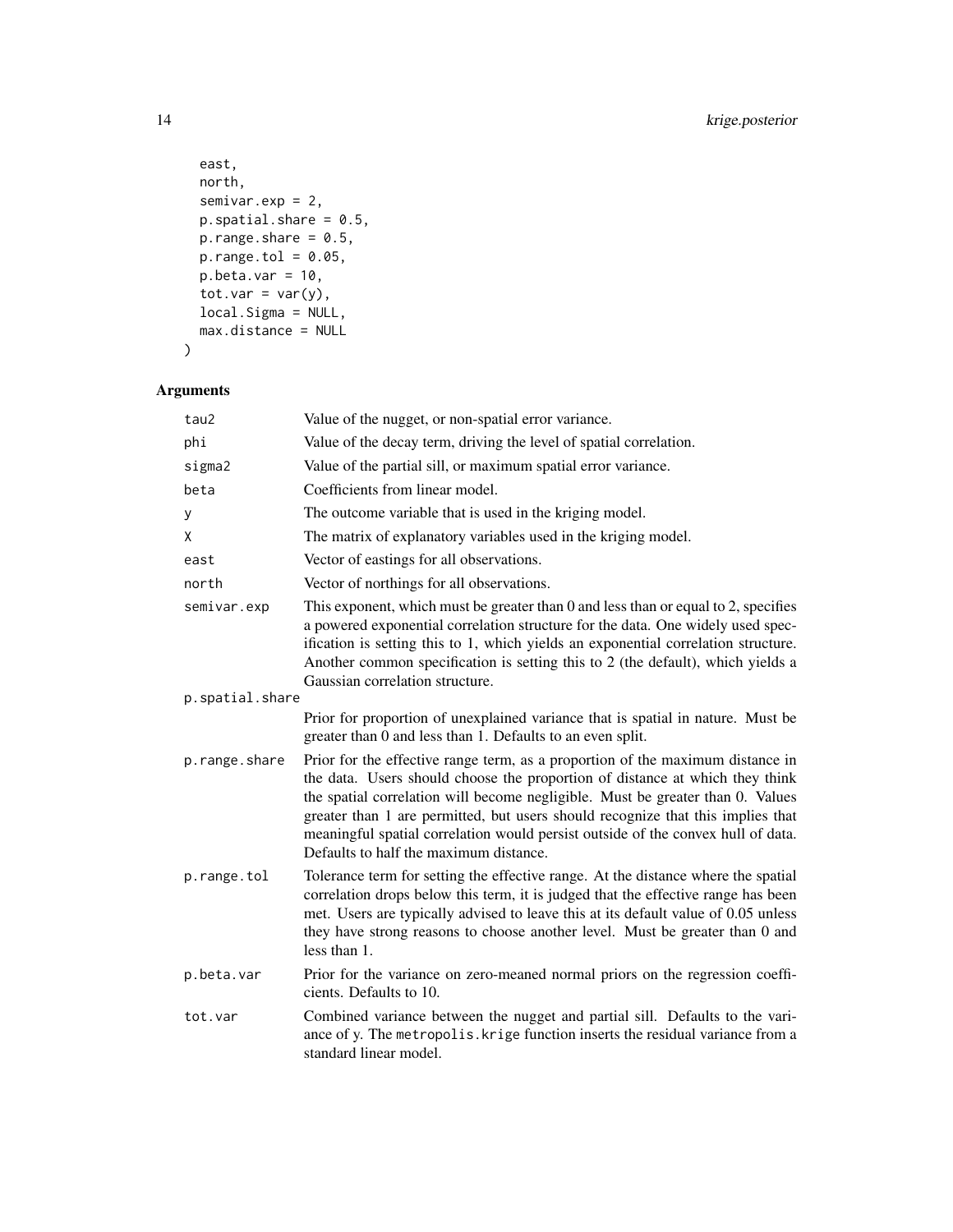#### krige.posterior 15

| local.Sigma  | The user is advised to ignore this option, or leave it the value of NULL. This<br>option is included to reduce the number of computations required when this<br>function is called by metropolis. krige. |
|--------------|----------------------------------------------------------------------------------------------------------------------------------------------------------------------------------------------------------|
| max.distance | The user is advised to ignore this option, or leave it the value of NULL. This<br>option is included to reduce the number of computations required when this<br>function is called by metropolis. krige. |

#### Details

This function finds the posterior density for a kriging model. It is designed to be an internal function but is exported in the hope of it can be useful to some users. The function utilizes information provided about the parameters tau2, phi, sigma2, and beta. It also utilizes the observed data y, X, east, and north. Given a set of parameter values as well as the observed data, the function returns the posterior density for the specified model.

#### Value

A single number that is the posterior density of the function, which is stored in object of class matrix.

#### References

Jeff Gill. 2020. Measuring Constituency Ideology Using Bayesian Universal Kriging. *State Politics & Policy Quarterly*. doi:10.1177/1532440020930197

#### Examples

```
# Summarize Data
summary(ContrivedData)
#Initial OLS Model
contrived.ols<-lm(y~x.1+x.2,data=ContrivedData);summary(contrived.ols)
#Define Covariate Matrix
covariates<-cbind(1,ContrivedData$x.1,ContrivedData$x.2)
# Find the posterior density for the Contrived Data if all parameters were 1:
s.test <- krige.posterior(tau2=1,phi=1,sigma2=1,beta=rep(1,ncol(covariates)),
 y=ContrivedData$y,X=covariates,east=ContrivedData$s.1,north=ContrivedData$s.2)
# Print posterior density
```

```
s.test
```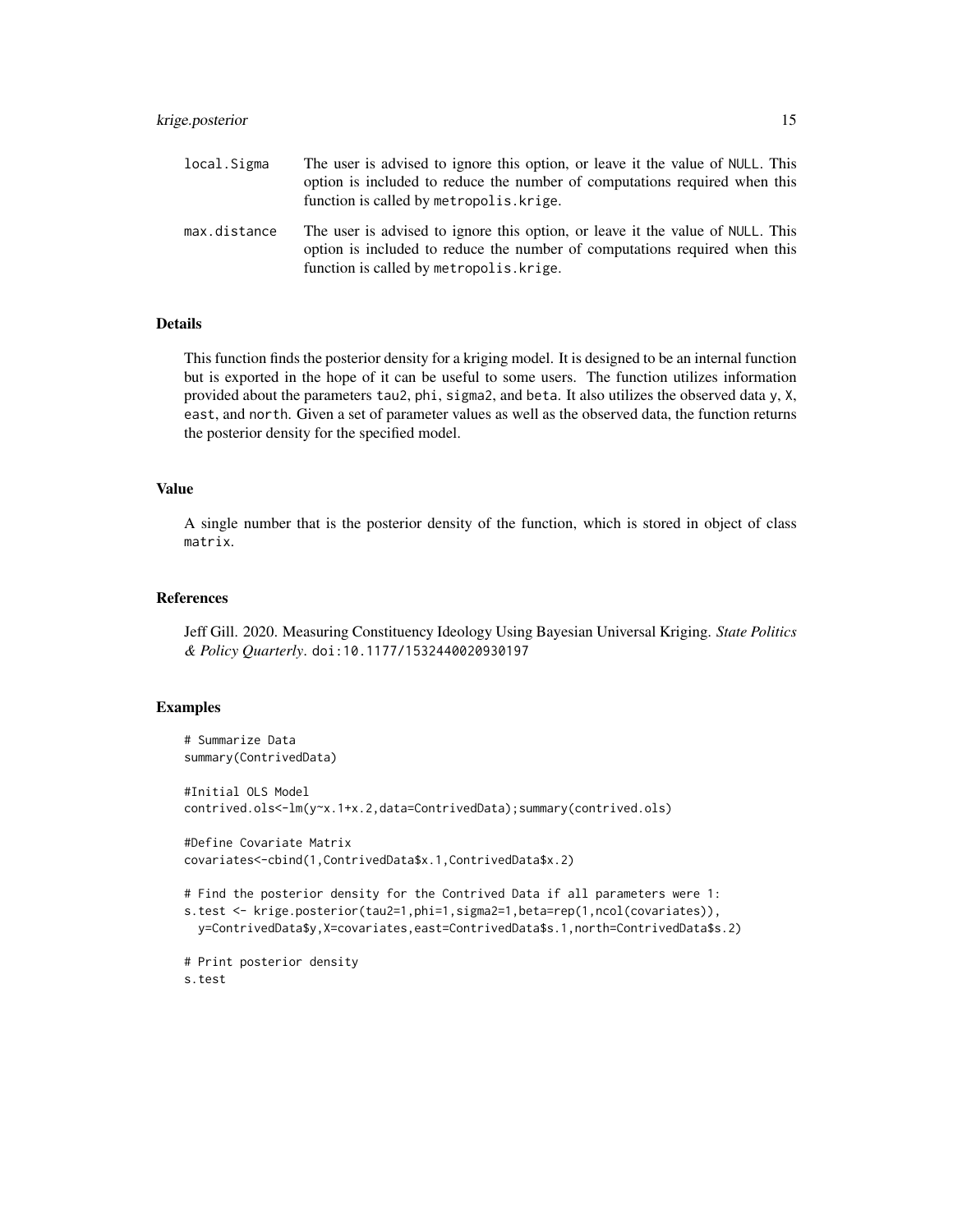<span id="page-15-0"></span>

#### Description

These data present measures of ideology in 2010 for the districts for lower chambers of state legislatures, recorded as the variable krige.lower. 49 states' chambers are covered–the Nebraska Unicameral is omitted here to be included in the file upperCombined. Forecasts are based on a kriging model fitted over the 2008 Cooperative Congressional Election Survey (CCES), paired with predictive data from the 2010 Census. Each district's public ideology is paired with a measure of the ideology of the State House member (or members) from the district (update from Shor and McCarty 2011).

#### Format

The lowerCombined dataset has 5446 observations and 10 variables.

st Two-letter postal abbreviation for the state.

lower The state legislative district number (lower chamber).

STATEA The FIPS code for the state.

krige.lower The ideology of the average citizen in the district.

lowerKluge Combined index of STATEA followed by lower.

krige.lower.var The variance of ideology among the district's citizens.

name Last name of the state legislator, followed by first name and middle initial.

party Political party of the legislator. D=Democrat, R=Republican, X=Other.

st\_id Temporary identifer variable. DO NOT USE.

np\_score Ideology score for the state legislator (lower chamber). Higher values are usually interpreted as more right-wing, with lower values as more left-wing.

#### Source

Ansolabehere, Stephen. 2011. "CCES, Common Content, 2008." Ver. 4.

Minnesota Population Center. 2011. *National Historical Geographic Information System: Version 2.0.* Minneapolis, MN: University of Minnesota. 'https://www.nhgis.org'

Shor, Boris and Nolan M. McCarty. 2011. "The Ideological Mapping of American Legislatures." *American Political Science Review* 105(3):530-551.

#### References

Jeff Gill. 2020. Measuring Constituency Ideology Using Bayesian Universal Kriging. *State Politics & Policy Quarterly*. doi:10.1177/1532440020930197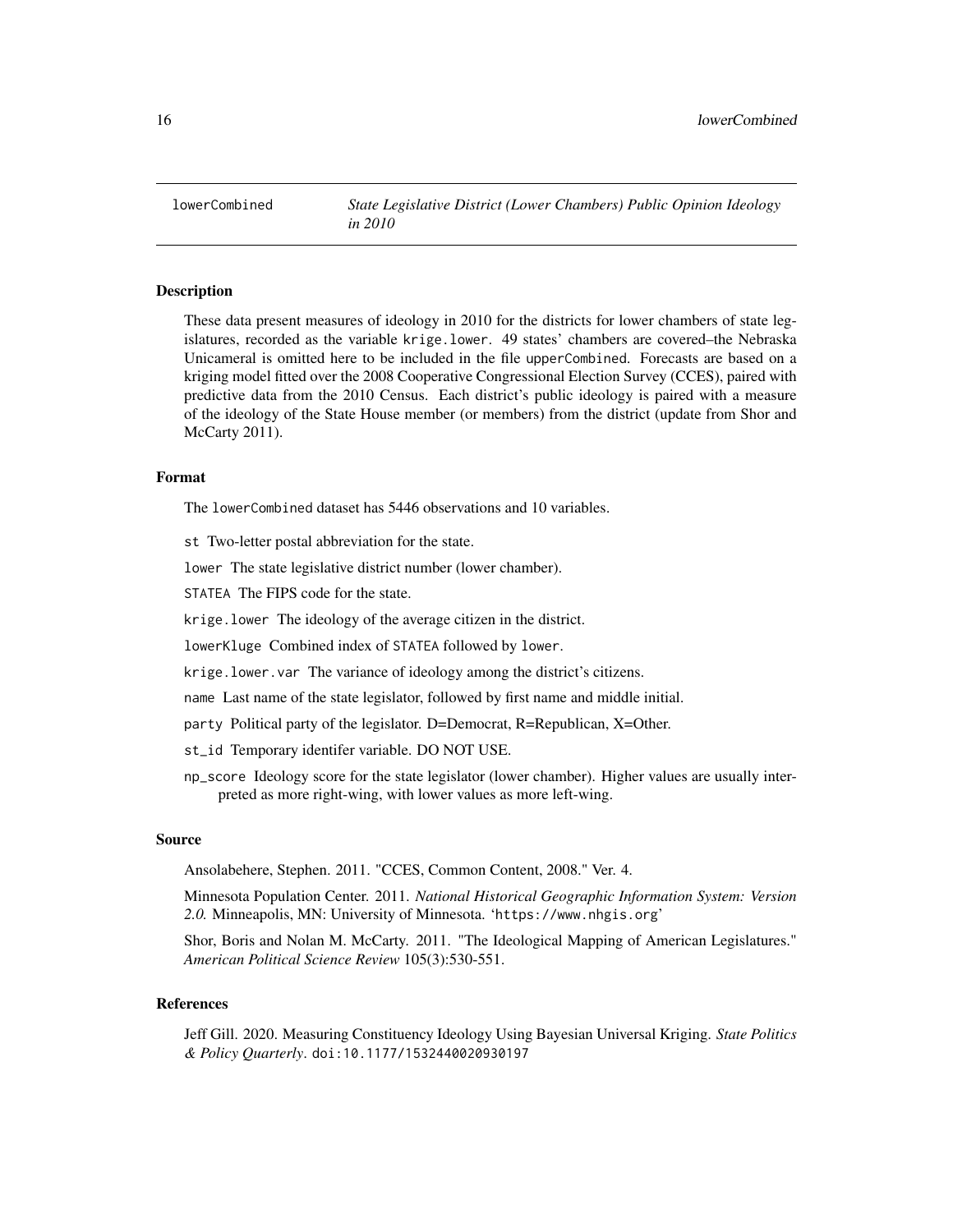#### <span id="page-16-0"></span>mcmc.samples 17

#### Examples

```
# Descriptive Statistics
summary(lowerCombined)
# Correlate Senators' DW-NOMINATE Scores with Public Opinion Ideology
cor(lowerCombined$np_score,lowerCombined$krige.lower,use="complete.obs")
# Plot Legislators' DW-NOMINATE Scores against Public Opinion Ideology
plot(y=lowerCombined$np_score,x=lowerCombined$krige.lower,
     xlab="District Ideology (Kriging)", ylab="Legislator Ideology (Shor & McCarty)",
     main="State Legislatures: Lower Chambers", type="n")#
points(y=lowerCombined$np_score[lowerCombined$party=="R"],
      x=lowerCombined$krige.lower[lowerCombined$party=="R"],pch=".",col="red")
points(y=lowerCombined$np_score[lowerCombined$party=="D"],
      x=lowerCombined$krige.lower[lowerCombined$party=="D"],pch=".",col="blue")
```
#### mcmc.samples *Extract MCMC Samples*

#### Description

Extract MCMC samples estimated by metropolis.krige()

#### Usage

```
mcmc.samples(object, as.matrix, as.data.frame, ...)
## S3 method for class 'krige'
mcmc.samples(object, as.matrix = !as.data.frame, as.data.frame = FALSE, ...)
## S3 method for class 'summary.krige'
mcmc.samples(object, as.matrix = !as.data.frame, as.data.frame = FALSE, ...)
## S3 method for class 'krige'
as.matrix(x, \ldots)## S3 method for class 'summary.krige'
as.matrix(x, \ldots)## S3 method for class 'krige'
as.data.frame(x, ...)
## S3 method for class 'summary.krige'
as.data.frame(x, ...)
```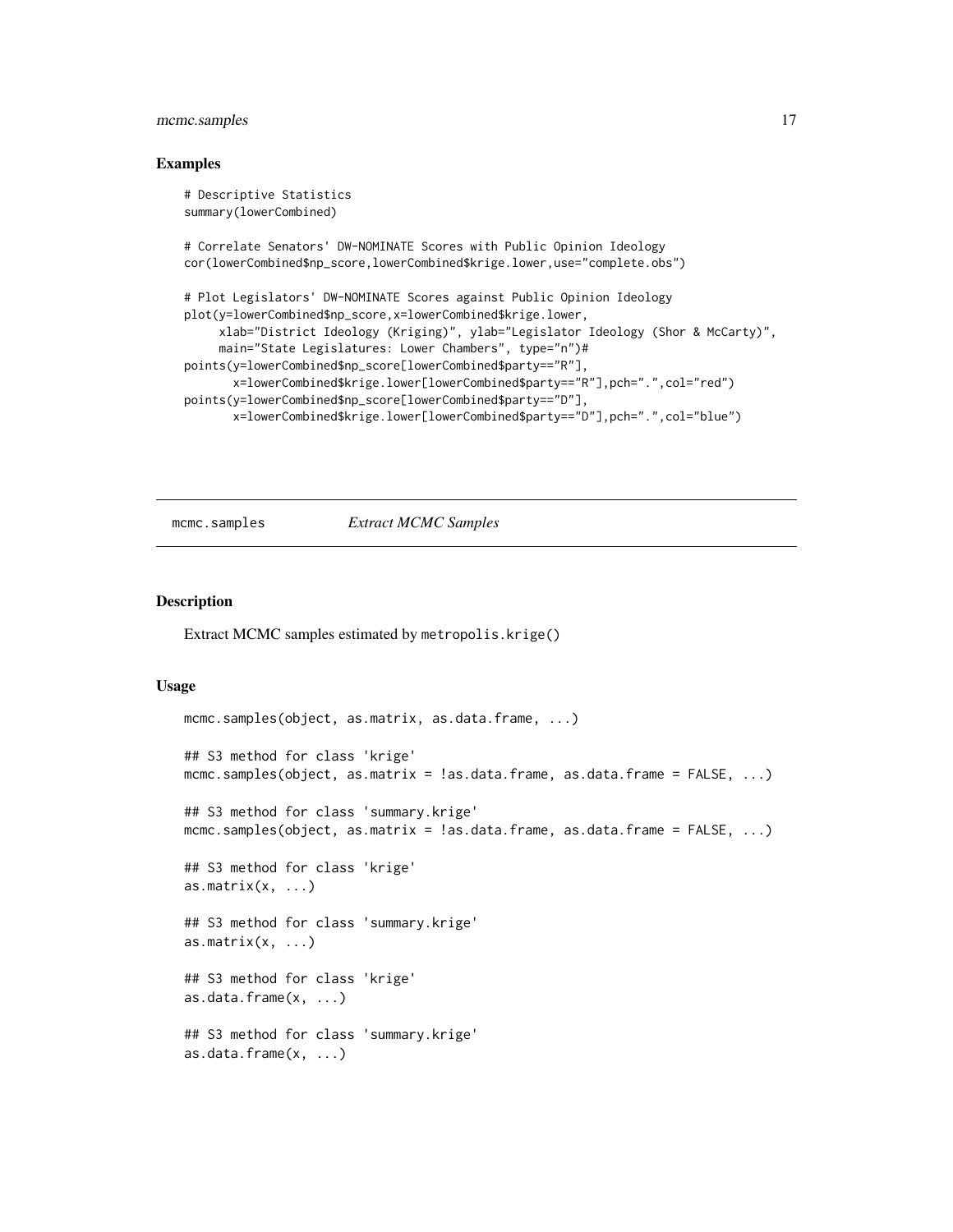#### <span id="page-17-0"></span>Arguments

| object        | A krigeor summary. krige object from the metropolis. krige function.                         |
|---------------|----------------------------------------------------------------------------------------------|
| as.matrix     | Logical values indicating if the output format should be a matrix. Defaults to<br>TRUE.      |
| as.data.frame | Logical values indicating if the output format should be a data.frame. Defaults<br>to FALSE. |
| $\cdots$      | Additional arguments passed to as . matrix or as . data. frame methods.                      |
| $\mathsf{x}$  | A krige or summary. krige object for as matrix and as data. frame meth-<br>ods.              |

#### Details

The function extracts the MCMC samples from the a krigeor summary.krige object from the metropolis.krige function. Users can define the output by using as.matrix or as.data.frame.

#### Value

A summary.krige list object.

#### See Also

[as.mcmc.krige](#page-2-1)

#### Examples

```
## Not run:
# Summarize Data
summary(ContrivedData)
# Initial OLS model
contrived.ols<-lm(y~x.1+x.2,data=ContrivedData)
# summary(contrived.ols)
# Set seed
set.seed(1241060320)
M < - 100#M<-10000
contrived.run <- metropolis.krige(y \sim x.1 + x.2, coords = c("s.1","s.2"),
   data = ContrivedData, n.iter = M, n.burnin = 20, range.tol = 0.05)
contrived.run.mat <- mcmc.samples(contrived.run)
### Alternatively, use generic methods
contrived.run.mat <- as.matrix(contrived.run)
contrived.run.df <- as.data.frame(contrived.run)
```
## End(Not run)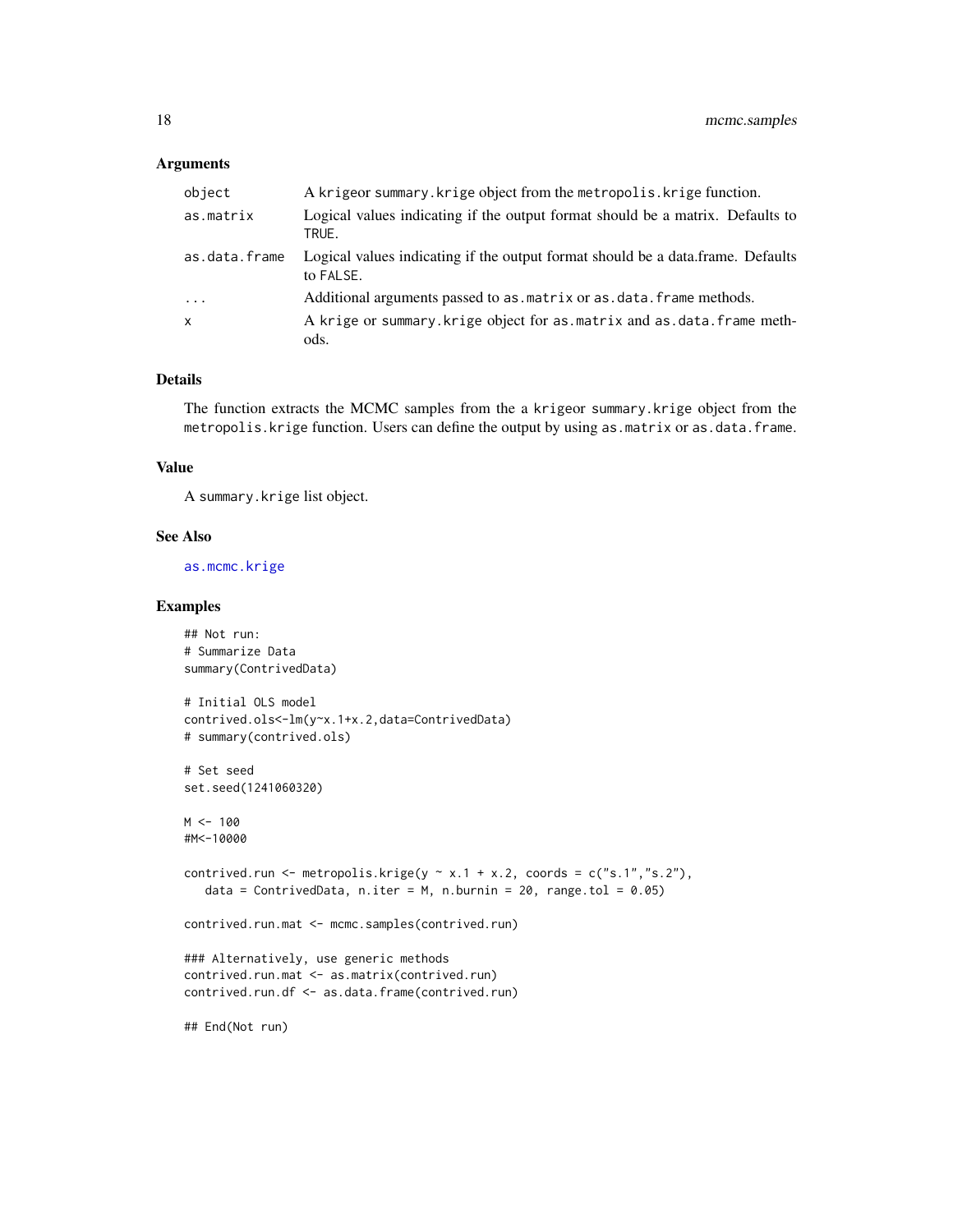<span id="page-18-0"></span>

#### Description

This function performs Metropolis-Hastings sampling for a linear model specified over point-referenced geospatial data. It returns MCMC iterations, with which results of the geospatial linear model can be summarized.

#### Usage

```
metropolis.krige(
  formula,
  coords,
  data,
  n.iter = 100,
  powered.exp = 2,
  n.burnin = 0,
 y,
  X,
  east,
  north,
  na.action = "na.fail",
  spatial.share = 0.5,
  range.share = 0.5,
  beta.var = 10,
  range.tol = 0.05,
  b.tune = 1,
  nugget.tune = 10,
  psill.tune = 1,
  distance.matrix = FALSE,
 progress.bar = "message",
  accept.rate.warning = TRUE
)
```
#### Arguments

| formula | An object of class formula (or one that can be coerced to that classes). A<br>symbolic description of the model to be fitted. Alternatively, the model can be<br>specified in y (a vector of the outcome variable) and X (a matrix of explanatory<br>variables). |
|---------|------------------------------------------------------------------------------------------------------------------------------------------------------------------------------------------------------------------------------------------------------------------|
| coords  | A matrix of coordinates for all observations or a vector of variable names indi-<br>cating the coordinates variables in the data. Alternatively, the coordinates can<br>also be specified seperately using east and north.                                       |
| data    | An data frame containing the variables in the model.                                                                                                                                                                                                             |
| n.iter  | Number of MCMC iterations (defaults to 100).                                                                                                                                                                                                                     |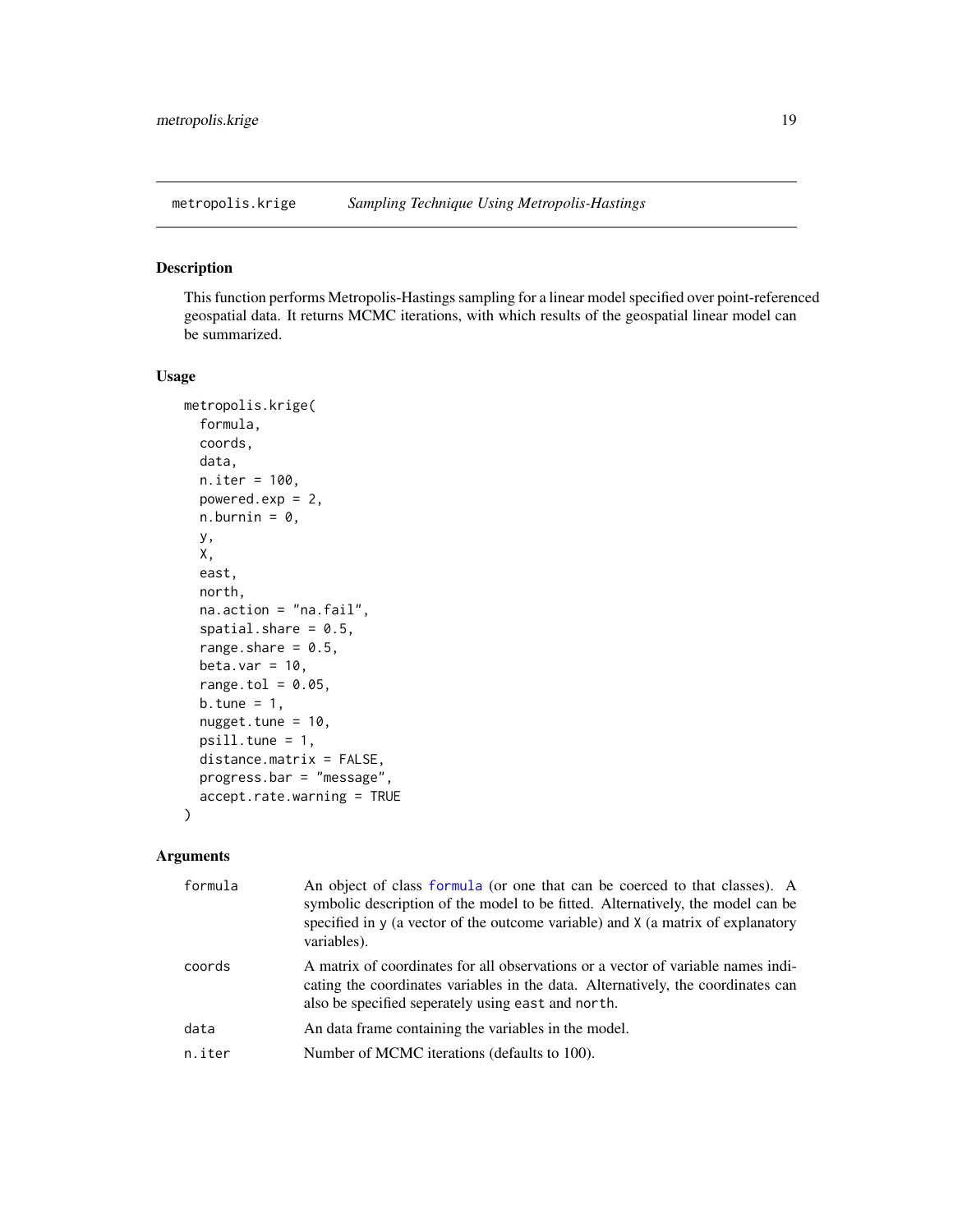| powered.exp   | This exponent, which must be greater than 0 and less than or equal to 2, specifies<br>a powered exponential correlation structure for the data. One widely used spec-<br>ification is setting this to 1, which yields an exponential correlation structure.<br>Another common specification is setting this to 2 (the default), which yields a<br>Gaussian correlation structure.                                                                                                |
|---------------|----------------------------------------------------------------------------------------------------------------------------------------------------------------------------------------------------------------------------------------------------------------------------------------------------------------------------------------------------------------------------------------------------------------------------------------------------------------------------------|
| n.burnin      | Number of iterations that will be discarded for burnin (warmup). The number<br>of burnin should not be larger than n. iter and the default is 0.                                                                                                                                                                                                                                                                                                                                 |
| у             | Alternative specification for the outcome variable that is used in the kriging<br>model. If formula is used, this argument will be suppressed.                                                                                                                                                                                                                                                                                                                                   |
| Χ             | Alternative specification for the matrix of explanatory variables used in the krig-<br>ing model. Different forms of the variables such as transformations and interac-<br>tions also need to be specified accordingly beforehand.                                                                                                                                                                                                                                               |
| east          | Alternative specification for the vector of eastings for all observations.                                                                                                                                                                                                                                                                                                                                                                                                       |
| north         | Alternative specification for the vector of northing for all observations.                                                                                                                                                                                                                                                                                                                                                                                                       |
| na.action     | A function which indicates what should happen when the data contain NAs. The<br>default is "na.fail." Another possible value is "na.omit."                                                                                                                                                                                                                                                                                                                                       |
| spatial.share | Prior for proportion of unexplained variance that is spatial in nature. Must be<br>greater than 0 and less than 1. Defaults to an even split, valued at 0.5.                                                                                                                                                                                                                                                                                                                     |
| range.share   | Prior for the effective range term, as a proportion of the maximum distance in<br>the data. Users should choose the proportion of distance at which they think<br>the spatial correlation will become negligible. Must be greater than 0. Values<br>greater than 1 are permitted, but users should recognize that this implies that<br>meaningful spatial correlation would persist outside of the convex hull of data.<br>Defaults to half the maximum distance, valued at 0.5. |
| beta.var      | Prior for the variance on zero-meaned normal priors on the regression coeffi-<br>cients. Must be greater than 0. Defaults to 10.                                                                                                                                                                                                                                                                                                                                                 |
| range.tol     | Tolerance term for setting the effective range. At the distance where the spatial<br>correlation drops below this term, it is judged that the effective range has been<br>met. The default value is the commonly-used 0.05. Must be greater than 0 and<br>less than 1.                                                                                                                                                                                                           |
| b.tune        | Tuning parameter for candidate generation of regression coefficients that must<br>be greater than 0. A value of 1 means that draws will be based on the variance-<br>covariance matrix of coefficients from OLS. Larger steps are taken for values<br>greater than 1, and smaller steps are taken for values from 0 to 1. Defaults to<br>1.0.                                                                                                                                    |
| nugget.tune   | Tuning parameter for candidate generation of the nugget term (tau2) that must<br>be greater than 0. A value of 1 means that draws will be based on the typical<br>variance of an inverse gamma distribution. Smaller steps are taken for values<br>greater than 1, and larger steps are taken for <i>decimal</i> values from 0 to 1. De-<br>faults to 10.0.                                                                                                                      |
| psill.tune    | Tuning parameter for candidate generation of the partial sill term (sigma2) that<br>must be greater than 0. A value of 1 means that draws will be based on the<br>typical variance of an inverse gamma distribution. Smaller steps are taken for<br>values greater than 1, and larger steps are taken for <i>decimal</i> values from 0 to 1.<br>Defaults to 1.0.                                                                                                                 |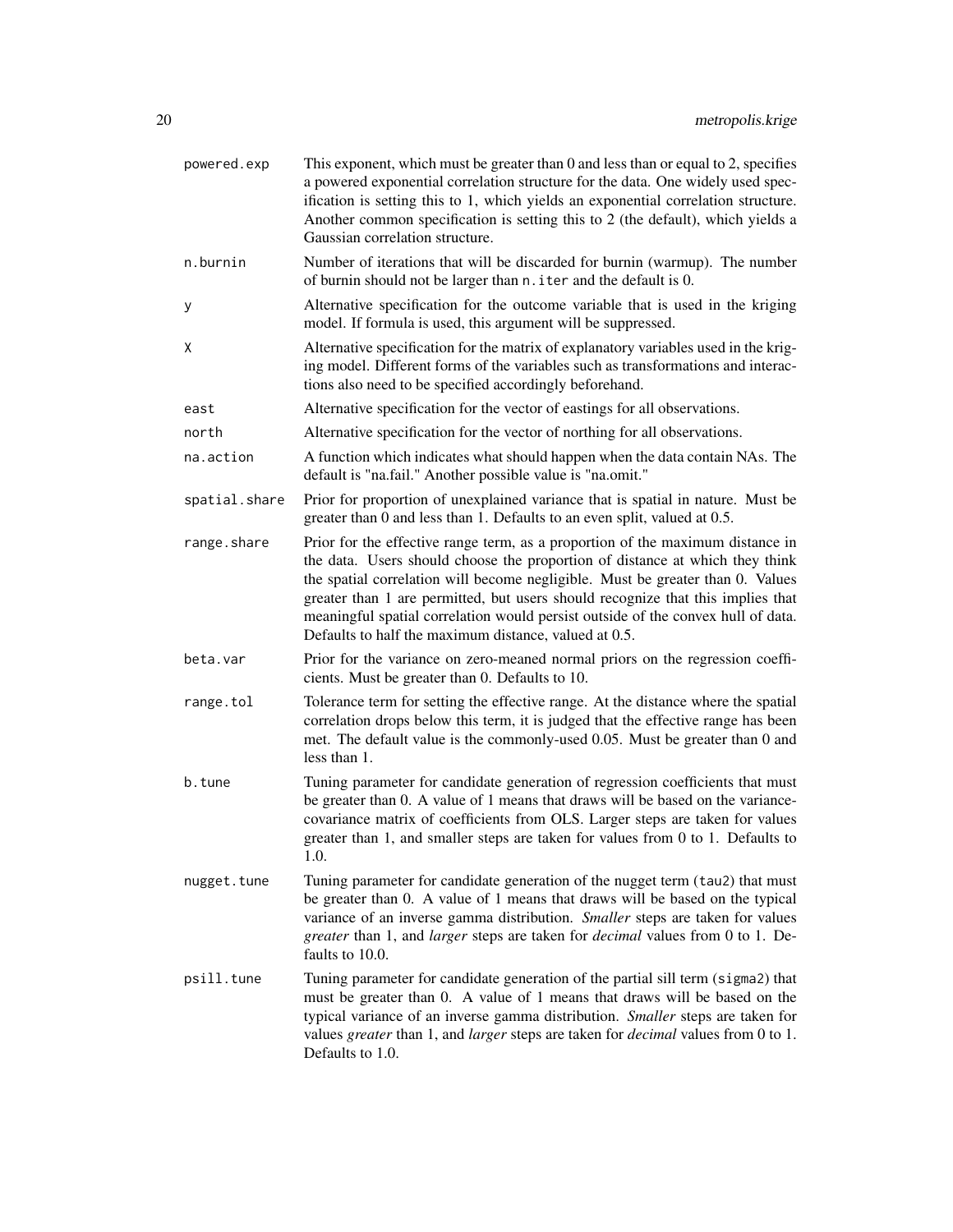| distance.matrix     |                                                                                                                                                                                                                                     |
|---------------------|-------------------------------------------------------------------------------------------------------------------------------------------------------------------------------------------------------------------------------------|
|                     | Logical value indicates whether to save the distance matrix in the output ob-<br>ject. Saving distance matrix can save time for furthur use such as in update()<br>function but may results in larger file size. Defaults to FALSE. |
| progress.bar        | Types of progress bar. The default is "message" and will report variance terms.<br>Other possible values are "TRUE" (simple percentage) and "FALSE" (suppress<br>the progress bar).                                                 |
| accept.rate.warning |                                                                                                                                                                                                                                     |
|                     | Logical values indicating whether to show the warnings when the acceptance<br>rates are too high or too low. Defaults to TRUE.                                                                                                      |

#### Details

Analysts should use this function if they want to estimate a linear regression model in which each observation can be located at points in geographic space. That is, each observation is observed for a set of coordinates in eastings & northings or longitude & latitude.

Researchers must specify their model in the following manner: formula should be a symbolic description of the model to be fitted; it is similar to R model syntax as used in  $lm()$ . In addition, a matrix of coordinates must be specified for the geospatial model in coords. coords should be a matrix with two columns that specify west-east and north-south coordinates, respectively (ideally eastings and northings but possibly longitude and latitude). It can also be a vector of strings indicating the variables names of the coordinates in the data. data should be a data frame containing the variables in the model including both the formula and coordinates (if only the names are provided). Alternatively, users can also specify the variables using y, X, east, and north for outcome, explanatory, west-east coordinates, and north-south coordinates variables, respectively. This alternative specification is compatible with the one used in the early version of this package.

n.iter is the number of iterations to sample from the posterior distribution using the Metropolis-Hastings algorithm. This defaults to 100 iterations, but many more iterations would normally be preferred. n.burnin is set to 0 by default to preserve all the iterations since the kriging model usually takes a relatively long time to run. Users can set a number for burnin or use burnin function afterwards to discard the burnin period. The output of the function prints the proportion of candidate values for the coefficients and for the variance terms accepted by the Metropolis-Hastings algorithm. Particularly low or high acceptance rates respectively may indicate slow mixing (requiring more iterations) or a transient state (leading to nonconvergence), so additional messages will print for extreme acceptance rates. Users may want to adjust the tuning parameters b. tune, nugget. tune, or psill.tune, or perhaps the tolerance parameter range.tol if the acceptance rate is too high or too low.

The function returns a "krige" list object including the output MCMC matrix of sampled values from the posterior distribution as well as the record of function arguments, model frame, acceptance rates, and standing parameters. Users can use the generic summary function to summarize the results or extract the elements of the object for further use.

#### Value

An object of class krige that includes the output MCMC matrix of sampled values from the posterior distribution as well as the record of function arguments, model frame, acceptance rates, and standing parameters.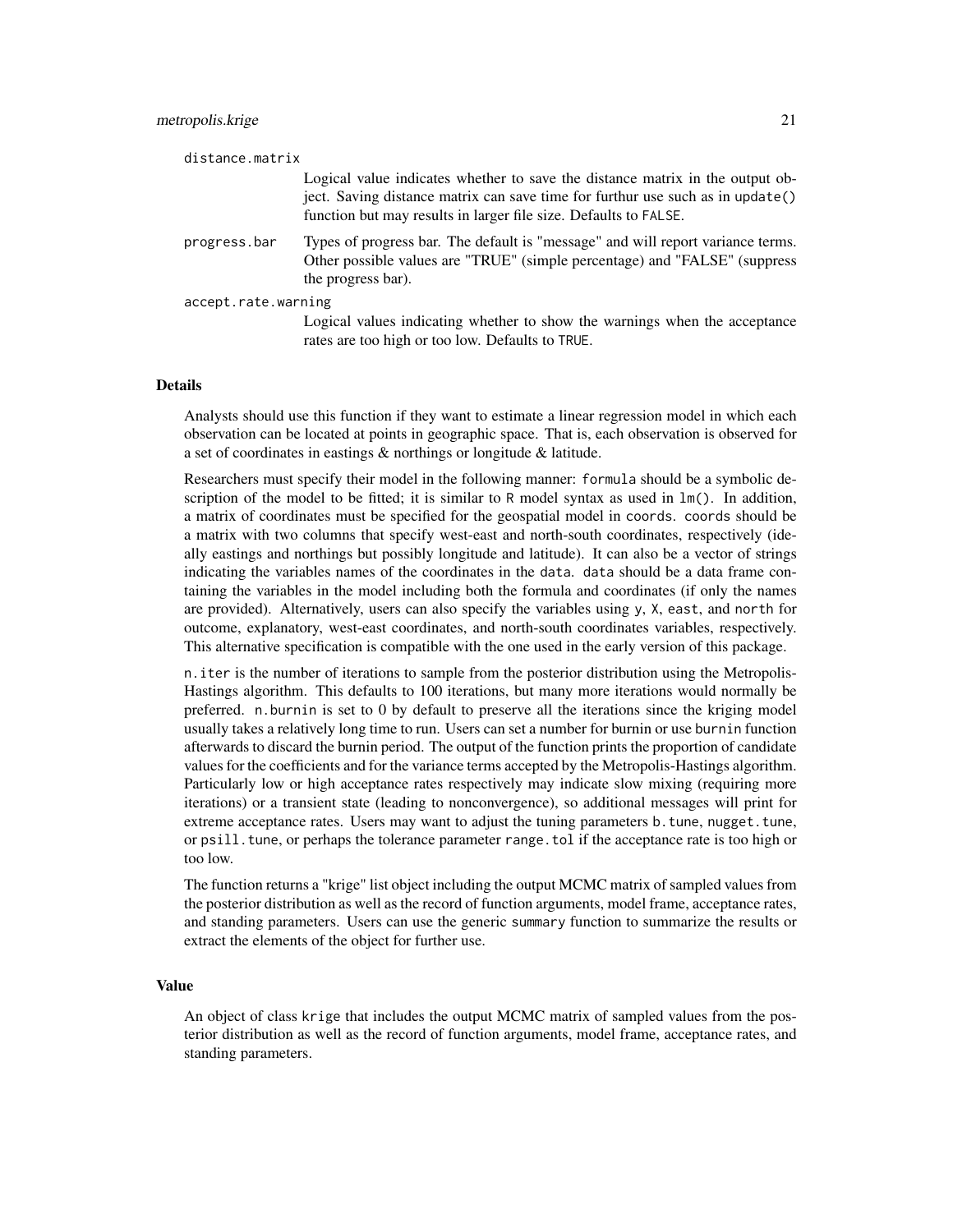#### References

Jeff Gill. 2020. Measuring Constituency Ideology Using Bayesian Universal Kriging. *State Politics & Policy Quarterly*. doi:10.1177/1532440020930197

#### Examples

```
## Not run:
# Summarize example data
summary(ContrivedData)
# Initial OLS model
contrived.ols<-lm(y~x.1+x.2,data=ContrivedData)
# summary(contrived.ols)
# Set seed
set.seed(1241060320)
#For simple illustration, we set to few iterations.
#In this case, a 10,000-iteration run converges to the true parameters.
#If you have considerable time and hardware, delete the # on the next line.
#10,000 iterations took 39 min. with 8 GB RAM & a 1.5 GHz Quad-Core processor.
M < - 100#M<-10000
contrived.run <- metropolis.krige(y \sim x.1 + x.2, coords = c("s.1","s.2"),
   data = ContrivedData, n.iter = M, n.burnin=20, range.tol = 0.05)
# Alternatively, use burnin() after estimation
#contrived.run <- burnin(contrived.run, n.burnin=20)
# Summarize the results and examine results against true coefficients
summary(contrived.run)
(TRUTH<-c(0.5,2.5,0.5,0,1,2))
# Extract the MCMC matrix of the posterior distribution
contrived.run.mat <- mcmc.samples(contrived.run)
head(contrived.run.mat)
# Diagnostics
geweke(contrived.run, early.prop=0.5)
heidel.welch(contrived.run)
# Semivariogram
### Semivariance
semivariance(contrived.run)
### Plot semivariogram
semivariogram(contrived.run)
### Alternatively, use generic plot() on a krige object
plot(contrived.run)
## End(Not run)
```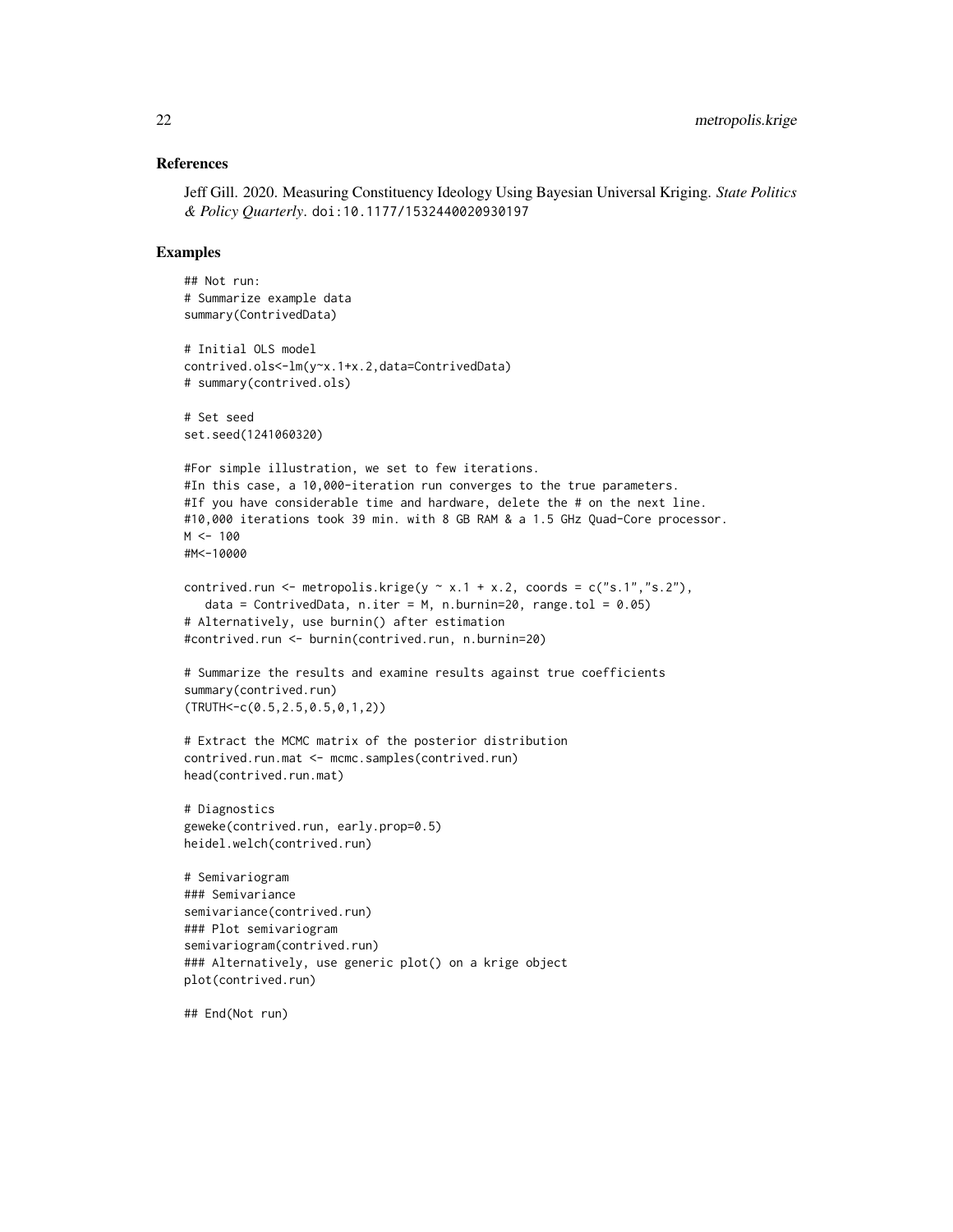#### <span id="page-22-0"></span>Description

These data are a subset of the 2008 Cooperative Congressional Election Survey (CCES) Common Content. Only 568 respondents from New York City are included, with predictors drawn from Gill's (2020) model of self-reported ideology. The CCES data are merged with predictors on geographic location based on ZIP codes (from ArcGIS & TomTom) and county ruralism (from the USDA).

#### Format

The NYcity\_subset dataset has 568 observations and 26 variables.

state The state abbreviation of the respondent's residence.

zip The respondent's ZIP code.

age The age of the respondent in years.

female An indicator of whether the respondent is female.

- ideology The respondent's self-reported ideology on a scale of 0 (liberal) to 100 (conservative).
- educ The respondent's level of education. 0=No Highschool, 1=High School Graduate, 2=Some College, 3=2-year Degree, 4=4-year degree, 5=Post-Graduate.
- race The respondent's race. 1=White, 2=African American, 3=Nonwhite & nonblack.
- empstat The respondent's employment status. 1=employed, 2=unemployed, 3=not in workforce.

ownership Indicator for whether the respondent owns his or her own home.

inc14 The respondent's self reported income. 1=Less than \$10,000, 2=\$10,000-\$14,999, 3=\$15,000- \$19,000, 4=\$20,000-\$24,999, 5=\$25,000-\$29,999, 6=\$30,000-\$39,999, 7=\$40,000-\$49,999, 8=\$50,000-\$59,999, 9=\$60,000-\$69,999, 10=\$70,000-\$79,999, 11=\$80,000-\$89,999, 12=\$100,000- \$119,999, 13=\$120,000-\$149,999, 14=\$150,000 or more.

catholic Indicator for whether the respondent is Catholic.

mormon Indicator for whether the respondent is Mormon.

orthodox Indicator for whether the respondent is Orthodox Christian.

jewish Indicator for whether the respondent is Jewish.

islam Indicator for whether the respondent is Muslim.

mainline Indicator for whether the respondent is Mainline Christian.

evangelical Indicator for whether the respondent is Evangelical Christian.

FIPS\_Code FIPS code of the repondent's state.

rural Nine-point USDA scale of the ruralism of each county, with 0 meaning the most urban and 8 meaning the most rural.

zipPop Indicates the population of the repondent's ZIP code.

zipLandKM Indicates the land area in square kilometers of the repondent's ZIP code.

weight Survey weights created by the CCES.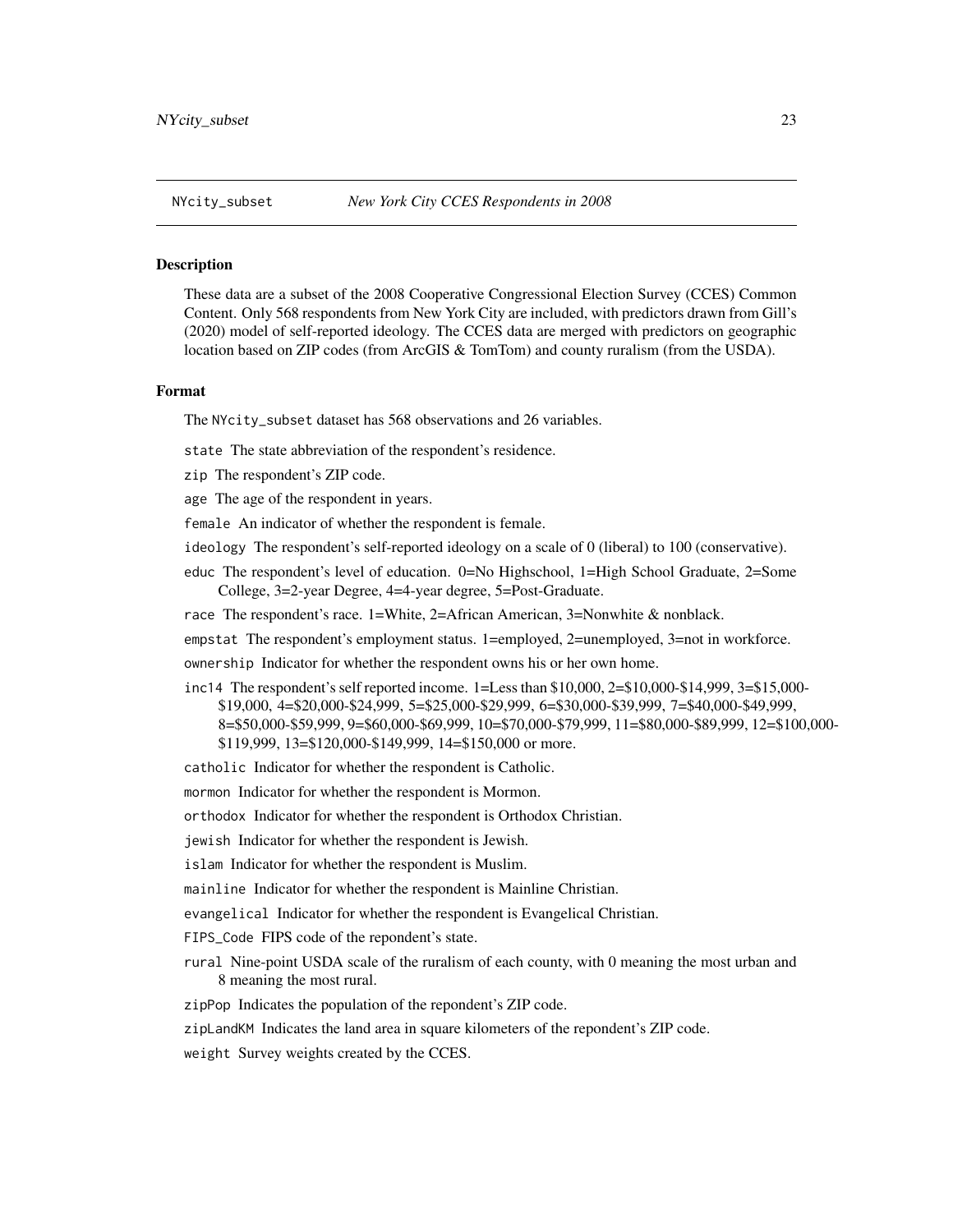cd The congressional district the respondent resides in.

fipsCD Index that fuses the state FIPS code in the first two digits and the congressional district number in the last two digits.

northings Indicates the geographical location of the respondent in kilometer-based northings.

eastings Indicates the geographical location of the respondent in kilometer-based eastings.

#### Source

Ansolabehere, Stephen. 2011. "CCES, Common Content, 2008." Ver. 4.

ArcGIS. 2012. "USA ZIP Code Areas." https://www.arcgis.com/home/item.html?id=8d2012a2016e484dafaac0451f!

United States Department of Agriculture. 2013. "2013 Rural-Urban Continuum Codes." [https:](https://www.ers.usda.gov/data-products/rural-urban-continuum-codes.aspx) [//www.ers.usda.gov/data-products/rural-urban-continuum-codes.aspx](https://www.ers.usda.gov/data-products/rural-urban-continuum-codes.aspx)

#### References

Jeff Gill. 2020. Measuring Constituency Ideology Using Bayesian Universal Kriging. *State Politics & Policy Quarterly*. doi:10.1177/1532440020930197

#### Examples

```
## Not run:
nyc <- NYcity_subset
#data cleaning
nyc$cathOrth<-nyc$catholic+nyc$orthodox
nyc$consRelig<-nyc$mormon+nyc$evangelical
nyc$jewMus<-nyc$jewish+nyc$islam
# Explanatory Variable Matrix
psrm.data <-cbind(nyc$age, nyc$educ, I(nyc$age*nyc$educ), as.numeric(nyc$race==2),
      as.numeric(nyc$race==3), nyc$female, I(as.numeric(nyc$race==2)*nyc$female),
      I(as.numeric(nyc$race==3)*nyc$female), nyc$cathOrth, nyc$consRelig,
      nyc$jewMus, nyc$mainline, nyc$rural, nyc$ownership,
      as.numeric(nyc$empstat==2), as.numeric(nyc$empstat==3),nyc$inc14)
dimnames(psrm.data)[[2]] <- c("Age", "Education", "Age.education",
                             "African.American", "Nonwhite.nonblack","Female",
                             "African.American.female", "Nonwhite.nonblack.female",
                             "Catholic.Orthodox", "Evang.Mormon", "Jewish.Muslim",
                             "Mainline","Ruralism", "Homeowner", "Unemployed",
                             "Not.in.workforce","Income")
# Outcome Variable
ideo <- matrix(nyc$ideology,ncol=1)
# WARNING: This example was tuned on Amazon Web Services (EC2) over many hours
# with 150,000 iterations--a strain in 2020 for most desktop machines.
# A test with few iterations allows illustration.
#M<-150000
```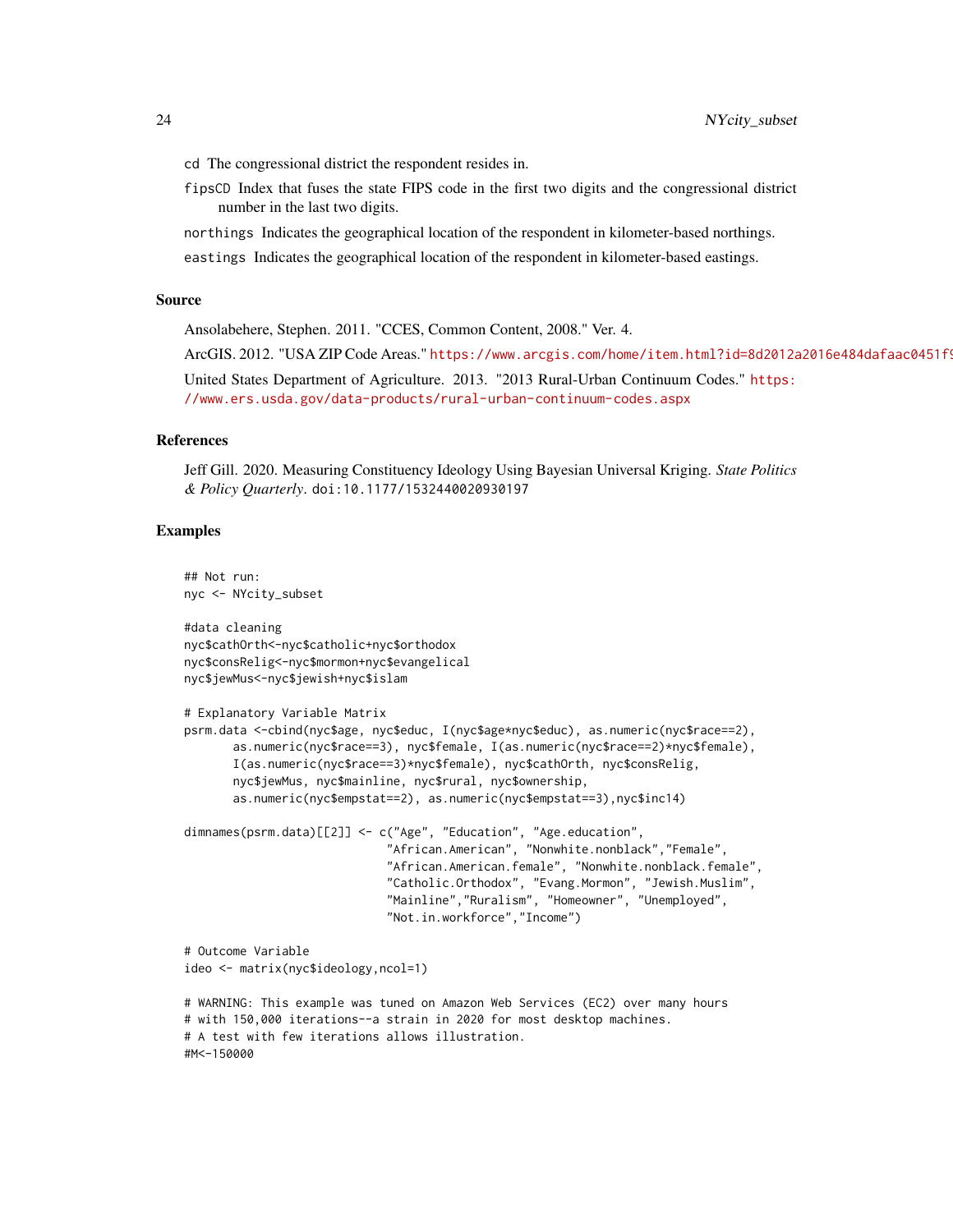#### <span id="page-24-0"></span>NY\_subset 25

```
M < -150set.seed(1,kind="Mersenne-Twister")
# Estimate the Model
nyc.fit <- metropolis.krige(formula = ideo ~ psrm.data, coords = cbind(nyc$eastings, nyc$northings),
          powered.exp=1, n.iter=M, spatial.share=0.31,range.share=0.23,beta.var=10,
          range.tol=0.01, b.tune=0.1, nugget.tune=20, psill.tune=5)
# Discard first 20% of Iterations as Burn-In (User Discretion Advised).
nyc.fit <- burnin(nyc.fit, M/5)
# Summarize Results
summary(nyc.fit)
#Convergence Diagnostics: Geweke and Heidelberger-Welch
geweke(nyc.fit)
heidel.welch(nyc.fit)
# Draw Semivariogram
semivariogram(nyc.fit)
## End(Not run)
```
NY\_subset *New York State CCES Respondents in 2008*

#### **Description**

These data are a subset of the 2008 Cooperative Congressional Election Survey (CCES) Common Content. Only 1108 respondents from the state of New York are included, with predictors drawn from Gill's (2020) model of self-reported ideology. The CCES data are merged with predictors on geographic location based on ZIP codes (from ArcGIS & TomTom) and county ruralism (from the USDA).

#### Format

The NY\_subset dataset has 1108 observations and 26 variables.

state The state abbreviation of the respondent's residence.

- zip The respondent's ZIP code.
- age The age of the respondent in years.

female An indicator of whether the respondent is female.

- ideology The respondent's self-reported ideology on a scale of 0 (liberal) to 100 (conservative).
- educ The respondent's level of education. 0=No Highschool, 1=High School Graduate, 2=Some College, 3=2-year Degree, 4=4-year degree, 5=Post-Graduate.

race The respondent's race. 1=White, 2=African American, 3=Nonwhite & nonblack.

empstat The respondent's employment status. 1=employed, 2=unemployed, 3=not in workforce.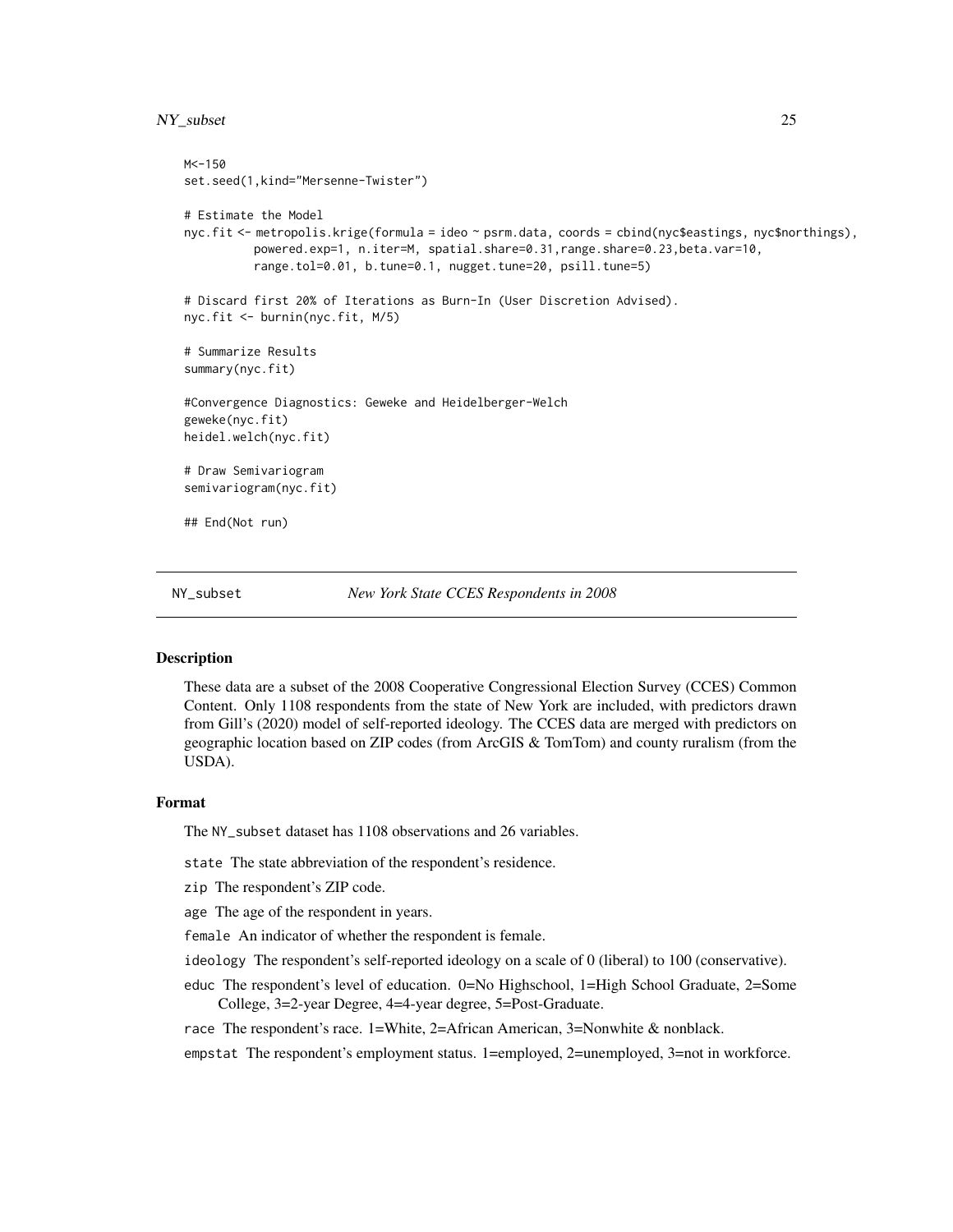ownership Indicator for whether the respondent owns his or her own home.

inc14 The respondent's self reported income. 1=Less than \$10,000, 2=\$10,000-\$14,999, 3=\$15,000- \$19,000, 4=\$20,000-\$24,999, 5=\$25,000-\$29,999, 6=\$30,000-\$39,999, 7=\$40,000-\$49,999, 8=\$50,000-\$59,999, 9=\$60,000-\$69,999, 10=\$70,000-\$79,999, 11=\$80,000-\$89,999, 12=\$100,000- \$119,999, 13=\$120,000-\$149,999, 14=\$150,000 or more.

catholic Indicator for whether the respondent is Catholic.

mormon Indicator for whether the respondent is Mormon.

orthodox Indicator for whether the respondent is Orthodox Christian.

jewish Indicator for whether the respondent is Jewish.

islam Indicator for whether the respondent is Muslim.

mainline Indicator for whether the respondent is Mainline Christian.

evangelical Indicator for whether the respondent is Evangelical Christian.

FIPS\_Code FIPS code of the repondent's state.

rural Nine-point USDA scale of the ruralism of each county, with 0 meaning the most urban and 8 meaning the most rural.

zipPop Indicates the population of the repondent's ZIP code.

zipLandKM Indicates the land area in square kilometers of the repondent's ZIP code.

weight Survey weights created by the CCES.

cd The congressional district the respondent resides in.

fipsCD Index that fuses the state FIPS code in the first two digits and the congressional district number in the last two digits.

northings Indicates the geographical location of the respondent in kilometer-based northings.

eastings Indicates the geographical location of the respondent in kilometer-based eastings.

#### Source

Ansolabehere, Stephen. 2011. "CCES, Common Content, 2008." Ver. 4.

ArcGIS. 2012. "USA ZIP Code Areas." https://www.arcgis.com/home/item.html?id=8d2012a2016e484dafaac0451f!

United States Department of Agriculture. 2013. "2013 Rural-Urban Continuum Codes." [https:](https://www.ers.usda.gov/data-products/rural-urban-continuum-codes.aspx) [//www.ers.usda.gov/data-products/rural-urban-continuum-codes.aspx](https://www.ers.usda.gov/data-products/rural-urban-continuum-codes.aspx)

#### References

Jeff Gill. 2020. Measuring Constituency Ideology Using Bayesian Universal Kriging. *State Politics & Policy Quarterly*. doi:10.1177/1532440020930197

#### Examples

## Not run: ny <- NY\_subset

#data cleaning ny\$cathOrth<-ny\$catholic+ny\$orthodox ny\$consRelig<-ny\$mormon+ny\$evangelical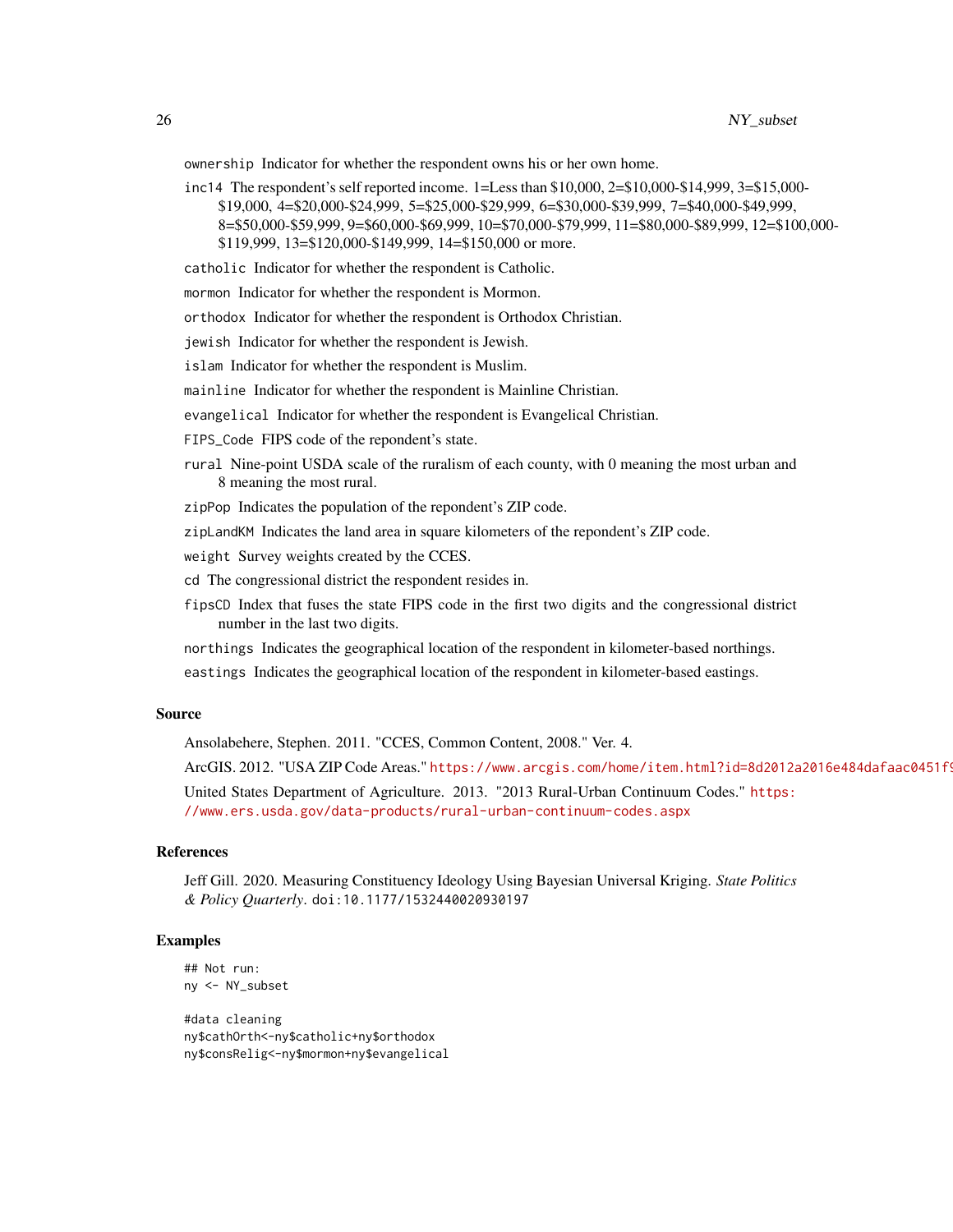#### <span id="page-26-0"></span>predict.krige 27

```
ny$jewMus<-ny$jewish+ny$islam
# Explanatory Variable Matrix
psrm.data <-cbind(ny$age, ny$educ, I(ny$age*ny$educ), as.numeric(ny$race==2),
      as.numeric(ny$race==3), ny$female, I(as.numeric(ny$race==2)*ny$female),
      I(as.numeric(ny$race==3)*ny$female), ny$cathOrth, ny$consRelig,
      ny$jewMus, ny$mainline, ny$rural, ny$ownership,
      as.numeric(ny$empstat==2), as.numeric(ny$empstat==3),ny$inc14)
dimnames(psrm.data)[[2]] <- c("Age", "Education", "Age.education",
                             "African.American", "Nonwhite.nonblack","Female",
                             "African.American.female", "Nonwhite.nonblack.female",
                             "Catholic.Orthodox", "Evang.Mormon", "Jewish.Muslim",
                             "Mainline","Ruralism", "Homeowner", "Unemployed",
                             "Not.in.workforce","Income")
# Outcome Variable
ideo <- matrix(ny$ideology,ncol=1)
# Set Number of Iterations:
# WARNING: 20 iterations is intensive on many machines.
# This example was tuned on Amazon Web Services (EC2) over many hours
# with 20,000 iterations--unsuitable in 2020 for most desktop machines.
#M<-20000
M < -100set.seed(1,kind="Mersenne-Twister")
# Estimate the Model
ny.fit <- metropolis.krige(formula = ideo ~ psrm.data, coords = cbind(ny$eastings, ny$northings),
          powered.exp=1, n.iter=M, spatial.share=0.31,range.share=0.23,beta.var=10,
          range.tol=0.01, b.tune=0.1, nugget.tune=20, psill.tune=5)
# Discard first 20% of Iterations as Burn-In (User Discretion Advised).
ny.fit <- burnin(ny.fit, M/5)
# Summarize Results
summary(ny.fit)
#Convergence Diagnostics: Geweke and Heidelberger-Welch
geweke(ny.fit)
heidel.welch(ny.fit)
# Draw Semivariogram
semivariogram(ny.fit)
## End(Not run)
```
predict.krige *Predictions by Kriging*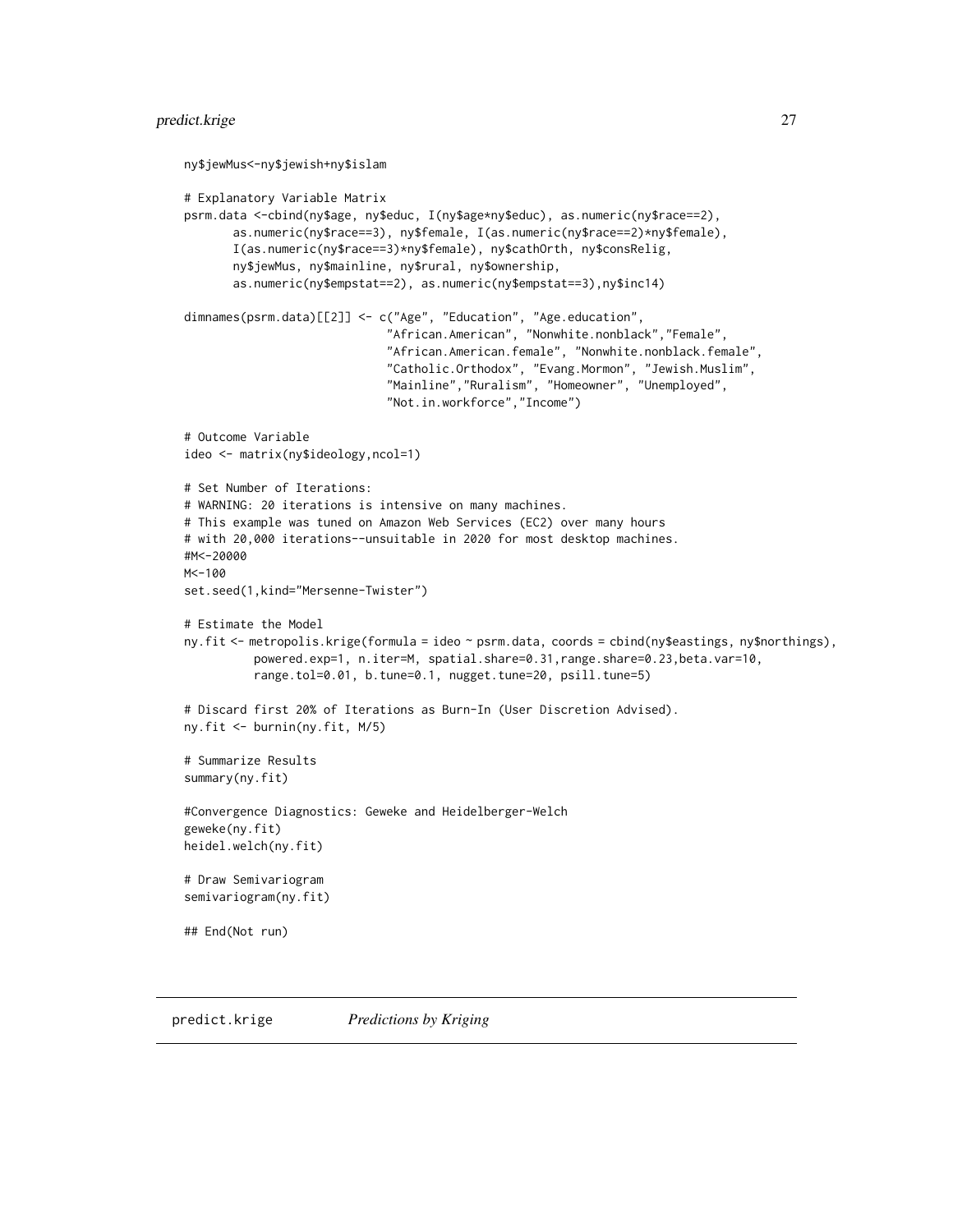#### Description

This function uses the results of a model estimated by metropolis.krige to make kriging-based predictions.

#### Usage

```
## S3 method for class 'krige'
predict(object, newdata, credible = FALSE, new.X, new.east, new.north, ...)
```
#### Arguments

| object    | An krige object estimated by metropolis. krige.                                                                                                                                                                                                                         |  |
|-----------|-------------------------------------------------------------------------------------------------------------------------------------------------------------------------------------------------------------------------------------------------------------------------|--|
| newdata   | An optional data frame in which to look for variables with which to predict.<br>If omitted, the fitted values are produced. Alternatively, the new data can be<br>specified using new. X, new. east, and new. north.                                                    |  |
| credible  | If a credible interval on predictions is desired, a user may specify a proportion<br>between 0 and 1 to indicate the interval probability. For example, a value of 0.9<br>would create a 90% credible interval. If NULL, then no credible interval will be<br>produced. |  |
| new.X     | The matrix of independent variables for observations to be predicted.                                                                                                                                                                                                   |  |
| new.east  | Vector of eastings for observations to be predicted.                                                                                                                                                                                                                    |  |
| new.north | Vector of northings for observations to be predicted.                                                                                                                                                                                                                   |  |
| $\cdot$   | Additional arguments passed to predict methods. Not supported for krige<br>objects.                                                                                                                                                                                     |  |

#### Details

Analysts should use this function if they want to make kriged predictions for observations at new locations or predict fitted values at original locations. To do this, researchers first must estimate a model using the metropolis.krige function.

After estimating the model, a krige object can provide information from the model fitted with metropolis.krige, including the original imput data, coordinates, and the model results themselves. The prediction will also use the same powered.exp. new.data can be specified for predicting the observations at new location. Otherwise, the fitted values for the original data and locations will be produced.

By default, the function uses median values of parameters to make a single point prediction for every kriged data point. However, if the uses specifies a probability with the credible option, then the function will determine the predictions for all iterations of the MCMC sample. The point estimates will then be a median of these predictions, and a credible interval will be returned based on percentiles. Note that estimating a credible interval is substantially more intensive computationally, but has the benefit of reporting uncertainty in predictions.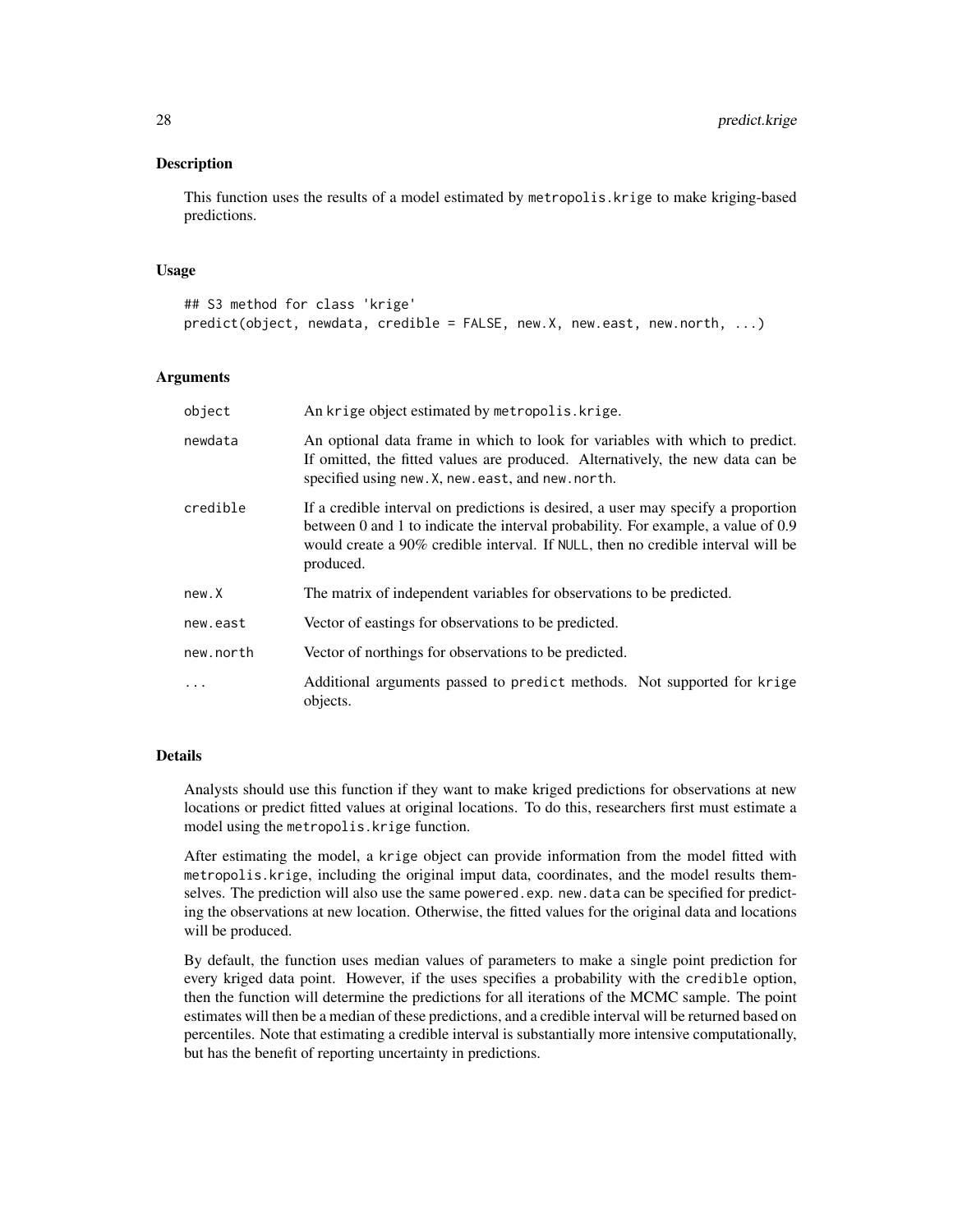#### predict.krige 29

#### Value

An object of class matrix with one prediction per row. By default the matrix has one column, as only point predictions are returned. If the credible option is specified, there are three columns respectively indicating a point estimate (median prediction from MCMC), lower bound of the credible interval, and upper bound of the credible interval.

#### References

Jeff Gill. 2020. Measuring Constituency Ideology Using Bayesian Universal Kriging. *State Politics & Policy Quarterly*. doi:10.1177/1532440020930197

#### Examples

```
## Not run:
# Summarize Data
summary(ContrivedData)
# Initial OLS model
contrived.ols<-lm(y~x.1+x.2,data=ContrivedData)
# summary(contrived.ols)
# Set seed
set.seed(1241060320)
M < - 100#M<-10000
contrived.run <- metropolis.krige(y \sim x.1 + x.2, coords = c("s.1","s.2"),
   data = ContrivedData, n.iter = M, range.tol = 0.05)
# Predict fitted values
predict(contrived.run)
# Predict new data
euler<-c(0.2,0.7)
archimedes<-c(0.3,0.1)
pythagoras<-c(0.1,0.4)
mathematicians<-rbind(euler,archimedes,pythagoras)
base1 < -c(0.1, 0.8)sicily<-c(0.4,0.1)
sames < -c(0.1, 0.4)new.locations<-rbind(basel,sicily,samos)
newDf <- as.data.frame(cbind(mathematicians, new.locations))
colnames(newDf) <- c("x.1", "x.2", "s.1", "s.2")
# Make predictions from median parameter values:
(median.pred <- predict(contrived.run, newdata = newDf))
# Make predictions with 90\
(cred.pred <- predict(contrived.run, newdata = newDf, credible=0.9))
## End(Not run)
```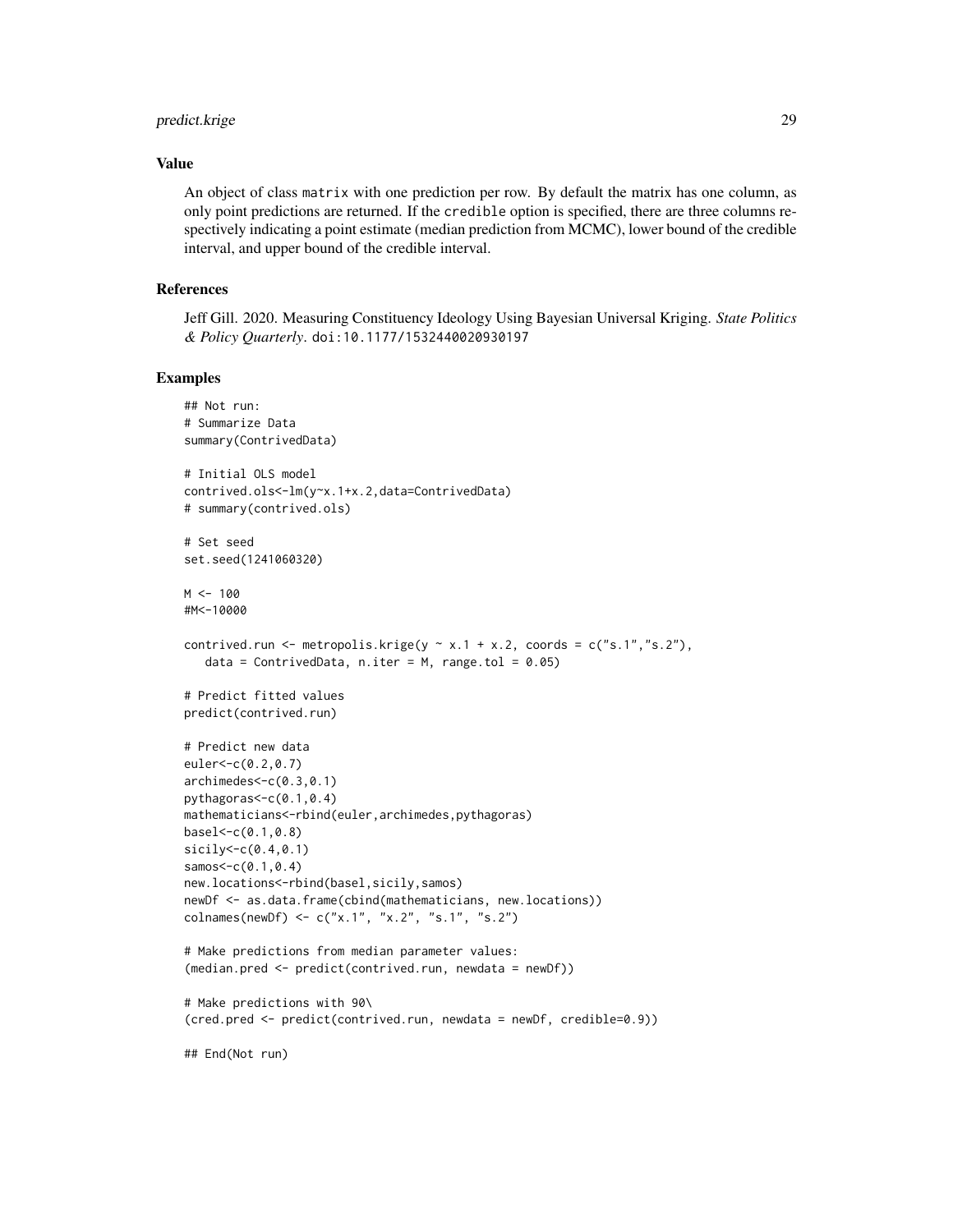<span id="page-29-1"></span><span id="page-29-0"></span>

#### Description

This function computes the empirical semivariance for a spatially-distributed variable. Based on the user's chosen level of coarsening, the semivariance is presented for various distances.

#### Usage

```
semivariance(object, ...)
## S3 method for class 'krige'
semivariance(object, bins = 13, terms = "all", plot = FALSE, ...)
## S3 method for class 'lm'
semivariance(
 object,
 bins = 13,
 coords,
 terms = c("raw", "residual"),
 east,
 north,
 plot = FALSE,
  ...
)
## Default S3 method:
```
#### Arguments

| object   | An object for which the semivariance is desired. The object can be a krige<br>object, a 1m object, or a vector of variables (or variable names in the data).                                                                                    |
|----------|-------------------------------------------------------------------------------------------------------------------------------------------------------------------------------------------------------------------------------------------------|
| $\cdots$ | Additional arguments passed to semivariance methods.                                                                                                                                                                                            |
| bins     | Number of bins into which distances should be divided. The observed distances<br>will be split at equal intervals, and the semivariance will be computed within<br>each interval. Defaults to 13 intervals.                                     |
| terms    | A vector of strings specifies for which the semivariogram is created. Options<br>are "raw" (the semivariogram for raw data), "residual" (the semivariogram for<br>residuals from linear regression).                                            |
| plot     | Logical values indicates whether a graph of the empirical semivariogram should<br>be presented with a run of the function. Default omits the plot and only returns<br>semivariance values. See semivariogram for additional plotting functions. |

semivariance(object, bins = 13, coords, data, east, north, plot = FALSE, ...)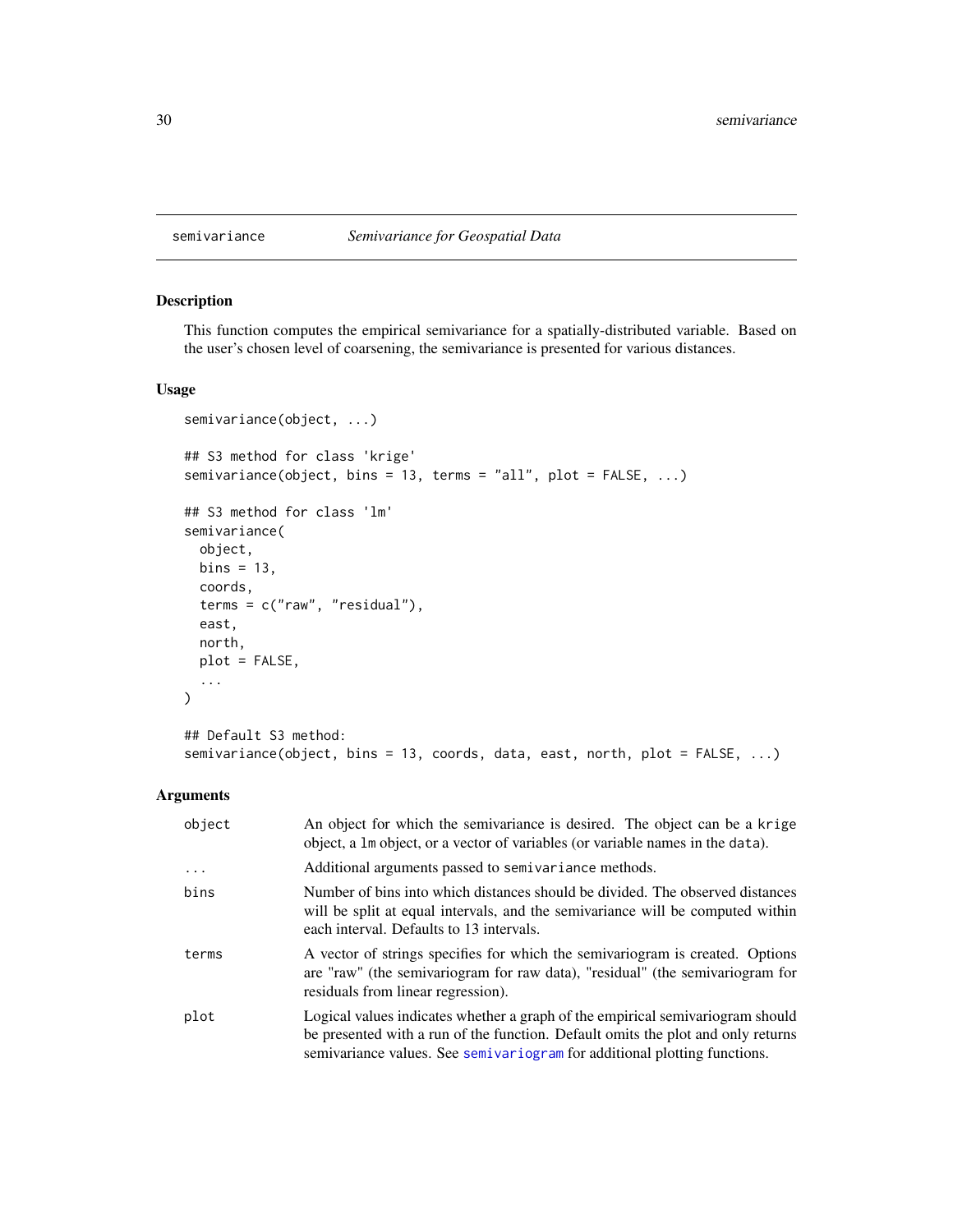#### <span id="page-30-0"></span>semivariance 31 and 31 and 32 and 32 and 32 and 33 and 33 and 33 and 33 and 33 and 34 and 34 and 34 and 35 and 35 and 35 and 36 and 36 and 36 and 36 and 36 and 36 and 36 and 36 and 36 and 36 and 36 and 36 and 36 and 36 and

| coords | A matrix of coordinates for all observations or a vector of variable names indi-<br>cating the coordinates variables in the data. Alternatively, the coordinates can<br>also be specified separately using east and north. |
|--------|----------------------------------------------------------------------------------------------------------------------------------------------------------------------------------------------------------------------------|
| east   | Alternative specification for the vector of eastings for all observations.                                                                                                                                                 |
| north  | Alternative specification for the vector of northing for all observations.                                                                                                                                                 |
| data   | If object is a variable name, a data frame must be provided.                                                                                                                                                               |

#### Details

Semivariance is equal to half of the variance of the difference in a variable's values at a given distance. That is, the semivariance is defined as:  $\gamma(h) = 0.5 * E[X(s+h) - X(s)]^2$ , where X is the variable of interest, s is a location, and h is the distance from s to another location.

The function can be applied to a variable, a fitted linear model (lm object) before fitting a spatial model or to a krige object or semivariance object to assess the model fit. When applying to a variable, it will describes the raw data; for a lm object, the default will present empirical semivariogram for both the raw data and linear residuals. Users can also specify which semivariance is needed in the terms argument if there are multiple kinds of semivariogram can be plotted. A semivariance object can also be used to create semivariogram afterwards using generic plot function with more options.

#### Value

A semivariance object. It will be a numeric vector with each bin's value of the semivariance if only one kind of semivariance is computed; a list including different kinds of semivariance if both raw and residual semivariance is computed.

#### References

Sudipto Banerjee, Bradley P. Carlin, and Alan E. Gelfand. 2015. *Hierarchical Modeling and Analysis for Spatial Data*. 2nd ed. Boca Raton, FL: CRC Press.

#### See Also

[semivariogram](#page-31-1), [plot.semivariance](#page-31-2), [exponential.semivariance](#page-7-1)

#### Examples

```
## Not run:
# Summarize example data
summary(ContrivedData)
# Empirical semivariance for variable y
semivariance(ContrivedData$y,coords = cbind(ContrivedData$s.1, ContrivedData$s.2))
# Initial OLS Model
contrived.ols<-lm(y~x.1+x.2,data=ContrivedData); summary(contrived.ols)
# Empirical semivariance for ols fit
(sv.ols <- semivariance(contrived.ols, coords = c("s.1","s.2"), bins=13))
```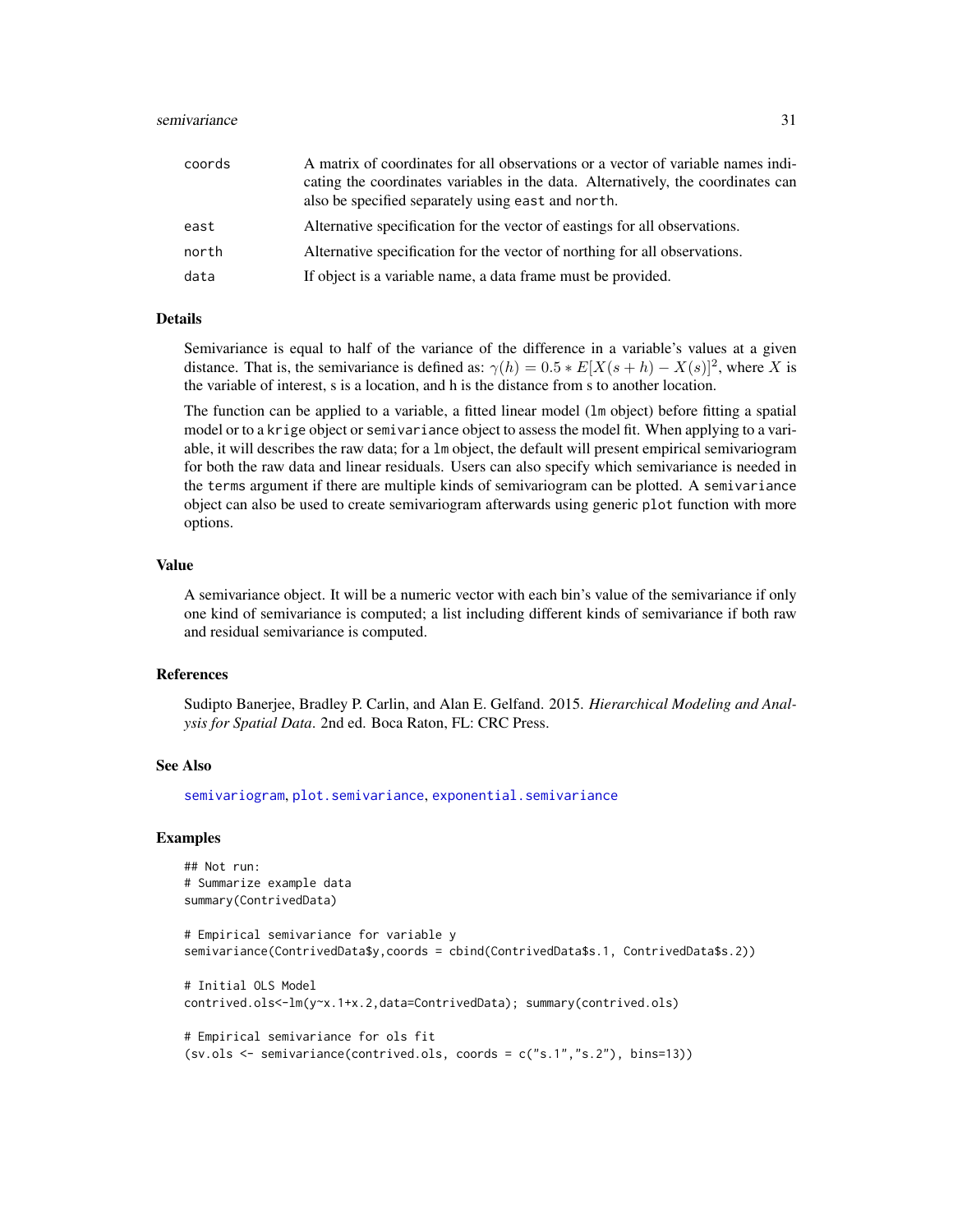```
plot(sv.ols)
# Estimation using metropolis.krige()
# Set seed
set.seed(1241060320)
M < - 100contrived.run <- metropolis.krige(y \sim x.1 + x.2, coords = c("s.1","s.2"),
  data = ContrivedData, n.iter = M, range.tol = 0.05)
# Parametric semivariance
(sv.krige <- semivariance(contrived.run, plot = TRUE))
# Convert to other format for further use
as.matrix(sv.krige)
as.data.frame(sv.krige)
## End(Not run)
```
<span id="page-31-1"></span>semivariogram *Semivariogram for Geospatial Data*

#### <span id="page-31-2"></span>Description

This function creates semivariogram plots. It creates empirical semivariogram for raw data and lm object or parametric exponential semivariogram based on the estimation from metropolis.krige. Based on the user's chosen level of coarsening, the semivariogram is presented for various distances.

#### Usage

```
semivariogram(x, ...)
## S3 method for class 'krige'
semivariogram(x, ..., bins = 13, terms = "all", type, pch, lty, legend, col)
## S3 method for class 'krige'
plot(...)
## S3 method for class 'lm'
semivariogram(
  x,
  ...,
 coords,
  bins = 13,
  terms = c("raw", "residual"),
  east,
  north,
```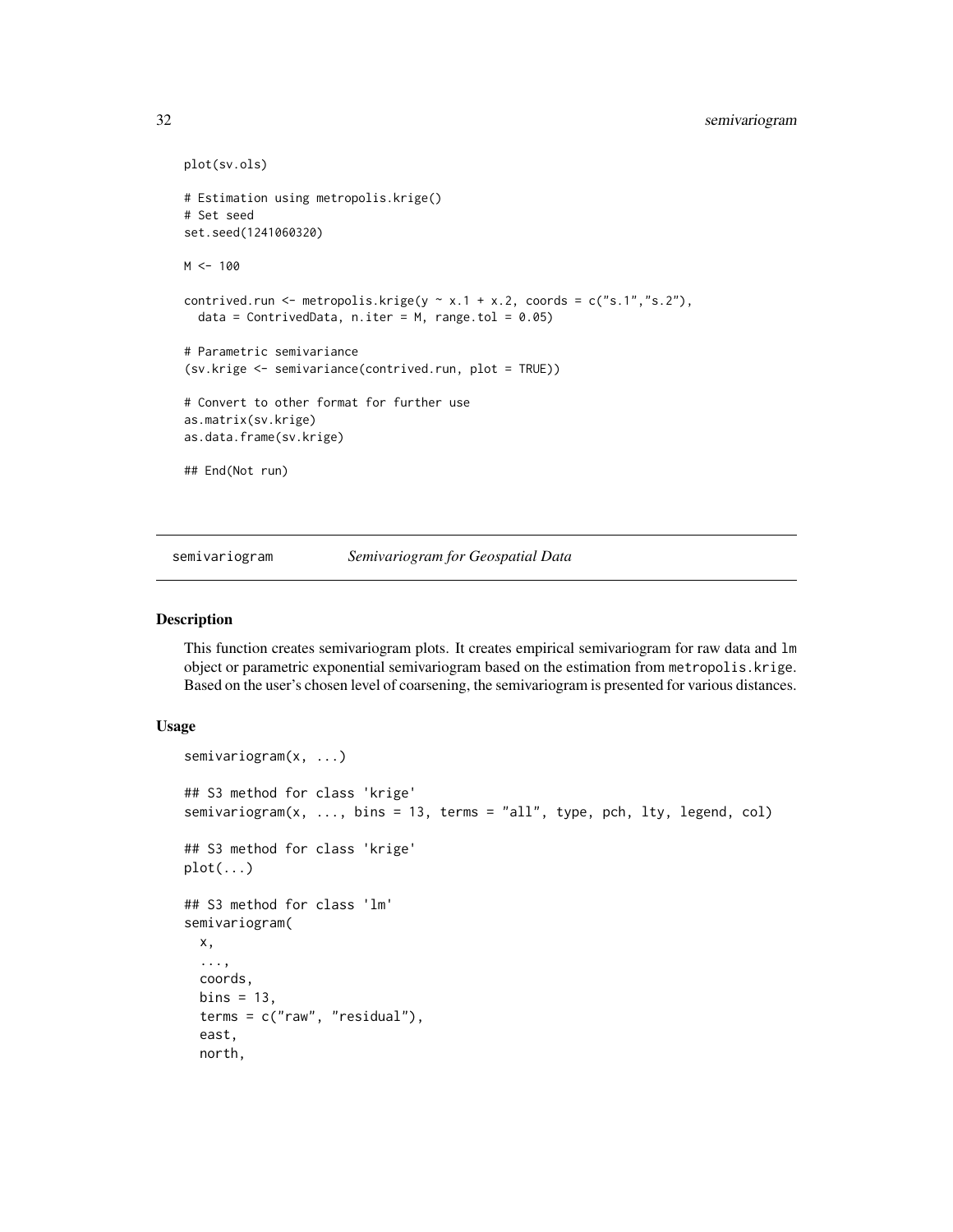semivariogram 33

```
type,
  legend,
 col,
 pch,
 lty
)
## Default S3 method:
semivariogram(
 x,
 ...,
 coords,
 data,
 bins = 13,
 east,
 north,
 type,
 pch,
 lty,
 col
)
## S3 method for class 'semivariance'
semivariogram(x, ..., type, pch, lty, legend, col)
## S3 method for class 'semivariance'
plot(x, ..., type, pch, lty, legend, col)
```
#### Arguments

| $\mathsf{x}$ | An object for which a semivariogram is desired. The object can be a krige<br>object, a semivariance object, a 1m object, or a vector of variables (or variable<br>names in the data).                                                                                                                                                                                       |
|--------------|-----------------------------------------------------------------------------------------------------------------------------------------------------------------------------------------------------------------------------------------------------------------------------------------------------------------------------------------------------------------------------|
|              | Additional arguments to be passed to semivariogram methods. Further argu-<br>ments that can passed to plot() function can be specified here.                                                                                                                                                                                                                                |
| bins         | Number of bins into which distances should be divided. The observed distances<br>will be split at equal intervals, and the semivariance will be computed within<br>each interval. Defaults to 13 intervals.                                                                                                                                                                 |
| terms        | A vector of strings specifies for which the semivariogram is created. Options are<br>"raw" (the semivariogram for raw data), "residual" (the semivariogram for resid-<br>uals from linear regression). "parametric" (the parametric powered exponential<br>semivariogram based on the estimation from metropolis. krige). Defaults will<br>create all the applicable plots. |
| type         | A vector specify the type of plots for each term. Options are "I" (line plot)<br>and "p" (scatter plot). Defaults to $c$ (raw = "p", residual = "p", parametric<br>$=$ "1")                                                                                                                                                                                                 |
| pch          | A vector specify the points symbols for scatter plot. Suppressed for line plot.                                                                                                                                                                                                                                                                                             |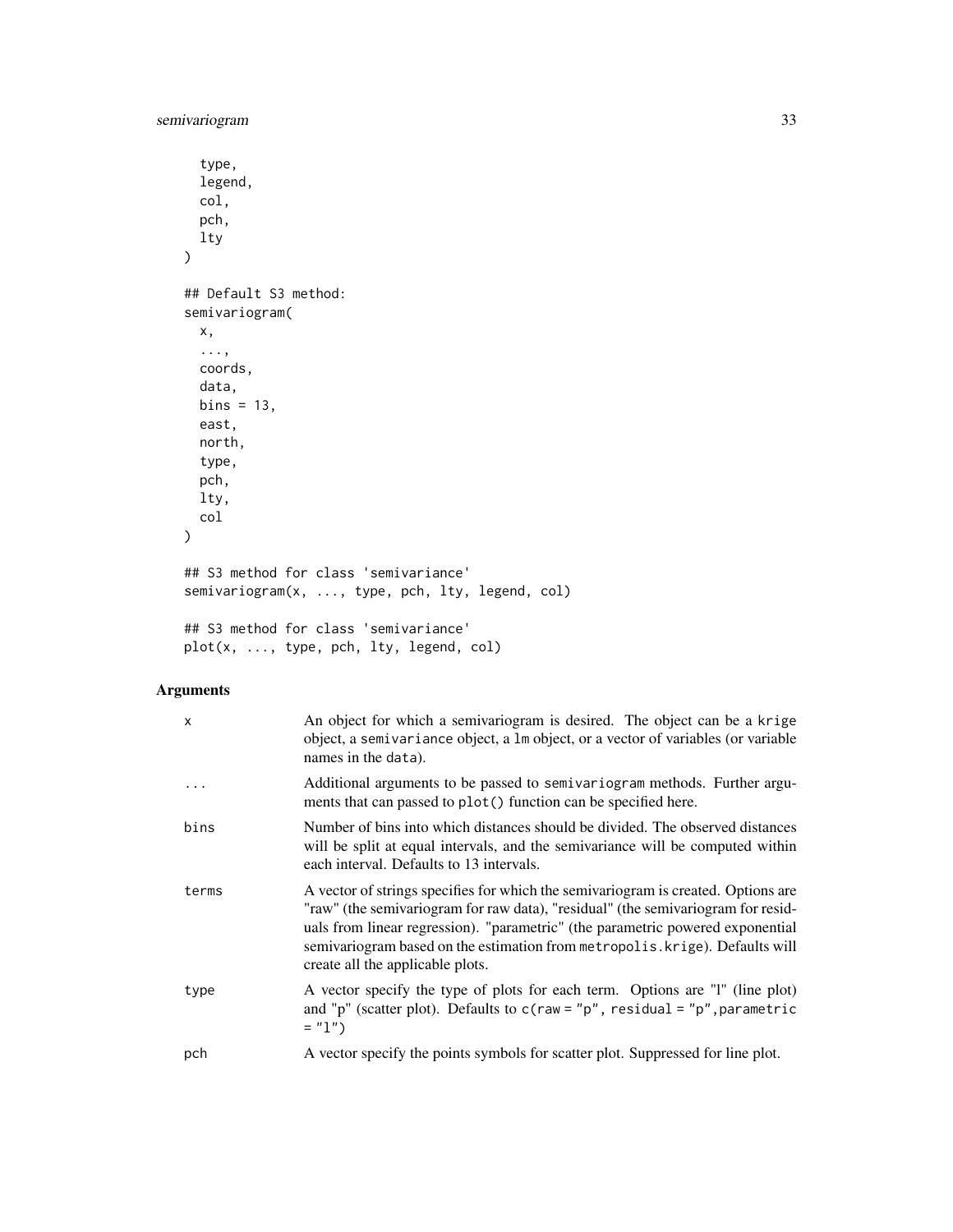<span id="page-33-0"></span>

| $1$ ty | A vector specify the line type for line plot. Suppressed for scatter plot.                                                                                                                                                 |  |
|--------|----------------------------------------------------------------------------------------------------------------------------------------------------------------------------------------------------------------------------|--|
| legend | A logical argument for whether legend should be presented. Defaults to TRUE.                                                                                                                                               |  |
| col    | A vector specify the color for each term. Defaults to $c$ (raw = "black", residual<br>$=$ "blue", parametric = "red")                                                                                                      |  |
| coords | A matrix of coordinates for all observations or a vector of variable names indi-<br>cating the coordinates variables in the data. Alternatively, the coordinates can<br>also be specified separately using east and north. |  |
| east   | Alternative specification for the vector of eastings for all observations.                                                                                                                                                 |  |
| north  | Alternative specification for the vector of northing for all observations.                                                                                                                                                 |  |
| data   | If object is a variable name, a data frame must be provided.                                                                                                                                                               |  |

#### Details

The function creates semivariograms for diagnosing the spatial relationship that best describes the data and for diagnosing the degree to which the model fits the spatial relationship. With a view of the empirical semivariogram, a user can consult images of parametric semivariograms to determine whether an exponential, Gaussian, or other powered expoential function fit the data well, or if another style of semivariogram works better. Examining this also allows the user to develop priors such as the approximate split in variance between the nugget and partial sill as well as the approximate distance of the effective range. Semivariograms are explicitly tied to a corresponding spatial correlation function, so determining the former automatically implies the latter. See Banerjee, Carlin, and Gelfand for a fuller explanation, as well as a guidebook to semivariogram diagnosis (2015, 26-30).

The function can be applied to a variable, a fitted linear model (lm object) before fitting a spatial model or to a krige object or semivariance object to assess the model fit. When applying to a variable, it will describes the raw data; for a lm object, the default will present empirical semivariogram for both the raw data and linear residuals; when applying to a krige object, the default will present empirical semivariogram for the raw data and the residuals from linear fit, and the parametric semivariogram given the estimates from the geospatial model fitted in metropolis.krige; for a semivariance object, it will present a plot(s) for whichever the semivariance is calculated. Users can also specify which semivariogram is needed in the terms argument if there are multiple kinds of semivariogram can be plotted. The plots are compatible to the arguments used in base R base graphics.

#### Value

An semivariogram plot. For krige object, it will return empirical semivariograms for raw data and residuals of linear regression as well as a parametric powered exponential semivariogram given the values of the estimates from metropolis.krige as default.

#### References

Sudipto Banerjee, Bradley P. Carlin, and Alan E. Gelfand. 2015. *Hierarchical Modeling and Analysis for Spatial Data*. 2nd ed. Boca Raton, FL: CRC Press.

#### See Also

[semivariance](#page-29-1), [exponential.semivariance](#page-7-1)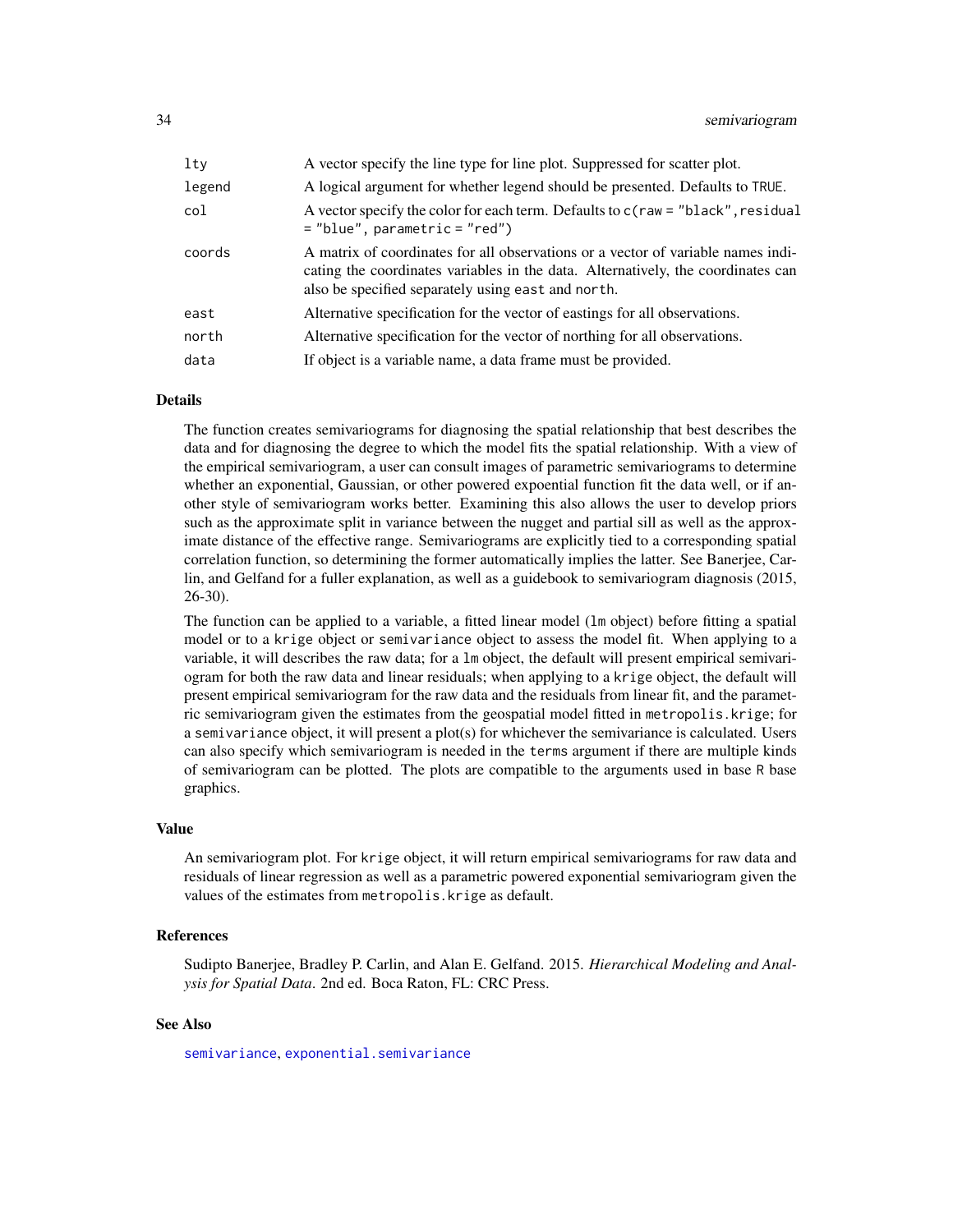#### <span id="page-34-0"></span>stateCombined 35

#### Examples

```
## Not run:
# Summarize Data
summary(ContrivedData)
# Empirical semivariagram for variable y
semivariogram(x=ContrivedData$y, coords = cbind(ContrivedData$s.1, ContrivedData$s.2))
# Initial OLS Model
contrived.ols<-lm(y~x.1+x.2,data=ContrivedData)
# Empirical semivariagram for ols fit
semivariogram(contrived.ols, coords = c("s.1","s.2"), bins=13)
# Set seed
set.seed(1241060320)
M < - 100#M<-10000
contrived.run <- metropolis.krige(y \sim x.1 + x.2, coords = c("s.1","s.2"),
  data = ContrivedData, n.iter = M, range.tol = 0.05)
# Parametric semivariagram
semivariogram(contrived.run, bins=13, terms = c("raw", "residual", "parametric"),
 type= c(raw = "p", residual = "p", parametric = "l"), legend = TRUE, col = c("black",
  "blue", "red"), pch = c(1,3,NA), lty = c(NA, NA, 1)# Alternatively, the generic function plot can also be applied to krige object
plot(contrived.run)
# Plot semivariance object
plot(semivariance(contrived.run, bins=13))
## End(Not run)
```
stateCombined *State Public Opinion Ideology in 2010*

#### Description

These data present measures of ideology in 2010 for the 50 American states, recorded as the variable krige.state. Forecasts are based on a kriging model fitted over the 2008 Cooperative Congressional Election Survey (CCES), paired with predictive data from the 2010 Census. Each state is listed twice, as each state's public ideology is paired with the DW-NOMINATE common space score of each of its two senators in 2011 (update from McCarty, Poole and Rosenthal 1997).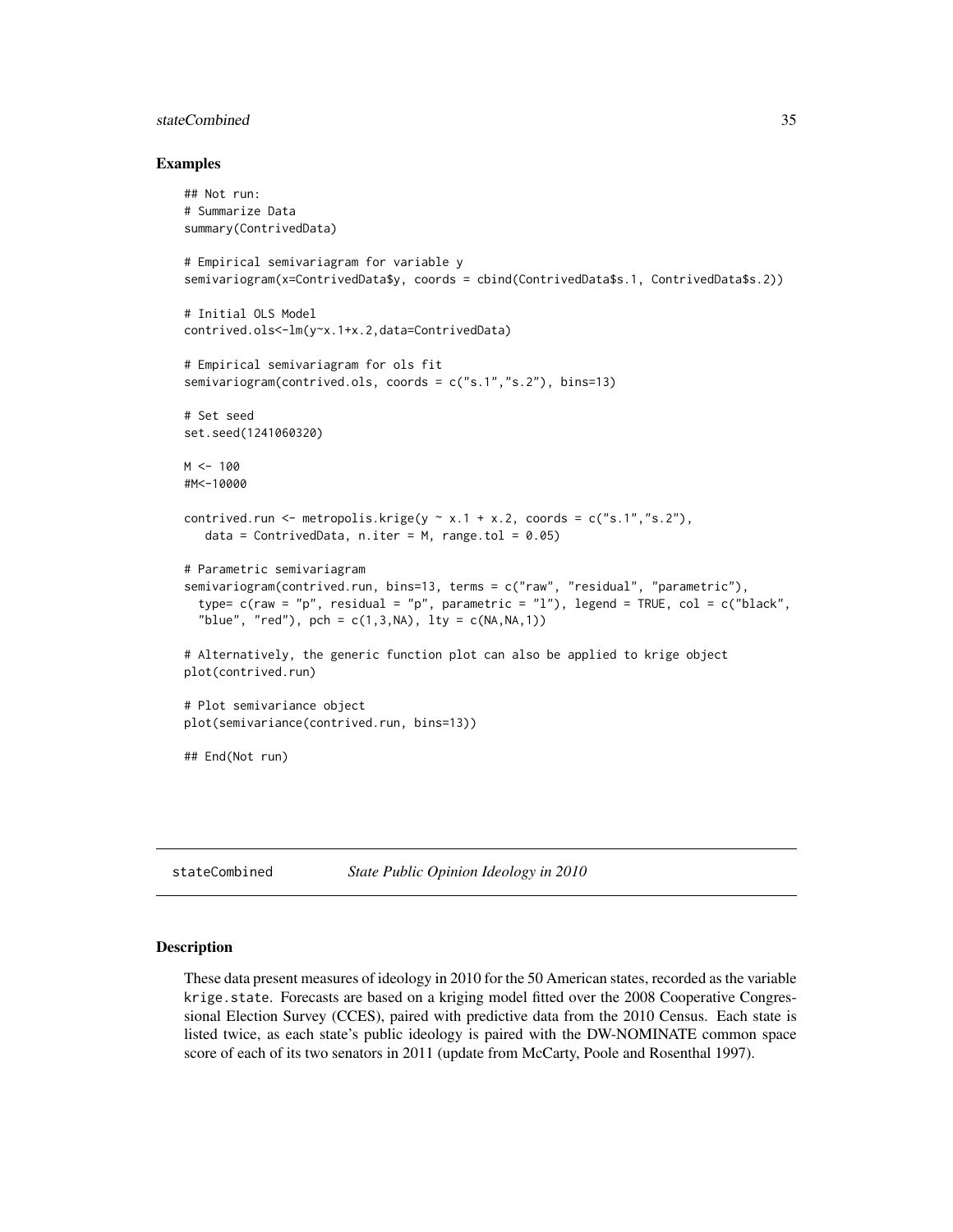#### Format

The stateCombined dataset has 100 observations (2 each for 50 states) and 13 variables.

STATEA The FIPS code for the state.

krige.state The ideology of the average citizen in the state.

krige.state.var The variance of ideology among the state's citizens.

cong The term of Congress studied–112 for this dataset.

idno Identification number for the senator–ICPSR numbers continued by Poole & Rosenthal.

state The ICPSR code for the state.

cd The congressional district number–0 for senators.

statenm The first seven letters of the state's name.

party Political party of the senator. 100=Democrat, 200=Republican, 328=Independent.

name Last name of the senator, followed by first name if ambiguous.

dwnom1 First dimension DW-NOMINATE common space score for the senator. Higher values are usually interpreted as more right-wing, with lower values as more left-wing.

stateCD Combined index of STATEA followed by cd.

obama Barack Obama's percentage of the two-party vote in the state in 2012.

#### Source

Ansolabehere, Stephen. 2011. "CCES, Common Content, 2008." Ver. 4.

McCarty, Nolan M., Keith T. Poole and Howard Rosenthal. 1997. *Income Redistribution and the Realignment of American Politics*. American Enterprise Institude Studies on Understanding Economic Inequality. Washington: AEI Press.

Minnesota Population Center. 2011. *National Historical Geographic Information System: Version 2.0.* Minneapolis, MN: University of Minnesota. 'https://www.nhgis.org'

#### References

Jeff Gill. 2020. Measuring Constituency Ideology Using Bayesian Universal Kriging. *State Politics & Policy Quarterly*. doi:10.1177/1532440020930197

#### Examples

```
# Descriptive Statistics
summary(stateCombined)
```
# Correlate Senators' DW-NOMINATE Scores with Public Opinion Ideology cor(stateCombined\$krige.state,stateCombined\$dwnom1)

```
# Plot Senators' DW-NOMINATE Scores against Public Opinion Ideology
plot(y=stateCombined$dwnom1,x=stateCombined$krige.state,
    xlab="State Ideology (Kriging)", ylab="Legislator Ideology (1st Dim., Common Space)",
    main="U.S. Senate", type="n")
points(y=stateCombined$dwnom1[stateCombined$party==200],
      x=stateCombined$krige.state[stateCombined$party==200],pch="R",col="red")
```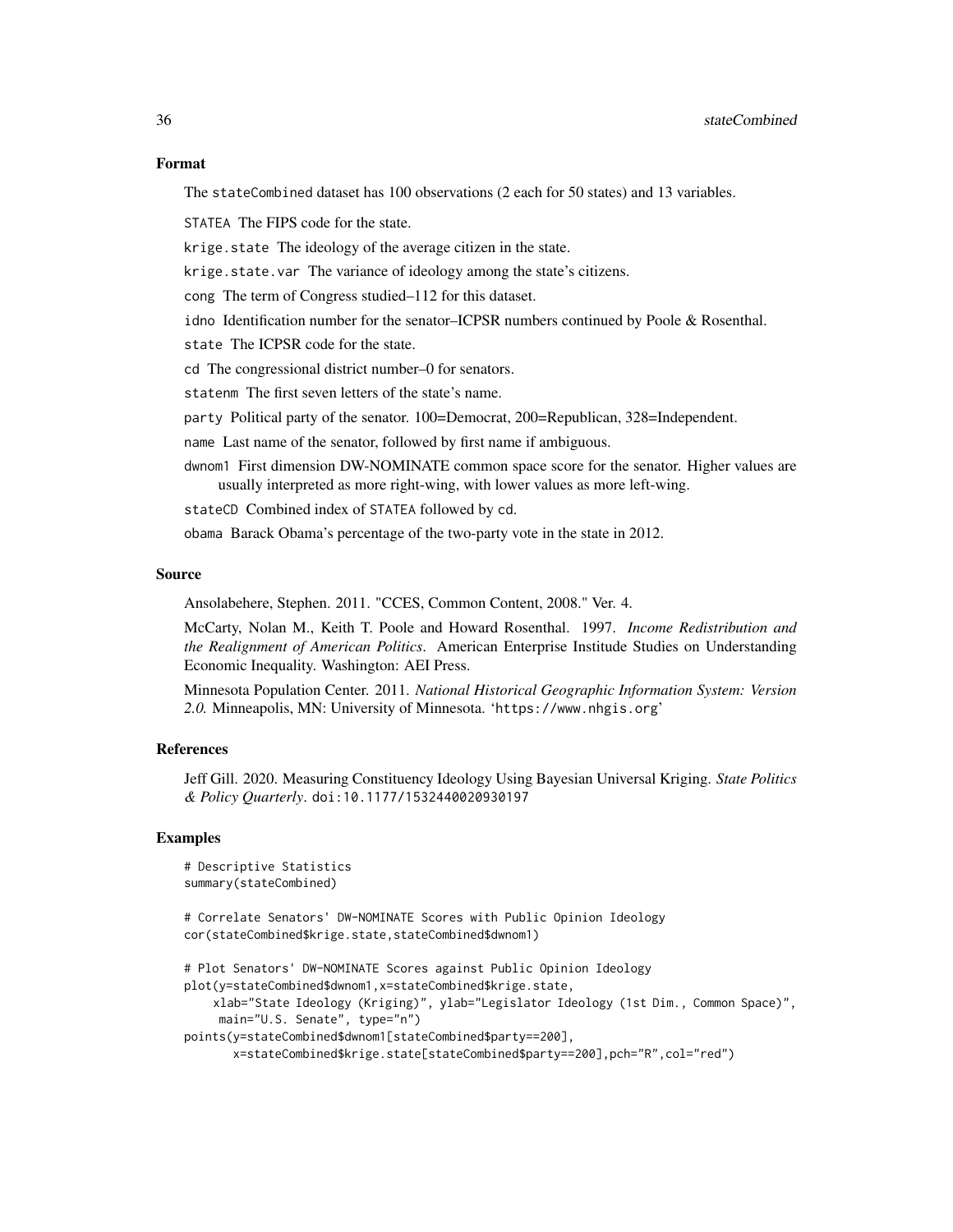```
points(y=stateCombined$dwnom1[stateCombined$party==100],
      x=stateCombined$krige.state[stateCombined$party==100],pch="D",col="blue")
```
summary.krige *Summarize Fitted Kriging Model*

#### Description

Create a summary of a estimated model from metropolis.krige

#### Usage

```
## S3 method for class 'krige'
summary(object, ...)
```
#### Arguments

| object | An krige object from the metropolis. krige function.                               |  |
|--------|------------------------------------------------------------------------------------|--|
| .      | Additional arguments passed to summary methods. Not supported for krige<br>object. |  |

#### Details

The function creates a summary of the model estimated by metropolis.krige. The output includes both the parameters and estimates of the model.

#### Value

A summary.krige list object.

#### See Also

[as.mcmc.summary.krige](#page-2-2)

#### Examples

```
## Not run:
# Summarize data
summary(ContrivedData)
```

```
# Initial OLS model
contrived.ols<-lm(y~x.1+x.2,data=ContrivedData)
# summary(contrived.ols)
```
# Set seed set.seed(1241060320)

```
#For simple illustration, we set to few iterations.
#In this case, a 10,000-iteration run converges to the true parameters.
```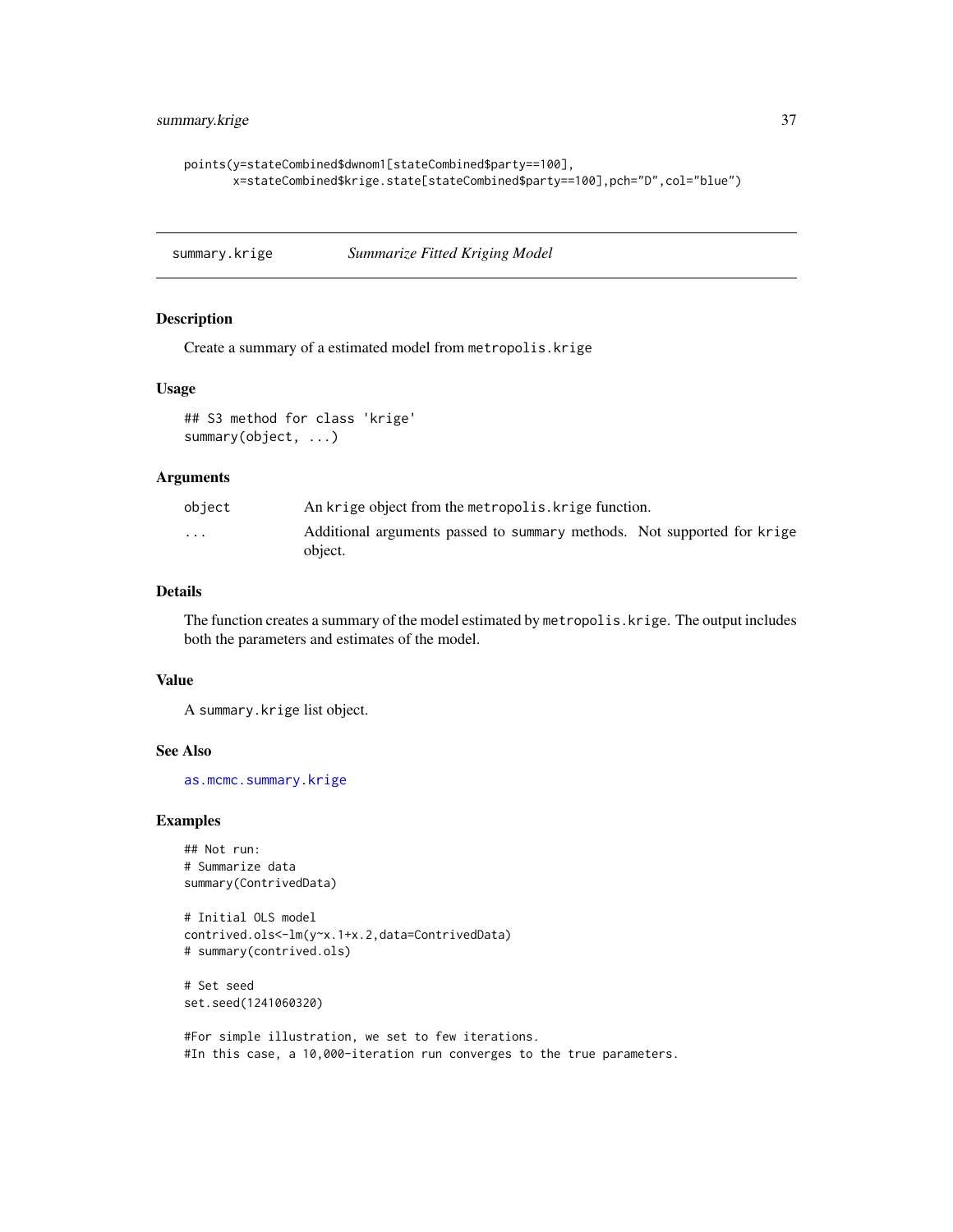#### <span id="page-37-0"></span>38 update.krige

```
#If you have considerable time and hardware, delete the # on the next line.
#10,000 iterations took 39 min. with 8 GB RAM & a 1.5 GHz Quad-Core processor.
M < - 100#M<-10000
contrived.run <- metropolis.krige(y \sim x.1 + x.2, coords = c("s.1","s.2"),
  data = ContrivedData, n.iter = M, range.tol = 0.05)
# Summary
summary(contrived.run)
## End(Not run)
```
update.krige *Update Model*

#### **Description**

Update the Markov chain associated with the metropolis.krige model

#### Usage

```
## S3 method for class 'krige'
update(object, n.iter, n.burnin = 0, combine = FALSE, ...)
```
#### Arguments

| object   | An krige object from the metropolis. Krige function.                           |  |
|----------|--------------------------------------------------------------------------------|--|
| n.iter   | Number of iterations for the update run.                                       |  |
| n.burnin | The number of burnin iterations. Defaults to 0.                                |  |
| combine  | Logical value indicate whether to combine the update run with original output. |  |
| $\cdots$ | Additional arguments passed to update methods. Not supported for krige ob-     |  |
|          | jects.                                                                         |  |

#### Details

Since MCMC calculations typically need to run relatively long. This function can continue the MCMC calculations by metropolis.krige(). The parameters of the original model and the estimated results from the previous run are passed through the krige object.

As geospatial estimation can be computationally taxing, the users may want to preserve more iterations of the posterior samples. The combine argument can be used to indicate whether combine the updated run with previous results. This includes both the posterior samples and acceptance rates.

#### Value

An object of class krige that includes the output MCMC matrix of sampled values from the posterior distribution as well as the record of function arguments, model frame, acceptance rates, and standing parameters.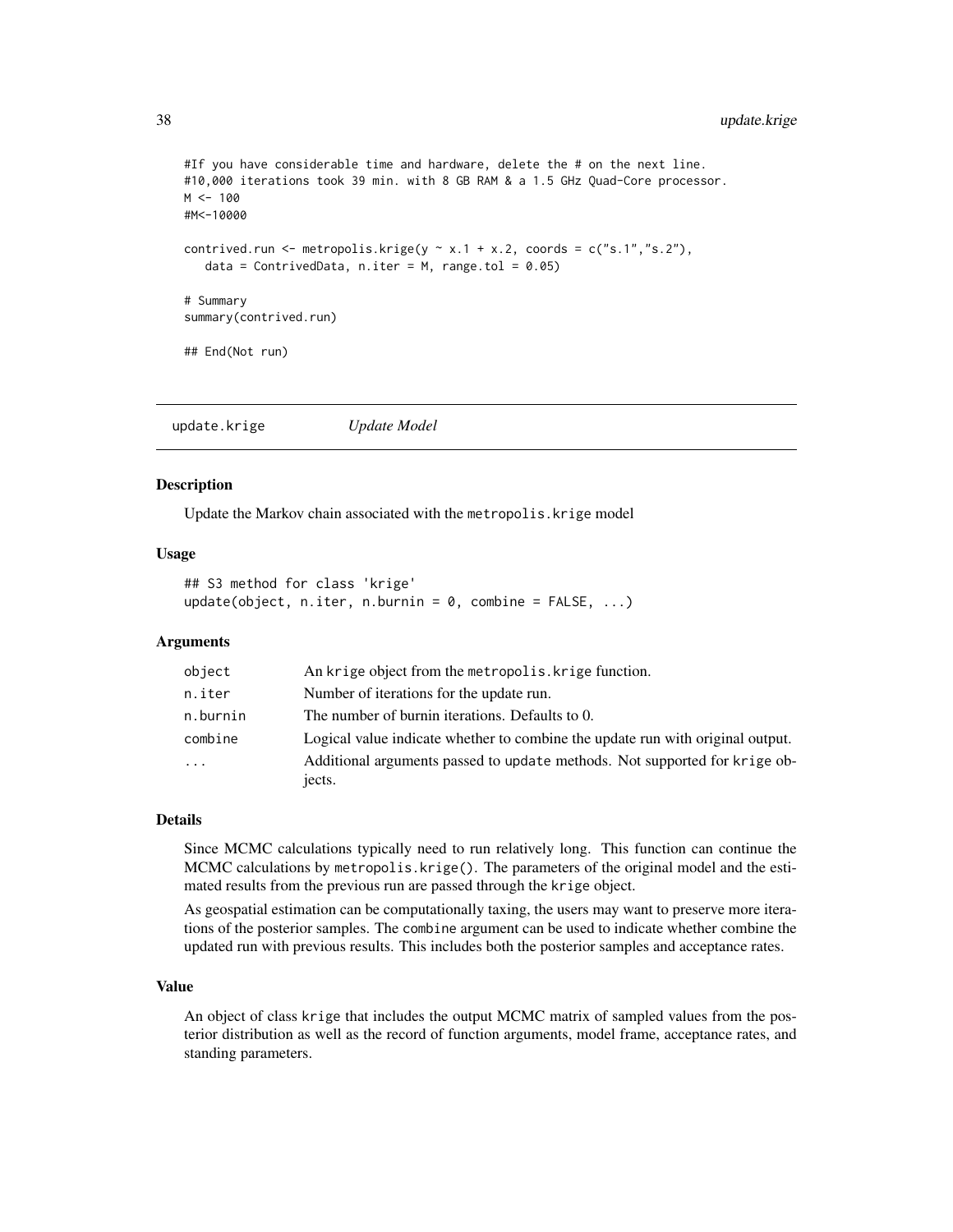#### <span id="page-38-0"></span>upperCombined 39

#### Examples

```
## Not run:
# Summarize Data
summary(ContrivedData)
# Set seed
set.seed(1241060320)
M < - 100#M<-10000
contrived.run <- metropolis.krige(y \sim x.1 + x.2, coords = c("s.1","s.2"),
   data = ContrivedData, n.iter = M, range.tol = 0.05)
summary(contrived.run)
# Update run
contrived.run2 <- update(contrived.run, n.iter = M, combine = TRUE)
summary(contrived.run2)
#plot(contrived.run2)
## End(Not run)
```

| upperCombined | State Legislative District (Upper Chambers) Public Opinion Ideology |
|---------------|---------------------------------------------------------------------|
|               | <i>in 2010</i>                                                      |

#### Description

These data present measures of ideology in 2010 for the districts for upper chambers of state legislatures, recorded as the variable krige.upper. All 50 states' chambers are covered (including the Nebraska Unicameral). Forecasts are based on a kriging model fitted over the 2008 Cooperative Congressional Election Survey (CCES), paired with predictive data from the 2010 Census. Each district's public ideology is paired with a measure of the ideology of the State Senate member from the district (update from Shor and McCarty 2011).

#### Format

The upperCombined dataset has 1989 observations and 10 variables.

st Two-letter postal abbreviation for the state.

upper The state legislative district number (upper chamber).

STATEA The FIPS code for the state.

krige.upper The ideology of the average citizen in the district.

upperKluge Combined index of STATEA followed by upper.

krige.upper.var The variance of ideology among the district's citizens.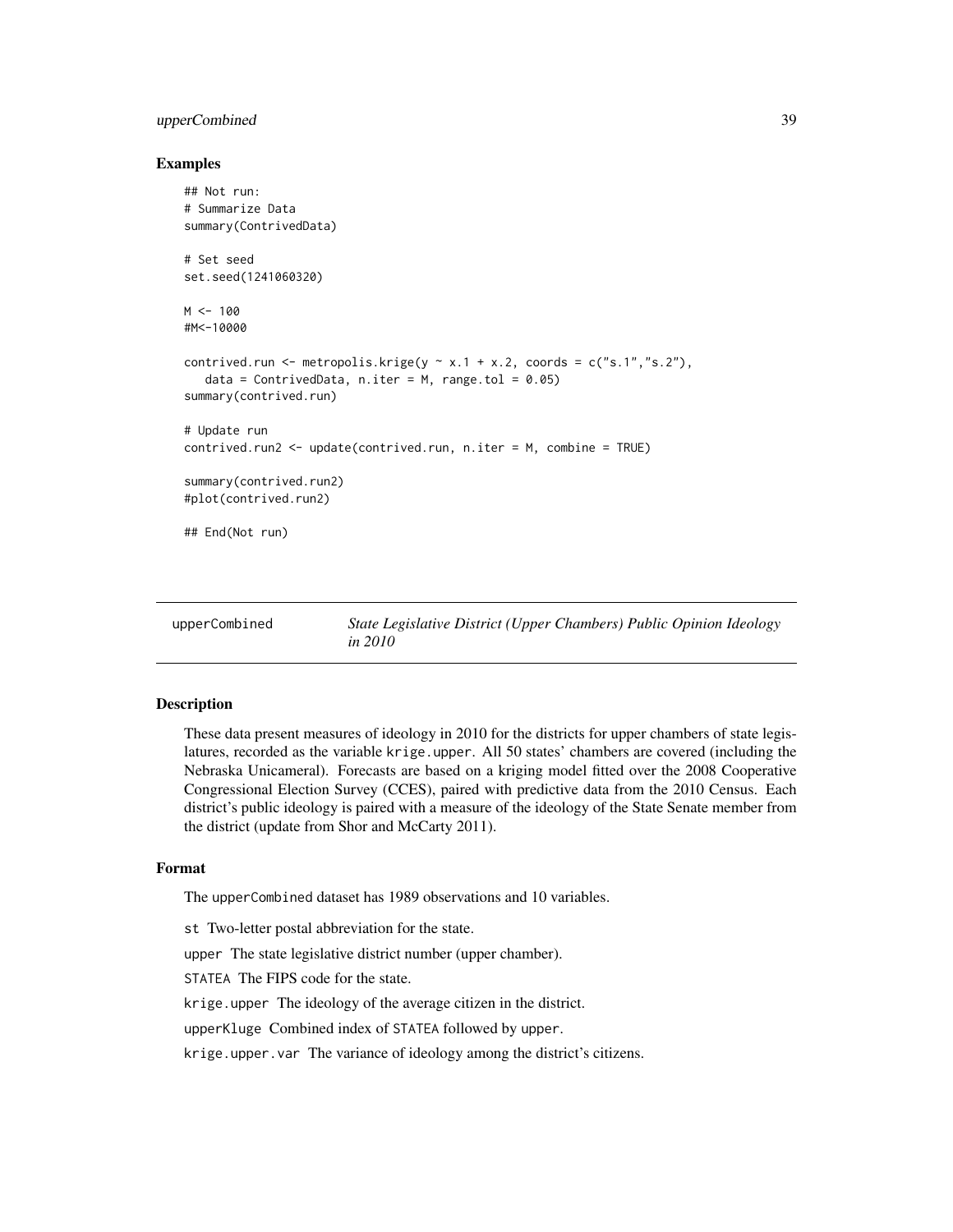<span id="page-39-0"></span>name Last name of the state legislator, followed by first name and middle initial.

party Political party of the legislator. D=Democrat, R=Republican, X=Other.

st\_id Temporary identifer variable. DO NOT USE.

np\_score Ideology score for the state legislator (upper chamber). Higher values are usually interpreted as more right-wing, with lower values as more left-wing.

#### Source

Ansolabehere, Stephen. 2011. "CCES, Common Content, 2008." Ver. 4.

Minnesota Population Center. 2011. *National Historical Geographic Information System: Version 2.0.* Minneapolis, MN: University of Minnesota. 'https://www.nhgis.org'

Shor, Boris and Nolan M. McCarty. 2011. "The Ideological Mapping of American Legislatures." *American Political Science Review* 105(3):530-551.

#### References

Jeff Gill. 2020. Measuring Constituency Ideology Using Bayesian Universal Kriging. *State Politics & Policy Quarterly*. doi:10.1177/1532440020930197

#### Examples

```
# Descriptive Statistics
summary(upperCombined)
```
# Correlate Senators' DW-NOMINATE Scores with Public Opinion Ideology cor(upperCombined\$np\_score,upperCombined\$krige.upper,use="complete.obs")

```
# Plot Legislators' DW-NOMINATE Scores against Public Opinion Ideology
plot(y=upperCombined$np_score,x=upperCombined$krige.upper,
     xlab="District Ideology (Kriging)", ylab="Legislator Ideology (Shor & McCarty)",
          main="State Legislatures: Upper Chambers", type="n")
points(y=upperCombined$np_score[upperCombined$party=="R"],
      x=upperCombined$krige.upper[upperCombined$party=="R"],pch=".",col="red")
points(y=upperCombined$np_score[upperCombined$party=="D"],
      x=upperCombined$krige.upper[upperCombined$party=="D"],pch=".",col="blue")
```
WVwells *West Virginia Oil and Gas Production in 2012*

#### Description

These data are a subset of the West Virginia Geological and Economic Survey of 2014. They contain information on the coordinates of wells that yielded at least some quantity of natural gas in 2012. In addition to coordinates, the data contain information on well ownership and operation, rock pressure at the well, elevation of the well, oil production, and gas production.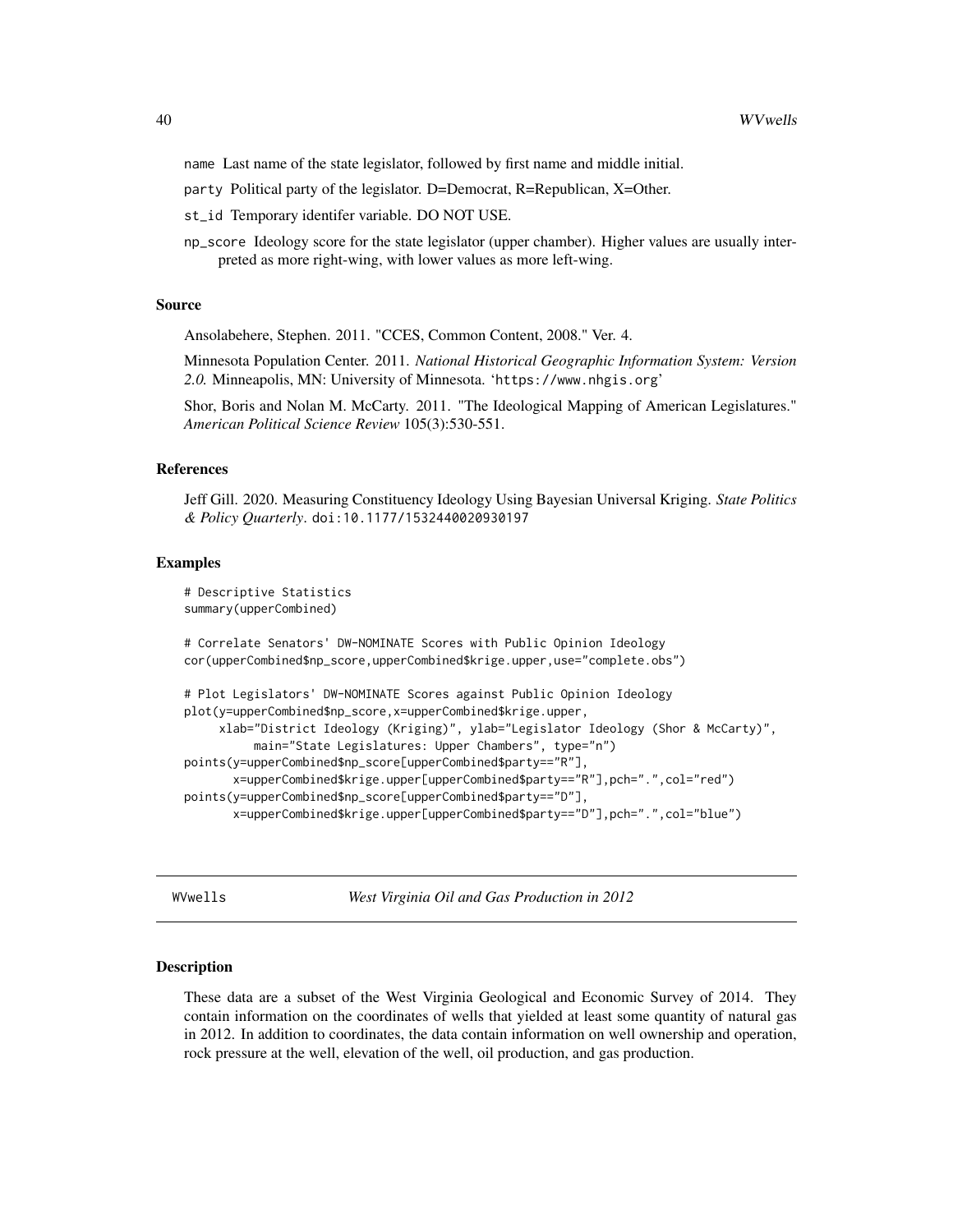#### WVwells 41

#### Format

The WVwells dataset has 1949 observations and 18 variables.

- APINum A 10-digit number in the format assigned by the American Petroleum Institute (API), consisting of a 2-digit state code, a 3-digit county code with leading zeroes, and a 5-digit permit number with leading zeroes. Data Source: West Virginia Department of Environmental Protection, Office of Oil & Gas (WVDEP-OOG).
- CntyCode A 3-digit numeric code, assigned in numeric order by county name. Data Source: The county code for a well is assigned by WVDEP-OOG, based on the well location.
- CntyName The name of the county. Please see CntyCode (County Code) for a list of all West Virginia county names. Data Source: The county code for a well is assigned by WVDEP-OOG, based on the well location. The county name is a translation of the county code.
- Operator The name of the operator who owns the well at the time of reporting. Data Source: WVDEP-OOG plat; verified on the WR-35 completion record.
- SurfaceOwn The name of the owner of the surface property on which the well is located. Data Source: WVDEP-OOG plat; verified on the WR-35 completion record.
- MineralOwn Mineral Owner: The name of the owner of the mineral rights where the well is located. Data Source: WVDEP-OOG plat.
- CompanyNum The operator's serial number for the well. Data Source: WVDEP-OOG plat; verified on the WR-35 completion record.
- WellNum The operator's number for the well on the surface property (farm). Data Source: WVDEP-OOG plat; verified on the WR-35 completion record.
- UTMESrf Surface Location–Universal Transverse Mercator, Easting: The well location at the surface measured in meters to one decimal point, east of the central meridian in UTM Zone 17; datum: NAD83. Data Source: Taken directly from the plat if given as such. Otherwise, computed from the location reported on the plat. Suspect locations may be adjusted using various additional resources (e.g. topographic maps) if deemed necessary.
- UTMNSrf Surface Location–Universal Transverse Mercator, Northing: The well location at the surface measured in meters to one decimal point, north of the equator in UTM Zone 17; datum: NAD83. Data Source: Taken directly from the plat if given as such. Otherwise, computed from the location reported on the plat. Suspect locations may be adjusted using various additional resources (e.g. topographic maps) if deemed necessary.
- LonSrf Surface Location–Longitude: The well location at the surface measured to a precision of 6 decimal points, in degrees west of the Prime Meridian. Data Source: Taken directly from the plat if given as such. Otherwise, computed from the location reported on the plat. Suspect locations may be adjusted using various additional resources (e.g. topographic maps) if deemed necessary.
- LatSrf Surface Location–Latitude: The well location at the surface measured to a precision of 6 decimal points, in degrees north of the equator. Data Source: Taken directly from the plat if given as such. Otherwise, computed from the location reported on the plat. Suspect locations may be adjusted using various additional resources (e.g. topographic maps) if deemed necessary.
- Elevation Elevation: The height of the well in feet above mean sea level. Data Source: WVDEP-OOG plat; verified on the WR-35 completion record.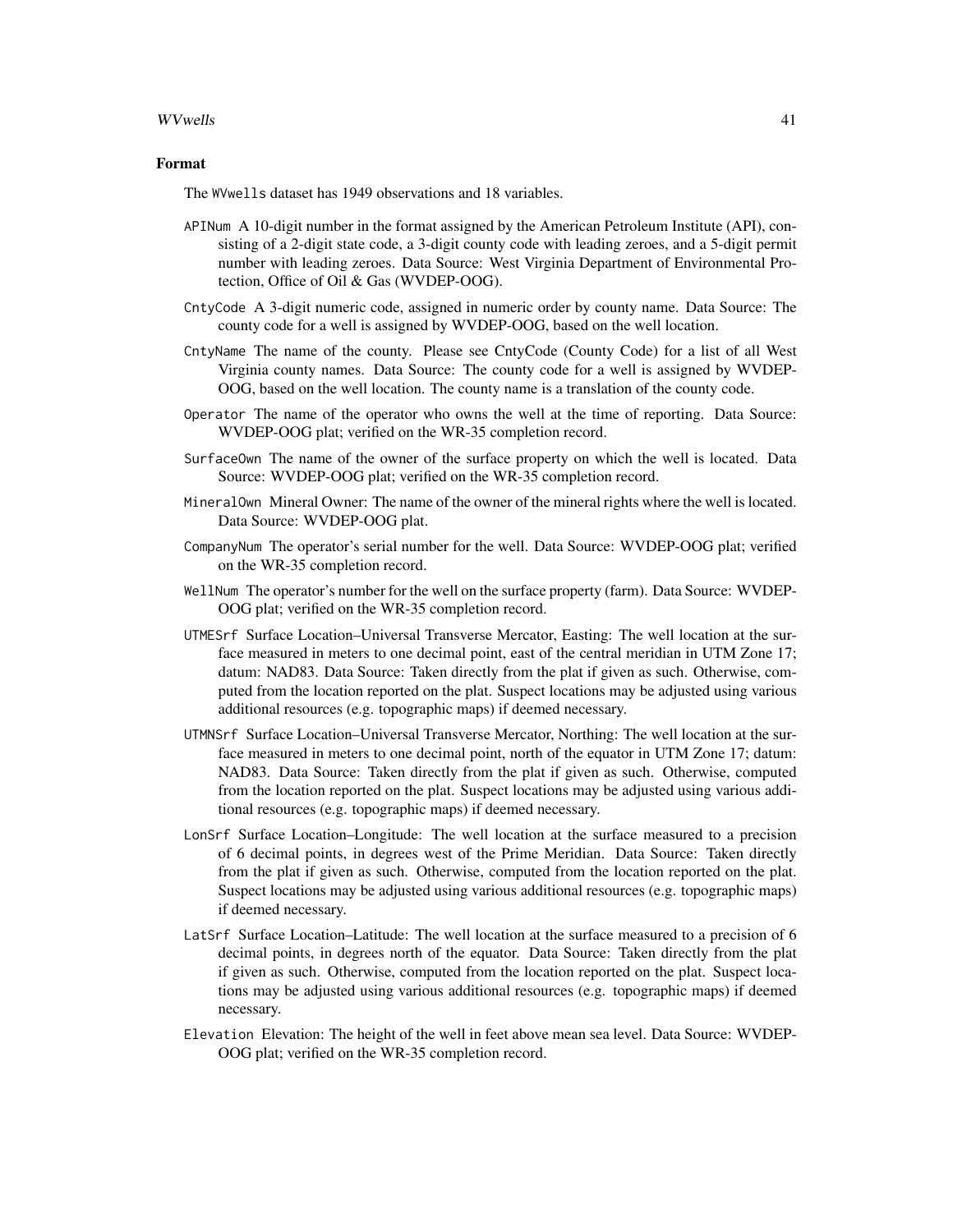- RockPres Formation Rock Pressure at Surface: The pressure measured at the surface usually after stimulation, in pounds per square inch (psi). Data Source: WVDEP-OOG WR-35 comp#' letion record, submitted by the operator to WVDEP-OOG.
- GProd2012 2012 Gas Production Reported: The total gas production for the well for 2012 in thousands of cubic feet (MCF); includes all pay zones. Data Source: Production data reported by the operator to the State regulatory authority for Oil and Gas (WVDEP-OOG); WVGES obtained the data from WVDEP-OOG.
- OProd2012 2012 Oil Production Reported: The total oil production for the well for 2012 in barrels (Bbl); includes all pay zones. Production data reported by the operator to the State regulatory authority for Oil and Gas (WVDEP-OOG); WVGES obtained the data from WVDEP-OOG.

logElevation Logarithm of Elevation.

#### Source

West Virginia Geological and Economic Survey. 2014. "WVMarcellusWellsCompleted102014." Morgantown, WV. <http://www.wvgs.wvnet.edu/www/datastat/devshales.htm> Accessed via: FracTracker. 2019. "West Virginia Oil & Gas Activity." [https://www.fractracker.org/map/](https://www.fractracker.org/map/us/west-virginia/) [us/west-virginia/](https://www.fractracker.org/map/us/west-virginia/)

#### References

Jason S. Byers & Jeff Gill. N.D. "Applied Geospatial Data Modeling in the Big Data Era: Challenges and Solutions."

#### Examples

```
## Not run:
# Descriptive Statistics
summary(WVwells)
# Record means of predictors:
# These are used BOTH to eliminate the intercept and to recover predictions later.
mean.logGas<-mean(WVwells$logGProd2012);mean.logGas
mean.logElevation<-mean(WVwells$logElevation);mean.logElevation
mean.RockPres<-mean(WVwells$RockPres);mean.RockPres
# Outcome Variable, De-Meaned
WVwells$logGas <- WVwells$logGProd2012-mean.logGas
# Explanatory Variable: DE-MEANED PREDICTORS AND NO CONSTANT TERM
# Because we deducted the mean from all predictors and the outcome,
# it is valid to do regression through the origin.
WVwells$LogElevation <- WVwells$logElevation-mean.logElevation
WVwells$RockPressure <- WVwells$RockPres-mean.RockPres
# OLS Model
fracking.ols<-lm(logGas~LogElevation+RockPressure-1, data = WVwells)
summary(fracking.ols)
intercept.mod<-lm(logGProd2012~ logElevation+RockPres,data=WVwells)
```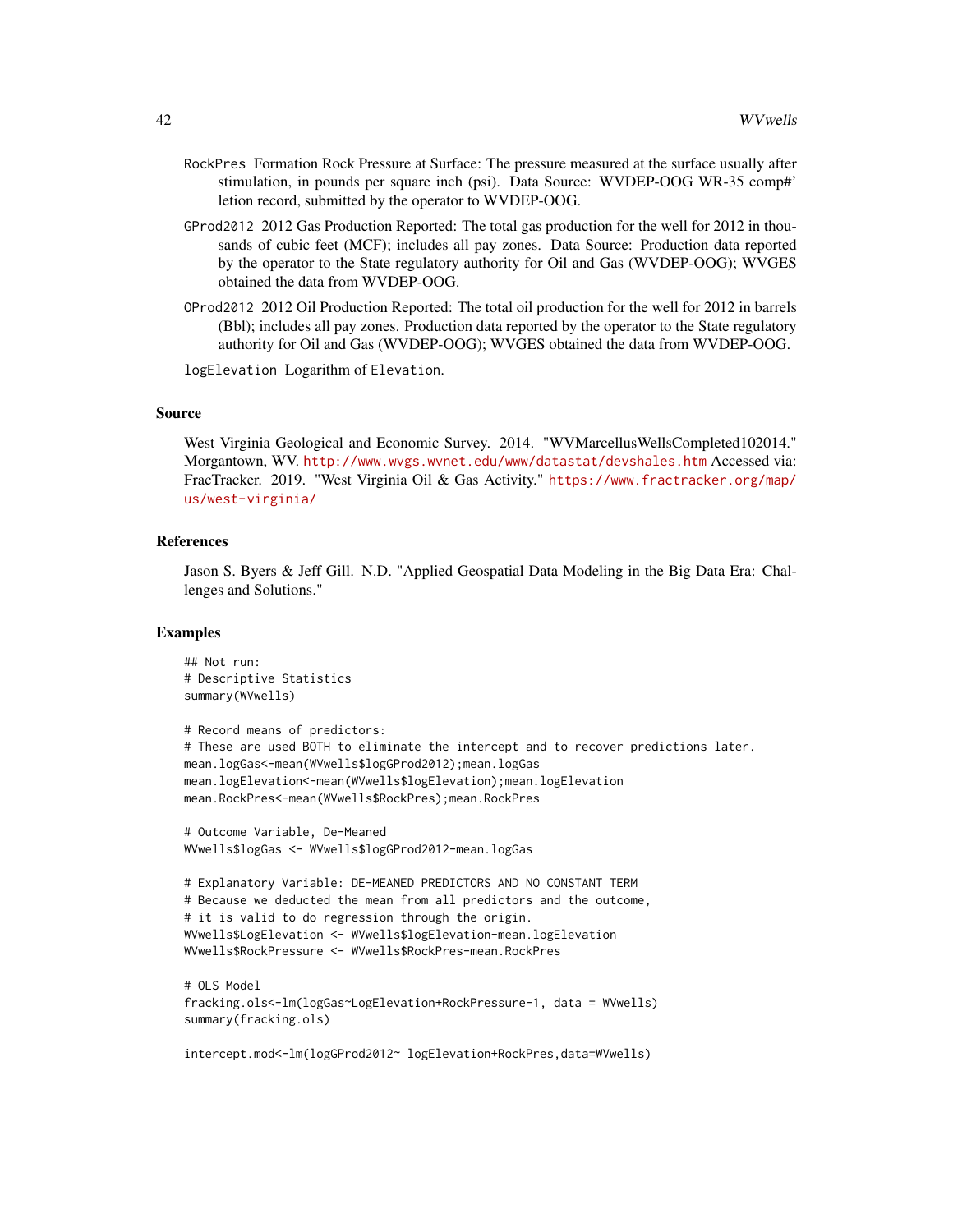#### WVwells 43

```
summary(intercept.mod)
# Set Number of Iterations:
# WARNING: 100 iterations is intensive on many machines.
# This example was tuned on Amazon Web Services (EC2) over many hours
# with 5,000 iterations--unsuitable in 2020 for most desktop machines.
#M<-5000
M < -20set.seed(1000, kind="Mersenne-Twister")#SET SEED FOR CONSISTENCY
# Trial Run, Linear Model of Ideology with Geospatial Errors Using Metropolis-Hastings:
wv.fit <- metropolis.krige(logGas~LogElevation+RockPressure-1, coords = c("UTMESrf", "UTMNSrf"),
                          data = WVwells, n.iter=M, powered.exp=0.5, spatial.share=0.60,
                           range.share=0.31, beta.var=1000, range.tol=0.1, b.tune=1,
                           nugget.tune=1, psill.tune=30)
# Discard first 20% of Iterations as Burn-In (User Discretion Advised).
wv.fit <- burnin(wv.fit, M/5)
# Summarize Results
summary(wv.fit)
# Convergence Diagnostics
# geweke(wv.fit) Not applicable due to few iterations.
heidel.welch(wv.fit)
# Draw Semivariogram
semivariogram(wv.fit)
# Predictive Data for Two Wells Tapped in 2013
well.1<-c(log(1110)-mean.logElevation,1020-mean.RockPres)
well.2<-c(log(643)-mean.logElevation,630-mean.RockPres)
site.1<-c(557306.0, 4345265)
site.2<-c(434515.7, 4258449)
well.newdata <- as.data.frame(cbind(rbind(well.1,well.2),rbind(site.1,site.2)))
colnames(well.newdata)<-c("LogElevation", "RockPressure", "UTMESrf","UTMNSrf")
# Make predictions from median parameter values:
(median.pred <- predict(wv.fit, newdata = well.newdata))
# Prediction in thousands of cubic feet (MCF):
round(exp(median.pred+mean.logGas))
# Make predictions with 90\
(cred.pred <- predict(wv.fit, newdata = well.newdata, credible = 0.9))
# Prediction in thousands of cubic feet (MCF) and the true yield in 2013:
Actual.Yield<-c(471171, 7211)
round(cbind(exp(cred.pred+mean.logGas),Actual.Yield))
## End(Not run)
```